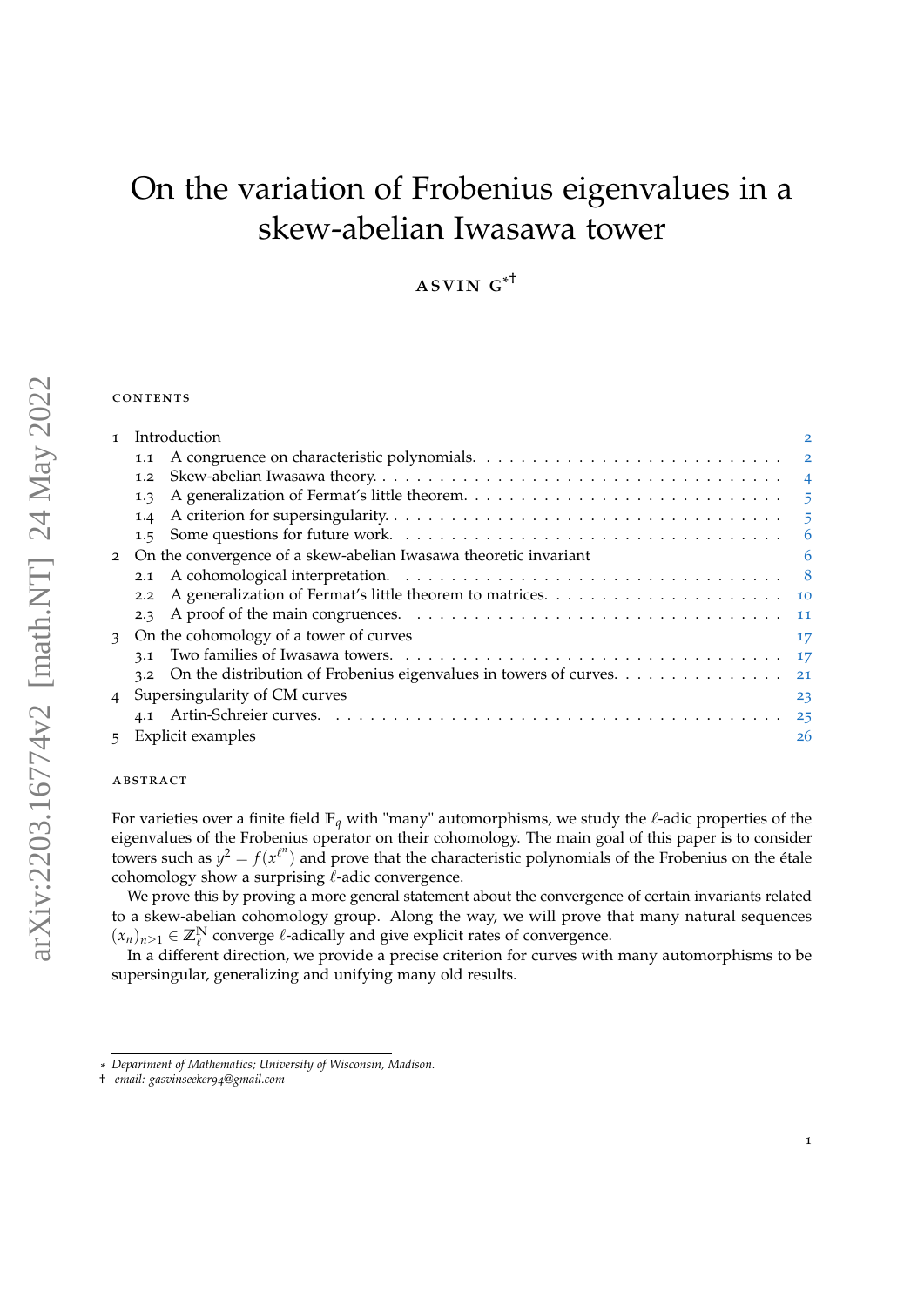### <span id="page-1-0"></span>1 introduction

The eigenvalues of the Frobenius on the étale cohomology of a smooth, projective variety over a finite field carry significant arithmetic information. By the Weil conjectures, these eigenvalues are algebraic integers and their absolute values under any complex embedding are understood. This paper is a step towards understanding their  $\ell$ -adic and  $p$ -adic properties.

We study the p-adic valuation of these eigenvalues in the case where our curve is "CM" (section  $_4$  $_4$ ) and give a criteria for when such curves can be supersingular.

Next, we draw inspiration from Iwasawa theory to study the asymptotic behaviour of these eigenvalues in an "Iwasawa tower" and in particular, we show that there is a strong  $\ell$ -adic convergence statement to be made in many natural examples. The Iwasawa algebras arising in this study are non-commutative due to the non trivial action of the Frobenius on this monodromy group and we hope that this perspective is interesting too. We start with an example.

*Example* 1*.* Consider the tower defined by

$$
C_n: X^{\ell^n} + Y^{\ell^n} + Z^{\ell^n} = 0 \subset \mathbb{P}^2.
$$

Let  $M_n = H^1_{\text{\'et}}(\overline{C}_n, \mathbb{Z}_\ell) / H^1_{\text{\'et}}(\overline{C}_0, \mathbb{Z}_\ell)$ . Then  $M_{n-1} \subset M_n$  and  $M_n / M_{n-1}$  is a free  $\mathbb{Z}_\ell$  module with an action by the Frobenius  $\sigma_q$ . Define  $g_n(x)$  to be the characteristic polynomial of  $\sigma_q$  on  $M_n/M_{n-1}$ . The roots of  $g_n(x)$  are all of absolute value  $\sqrt{q}$  and we normalize the roots by dividing by  $\sqrt{q}$ .

Let us specialize further to the tower of smooth, projective curves corresponding to the model

$$
D_n: Y^2 = X^{3^n} + 1 \text{ over } \mathbb{F}_2.
$$

Each curve is a quotient of the Fermat curve  $C_n$  above (with  $\ell = 3, q = 2$ ). The characteristic polynomial of  $\sigma_2$  on  $H^1_{\text{\'et}}(\overline{D}_n, \mathbb{Z}_\ell)$  is

$$
f_n(x) = \prod_{i=1}^n (x^{2 \cdot 3^{i-1}} + 2^{3^{i-1}}).
$$

Note that  $f_{n-1}(x)$  divides  $f_n(x)$  and the roots of  $g_n(x) = f_n(x)/f_{n-1}(x)$  are of the form  $\sqrt{2}\zeta$  for  $\zeta$  a root of unity of order 2 · 3<sup>*n*−1</sup>. This pattern persists and in Section [5](#page-25-0), we show that for *n* sufficiently large, the normalized (so that the complex absolute values is 1) roots of  $g_{n+1}(x)$  (for the Fermat curves  $C_n$ ) are exactly all possible  $\ell$  roots of the normalized roots of  $g_n(x)$ .

The proof of this statement follows from realizing the roots of  $g_n(x)$  as Jacobi sums and using results of Coleman [C<sup>+</sup>[87](#page-28-0)] on identities for Gauss sums (coming from the Gross-Kubota p-adic Gamma function [\[GK](#page-28-1)79]).

#### <span id="page-1-1"></span>1.1 *A congruence on characteristic polynomials.*

This prompts the question of what happens in a more general context. For instance, we could take a map  $f: C \to \mathbb{P}^1$  or  $f: C \to A$  for *A* an abelian variety of dimension *d* and pull back by the following diagrams:

$$
\begin{array}{ccc}\nC_n & \xrightarrow{f_n} & \mathbb{P}^1 & \text{or} & C_n & \xrightarrow{f_n} & A \\
\downarrow \pi_n & & \downarrow t \to t^{\ell^n} & & \downarrow \pi_n & \downarrow [\ell^n] \\
C & \xrightarrow{f} & \mathbb{P}^1 & & C & \xrightarrow{f} & A\n\end{array}
$$

We denote the first family of examples by Case A and the second family by Case B. Note that in both the families, the  $C_n \to C$  are geometrically (branched) galois extensions with an abelian Galois group  $G_n \cong (\mathbb{Z}/\ell^n \mathbb{Z})^b$  for  $b = 1$  or 2*d* in the two cases. Note that the  $G_n$  themselves have an action of  $\sigma_q$  and this will be crucial.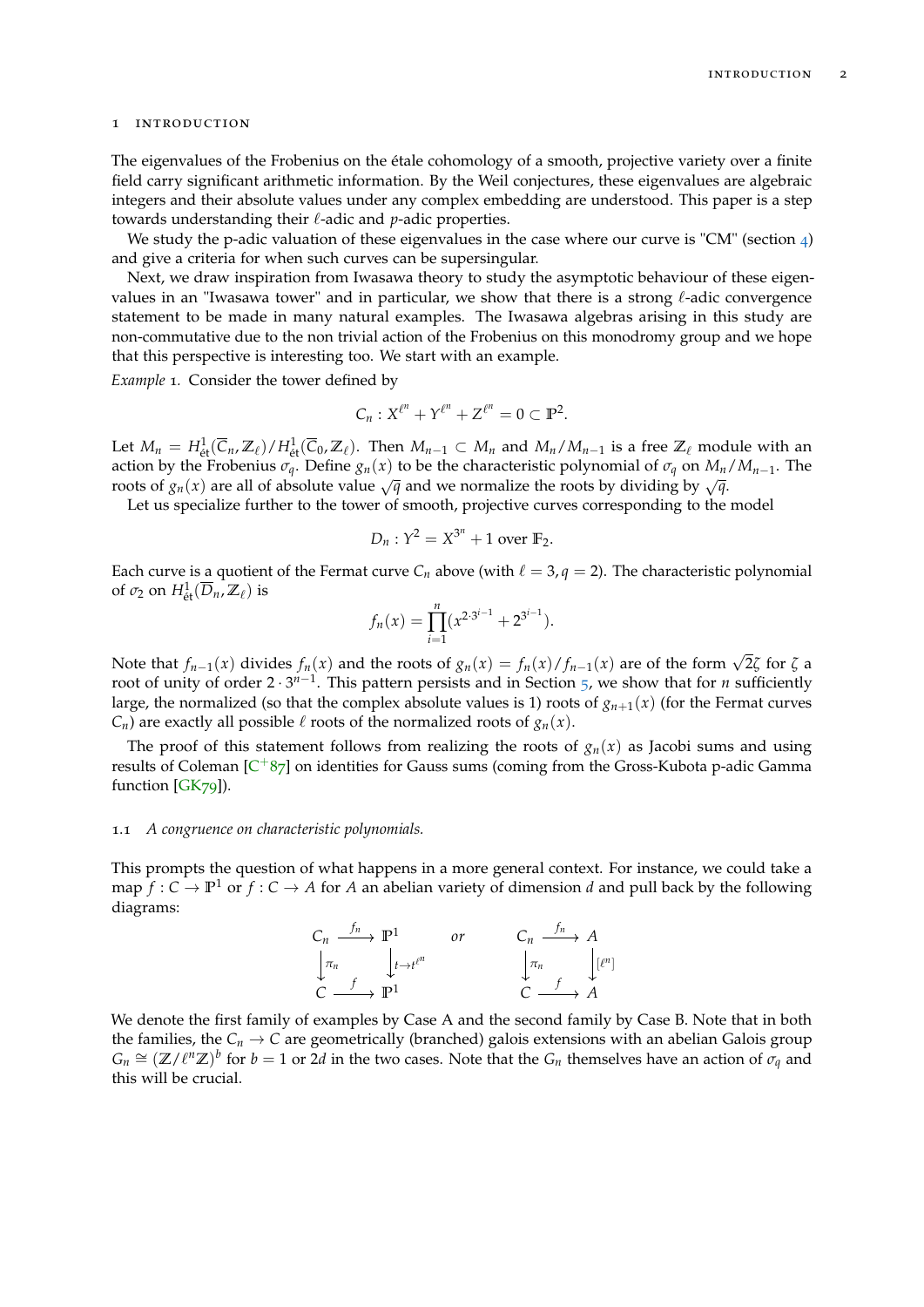Once again, we define  $M_n = H^1_{\text{\'et}}(\overline{C}_n,\mathbb{Z}_\ell)/H^1_{\text{\'et}}(\overline{C},\mathbb{Z}_\ell)$ ,  $f_n(x)$  to be the characteristic polynomial of  $\sigma_q$ on  $M_n$  and  $g_n$  to be the characteristic polynomial of  $\sigma_q$  on  $M_n/M_{n-1}$ . It is no longer true that  $g_{n+1}$  and  $g_n$  share as tight a relation as before and in particular, it does not seem to be true that  $g_n$  determines  $g_{n+1}$ . Nonetheless, the following weaker convergence statement is true.

There exist a sequences of integers *k<sup>n</sup>* (different in the two cases!) depending only on *q*, *A* defined in Section [2](#page-5-1). They are increasing powers of  $\ell$  and there exists some  $n_0$  so that  $k_{n+1}/k_n = \ell$  for  $n \ge n_0$ .

**Theorem** (Theorem [12](#page-20-1))**.** *In the above set up (with some mild assumptions on f and q),*

*1. We have a factorization into monic polynomials:*

$$
f_m(x) = \prod_{n \leq m} g_n(x)
$$

*where the g<sup>n</sup> are independent of m.*

2. *There exist polynomials*  $h_n(y)$ *,*  $\tilde{h}_n(y)$  *such that,*  $\boldsymbol{in}$  *Case A* 

$$
g_n(x) = h_n(x^{k_n}).
$$

*while in Case B*

$$
g_n(x)=\tilde{h}_n(x^{k_n}).
$$

*3.* **In Case A:** For n sufficiently large so that  $k_{n+1} = \ell k_n$  $k_{n+1} = \ell k_n$  $k_{n+1} = \ell k_n$  (Lemma 1), we have the  $\ell$ -adic convergence

$$
h_{n+1}(y) \equiv h_n(y) \pmod{\ell^n}.
$$

*In particular, the following*  $\ell$ *-adic limit exists:* 

$$
h_{\infty}(y)=\lim_{n\to\infty}h_n(y).
$$

*In Case B: For n sufficiently large so that*  $k_{n+1} = \ell k_n$ *, we have the congruence* 

$$
\tilde{h}_{n+1}(y) \equiv \tilde{h}_{\ell^n}^{\ell^{(b-1)}}(y) \pmod{\ell^n}.
$$

*and therefore, the following limit exists:*

$$
\tilde{h}_{\infty}(y) = \lim_{n \to \infty} h_n(y)^{\ell^{-(n-n_0)(b-1)}}
$$

*for*  $n_0$  *such that*  $k_{n+1} = \ell k_n$  *if*  $n \geq n_0$ *.* 

The first two properties follow from understanding the structure of  $M_n$  as a module over  $\mathbb{Z}_\ell[G_n, \sigma_q]$ and in particular, depends on *σ<sup>q</sup>* having "large" orbits when acting upon the characters of *Gn*. The main body of the paper proves a more abstract statement (Theorem [3](#page-8-0)) about the convergence of certain invariants of a non abelian cohomology group which implies the third part of the above theorem on the towers of curves.

We note that this more abstract statement can be applied to many more geometric contexts than just our two examples of towers of curves above. It applies to any tower of varieties with an action of an abelian group such that the Frobenius action on the cohomology has a "large" orbit. For instance, we could take hypersurfaces of the form

$$
f(x_0^{\ell^n},\ldots,x_n^{\ell^n})=0\subset \mathbb{P}^n_{\mathbb{F}_q}.
$$

All the interesting cohomology is concentrated in the middle dimensional cohomology and the above theorem holds for the characteristic polynomial of the Frobenius action on this middle dimensional cohomology group.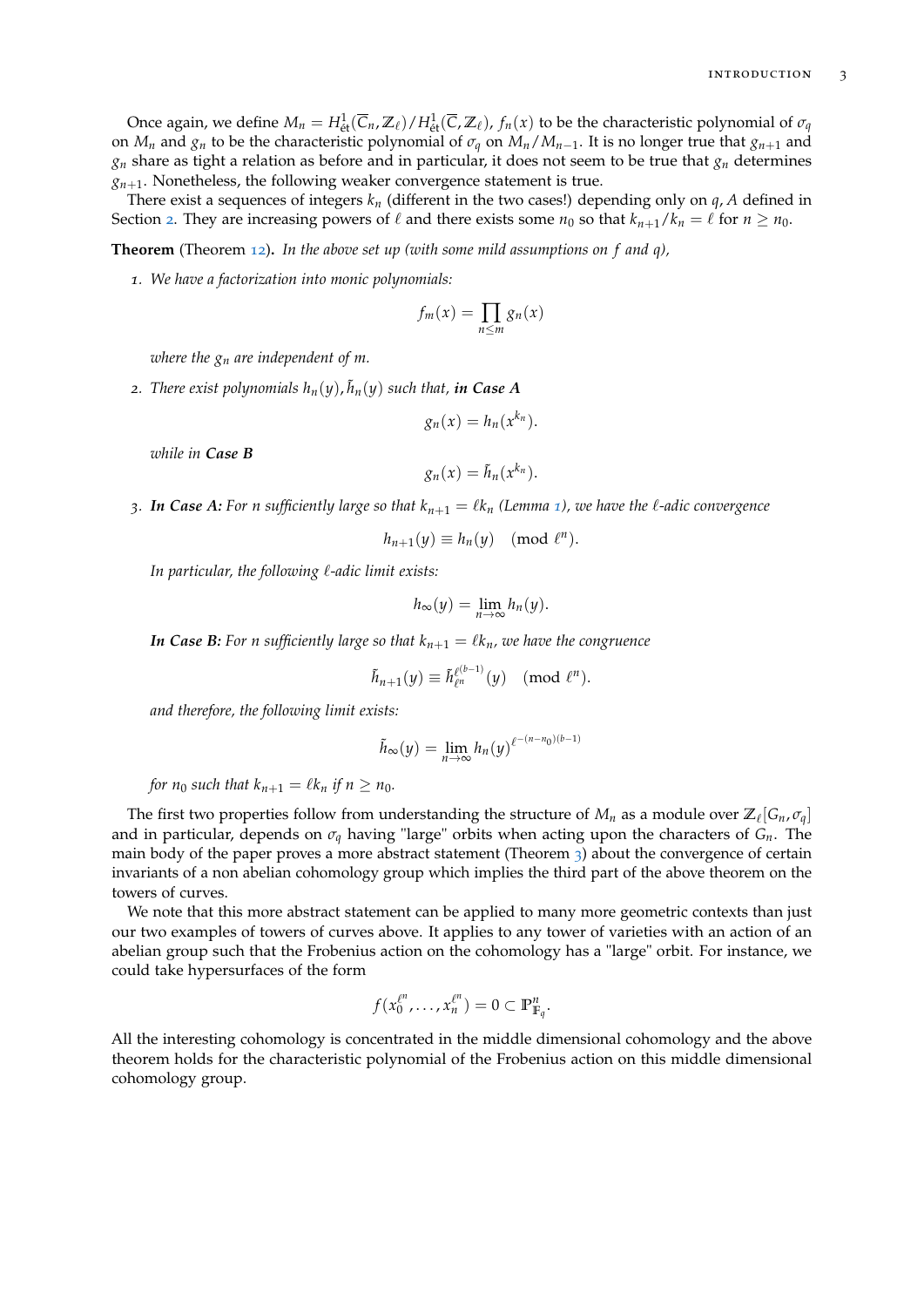#### <span id="page-3-0"></span>1.2 *Skew-abelian Iwasawa theory.*

Let us define  $M_{\infty} := \text{colim } M_n$ . Then  $M_{\infty}$  is a free module over  $\mathbb{Z}_{\ell}[[T_1, ..., T_b]] \cong \varprojlim G_n$  and the associated  $\sigma_q$  action on  $M_\infty$  gives rise to a class in the non abelian cohomology group

$$
\eta \in H^1\left(\mathbb{Z}_{\ell} \sigma_q, GL_r(\mathbb{Z}_{\ell}[[T_1,\ldots,T_b]]\right).
$$

The action of the Frobenius on  $M_\infty$  is realized by  $\eta(\sigma_q) = F(T_1,\ldots,T_b) \in GL_r(\mathbb{Z}_\ell[[T_1,\ldots,T_b]])$  upon fixing a basis. The Frobenius  $\sigma_q$  also acts on the  $T_i$  (or equivalently the Galois groups of our tower of curves) linearly through a matrix  $Q = Q_{ij} \in GL_b(\mathbb{Z}_\ell)$  by

$$
T_j^{\sigma_q} = \prod_i (1 + T_i)^{Qij} - 1.
$$

This action skew-commutes with *F* in the sense that

$$
\sigma_q \circ F(T_1, \ldots, T_b) = F(T_1^{\sigma_q}, \ldots, T_b^{\sigma_q}) \circ \sigma_q
$$

which gives rise to the skew-abelian flavour of the Iwasawa theory here.

This class *η* entirely controls the action of the Frobenius in the example of the tower of curves. In particular, we can relate  $h_n(x)$  above to an invariant

$$
p_{n,v}(y):H^1\left(\mathbb{Z}_{\ell}\sigma_q,\,GL_r(\mathbb{Z}_{\ell}[[T_1,\ldots,T_b]])\to GL_r(\mathbb{Z}_{\ell}[\zeta_{\ell^n}])\xrightarrow{\text{char poly}}\mathbb{Z}_{\ell}[\zeta_{\ell^n}][y].
$$

For  $v \in \mathbb{Z}_{\ell}^b$ , we denote by  $k_n(v)$  the smallest positive integer such that  $Q^{k_n(v)}v \equiv v \pmod{\ell^n}$  and  $k_n = \min_v k_n(v)$  as *v* ranges over primitive vectors; i.e, vectors *v* that are not of the form  $\ell w$ . In terms of an explicit basis with  $\eta(\sigma_q) = F(T_1,\ldots,T_b) \in GL_r(\mathbb{Z}_\ell[[T_1,\ldots,T_b]])$ , the  $p_{n,v}(y)$  are the characteristic polynomials of

$$
A_n(v) := F(t = \zeta_{\ell^n}^{Q^{k_n(v)-1}v}) \dots F(t = \zeta_{\ell^n}^v).
$$

The analogue of the  $h_n$  from the geometric set up is

$$
r_n(y) := \prod_v p_{n,v}(y^{k_n(v)/k_n})
$$

where the product is over a set of representatives for the action of *Q* on the set of primitive vectors  $v \in (\mathbb{Z}/\ell^n \mathbb{Z})^b$ . We prove in this more general context that these characteristic polynomials satisfy certain congruences as  $n \to \infty$ .

**Theorem** (Theorem [2](#page-8-1)). Suppose also that  $Q = qI$  is a scalar matrix. For *n* sufficiently large so that  $k_{n+1} = \ell k_n$ (see Lemma [1](#page-6-0)) and  $v \in \mathbb{Z}_{\ell}^b$  a primitive vector, the characteristic polynomials satisfy the congruence

$$
p_{n+1,v}(y) \equiv p_{n,v}(y) \pmod{k_{n+1}}.
$$

The above theorem is not true for *Q* non-scalar (see Remarks [5](#page-8-2), [8](#page-13-0)). However, numerical evidence supports the convergence of the  $p_{n,v}(y)$  with a smaller rate of convergence and is related to the limit of sequences of sums of roots of unity such as the following:

Let  $q_1, \ldots, q_b \equiv 1 \pmod{\ell}$  and  $d_n$  the smallest positive integer such that  $q_j^{d_n} \equiv 1 \pmod{\ell^n}$  for all *j*. Then, we would like to show that

$$
S_n = \sum_{i=1}^{d_n} \zeta_{\ell^n}^{q_1^i + \dots + q_b^i} \to 0 \text{ as } n \to \infty.
$$

While we cannot prove this in general, the following theorem is sufficient for our application to geometry (and yields a stronger convergence statement to boot).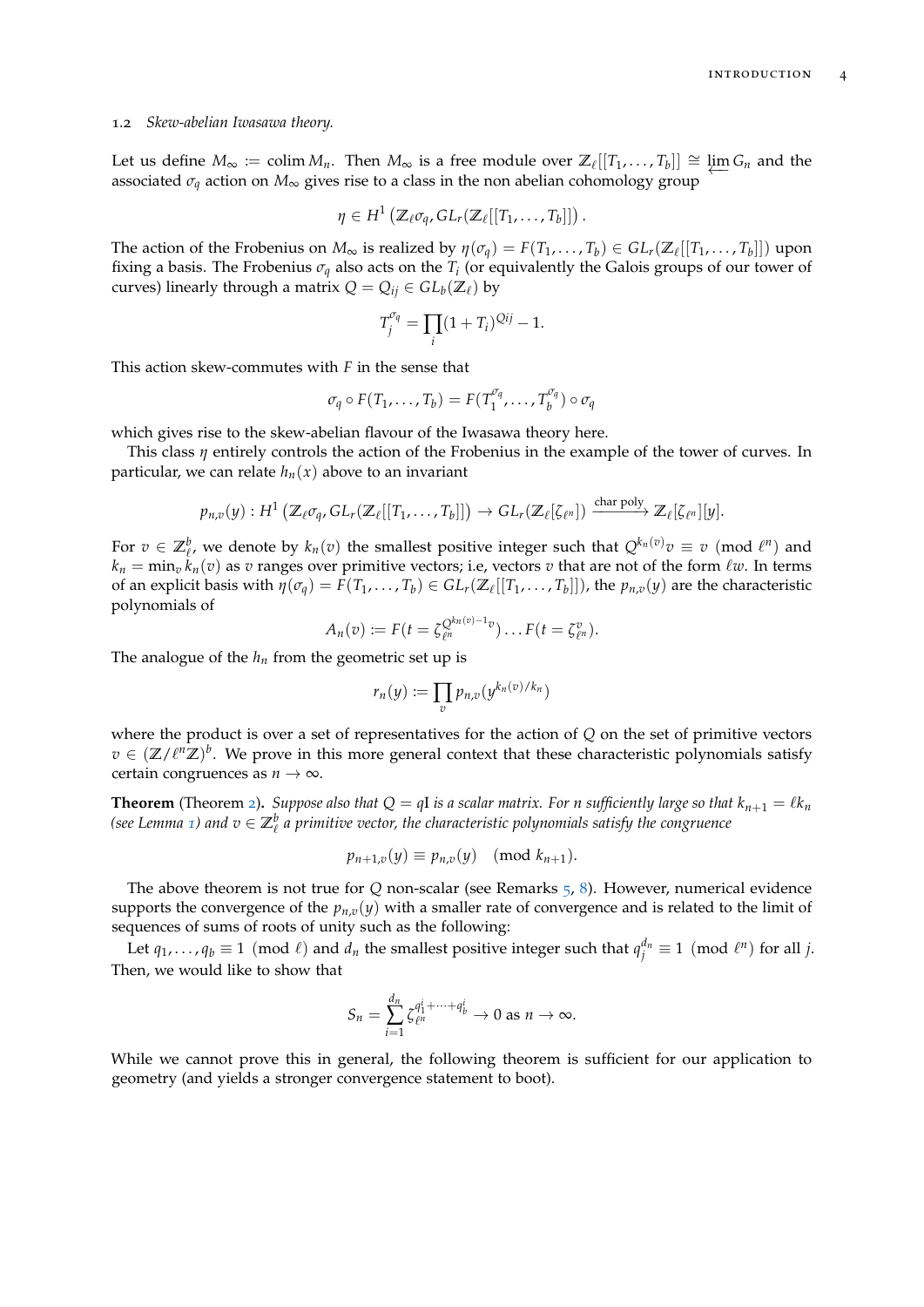**Theorem** (Theorem [3](#page-8-0)). The  $r_n$  satisfy the congruence

$$
r_{n+1}(y) \equiv r_n^{\ell^{b-1}}(y) \pmod{\ell^n}.
$$

*If Q* = *q*I *is scalar, we have the stronger congruence*

$$
r_{n+1}(y) \equiv r_n^{\ell^{b-1}}(y) \pmod{\ell^{nb}}.
$$

Computational evidence shows that these congruences are in fact sharp in general. See Remark [6](#page-8-3). One of the main tools in proving the above congruences will be a generalization of Fermat's little theorem which can also be viewed as a special case of the above theorem when *F* is a constant in the *T<sup>i</sup>* .

## <span id="page-4-0"></span>1.3 *A generalization of Fermat's little theorem.*

The following generalization of Fermat's little theorem was conjectured by Arnold in [\[Arn](#page-28-2)o6] and proven by Zarelua in [\[Zar](#page-28-3)08a]:

**Theorem** (Arnold - Zarelua, Theorem [4](#page-9-1)). Let A be a  $r \times r$  matrix over  $\mathbb{Z}_l$ . Then, we have the congruence

$$
\operatorname{tr}(A^{\ell^{n+1}}) \equiv \operatorname{tr}(A^{\ell^n}) \pmod{\ell^{n+1}}
$$

*for any prime*  $\ell$ *.* 

Arnold's conjecture goes back to before Arnold (Jänichen [\[Jan](#page-28-4)21] and Schur[\[Sch](#page-28-5)37]). For a more recent expository survey and applications to topology and dynamics, see Zarelua [\[Zar](#page-28-6)08b]. Arnold's conjecture has since been proven many times in the literature (for instance, see  $[MP_{10}]$  $[MP_{10}]$ ). We give a new proof of a slightly refined statement since we will use a similar technique in proving our main theorem.

We also prove the following corollary about resultants that might be of independent interest:

**Corollary** (Corollary [5](#page-10-1)). Suppose  $p(t)$  and  $q(t)$  are monic polynomials over  $\mathbb{Z}_\ell$  with roots  $\alpha_i$  and  $\beta_j$  respectively *(over some algebraic closure). Then, the resultant*

$$
\tau_n = \text{Res}(p(t), q(t^{\ell^n})) = \prod_{i,j} (\alpha_i - \beta_j^{1/\ell^n}),
$$

*satisfies the congruence*

$$
\tau_{n+1} \equiv \tau_n \pmod{\ell^{n+1}}.
$$

## <span id="page-4-1"></span>1.4 *A criterion for supersingularity.*

This section is independent of the results of the previous section although the spirit is similar. We next consider the p-adic valuations of the eigenvalues and prove a criteria for supersingularity. The criteria is well known in many cases (Hurwitz Curves  $[DFL^+19]$  $[DFL^+19]$ , Fermat curves  $[SK79]$  $[SK79]$ ,  $[Yui80]$  $[Yui80]$ ) but our simple proof exploits only the Weil pairing and does not seem to have occurred before in the literature.

We say that a curve *C*/**F***<sup>q</sup>* is supersingular if all its frobenius eigenvalues (on any Weil cohomology theory) are of the form  $q^{1/2} \times$  root of unity.

Let *C* be a "CM" curve, that is a curve  $C/F_q$  such that there exists an abelian subgroup  $G \subset Aut(\overline{C})$  of its geometric automorphisms so that the cohomology  $H^1_{\text{\'et}}(\overline{C},\mathbb{Z}_\ell)$  is a quotient of  $\mathbb{Z}_\ell[G]$ . Let  $\chi_1,\ldots,\chi_n$ be the characters of *G* that appear in  $H^1_{\text{\'et}}(\overline{C},\mathbb{Z}_\ell)$ .

**Theorem** (Theorems [13](#page-23-0), [14](#page-23-1)). For C a CM curve as above, if  $\chi^{-1}$  is in the Frobenius orbit of  $\chi$  for  $\chi = \chi_1, \ldots, \chi_n$ , *then C is supersingular.*

*Moreover, if*  $q = p$  (*i.e.,*  $C$  *is defined over the prime field*) and  $|G|$  *is coprime to*  $p$ *, then the converse is also true.*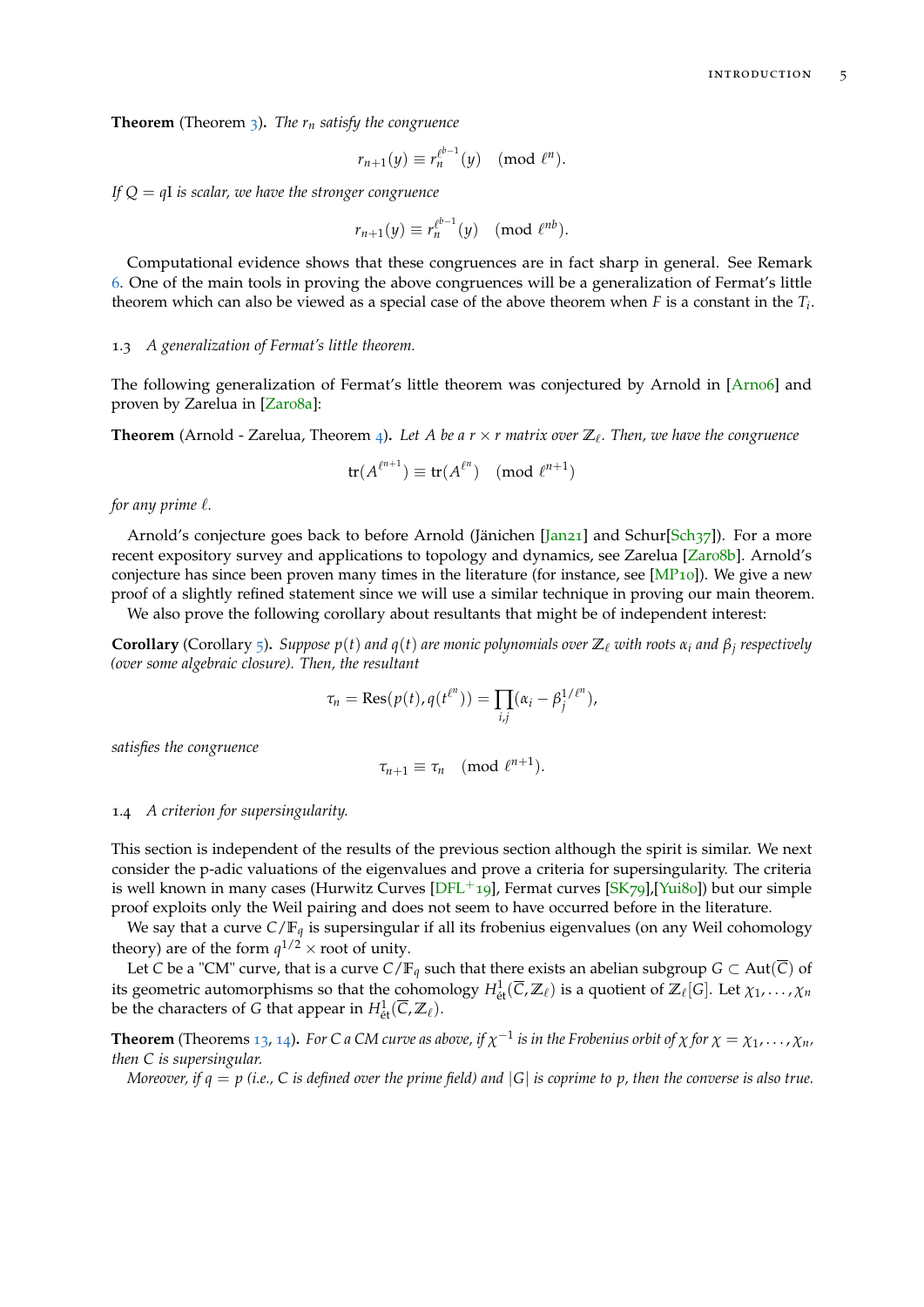The proof of the above theorem exploits the Weil pairing on the cohomology in order to identify the Frobenius eigenvalues explicitly in terms of the Frobenius represented as an element of  $\mathbb{Z}_\ell[G].$ 

*Remark* 1. In the case of a Fermat curve such as  $X^n + Y^n + Z^n = 0$ , the above criterion corresponds to the existence of an *i* such that  $q^i \equiv -1 \pmod{n}$ . Moreover, the eigenvalues of the Frobenius in this case are known to be Jacobi and Gauss sums and our method computes the values of these sums explicitly. See remark [16](#page-25-1).

*Remark* 2. The condition of C being defined over  $\mathbb{F}_p$  is necessary for the converse direction since supersingularity is invariant under extending the base field while the criterion isn't.

*Remark* 3*.* The above theorem applies in more generality than to just CM curves. It applies in particular to Abelian varieties and some other higher dimensional varieties. See remark [15](#page-24-1) for more detail.

#### <span id="page-5-0"></span>1.5 *Some questions for future work.*

We pose a few questions suggested by this work.

*Question* 1. Our main theorem establishes the existence of an  $\ell$ -adic limit  $h_{\infty}(x) = \lim_{n} h_n(x)$  for a map  $f: C \to \mathbb{P}^1$ . In some simple cases, the  $h_n(x)$  are independent of *n* for *n* large enough and by the proof of the Weil conjectures, are known to in fact be polynomials over  $\mathbb Z$  while a-priori  $h_{\infty}(x)$  is only defined over  $\mathbb{Z}_{\ell}$ .

Are the roots of  $h_{\infty}(x)$  always transcendental numbers (except in the cases where  $h_n$  is eventually constant)?

*Question* 2*.* Even if the roots of  $h_{\infty}(x)$  are transcendental, is it possible to describe them using simple  $\ell$ -adic transcendental functions?

*Question* 3*.* What information about the original morphism  $f: C \to \mathbb{P}^1$  does  $h_{\infty}(x)$  remember? In the classical Iwasawa theory set up, the limiting characteristic polynomials turn out to be equal to various  $\ell$ -adic L functions up to a unit (by the Main Conjecture of Iwasawa Theory), can we hope for something similar in this case?

*Question* 4*.* Do the  $S_n(\lambda, v)$  defined in Remark [8](#page-13-0) converge to 0 as  $n \to \infty$ ? If so, what is the rate of convergence and is it uniform as *v* ranges over primitive vectors?

*Acknowledgements:* I would like to thank my advisor Jordan Ellenberg for posing a question that led to this paper and many other useful discussions, Douglas Ulmer for many helpful discussions and useful feedback on the writing of the paper, Rachel Pries for discussions on criteria for supersingularity and John Yin for helping with some computer calculations.

## <span id="page-5-1"></span>2 on the convergence of a skew-abelian iwasawa theoretic invariant

In this section, we prove a general, abstract result about the convergence of a certain cohomological invariant defined for a skew commutative Iwasawa algebra. The set up is as follows.

We fix an odd<sup>1</sup> prime  $\ell$  and positive integers  $b$ , *r* throughout this section. All cohomology groups in this section represent group cohomology unless indicated otherwise. All congruences in this paper are in  $\mathbb{Z}_\ell$  (and hence only concerned with the  $\ell$ -adic valuation) unless explicitly mentioned otherwise.

<span id="page-5-2"></span>**Definition 1.** For *R* a discretely valued ring (DVR) or a quotient of a DVR, we call  $v \in R^b$  primitive if at least one of its co-ordinates is a unit. We denote the space of primitive vectors by  $\mathcal{P}(R^b)$ .

<sup>1</sup> As usual, the arguments of this paper go through if  $\ell = 2$  with minor, standard modifications.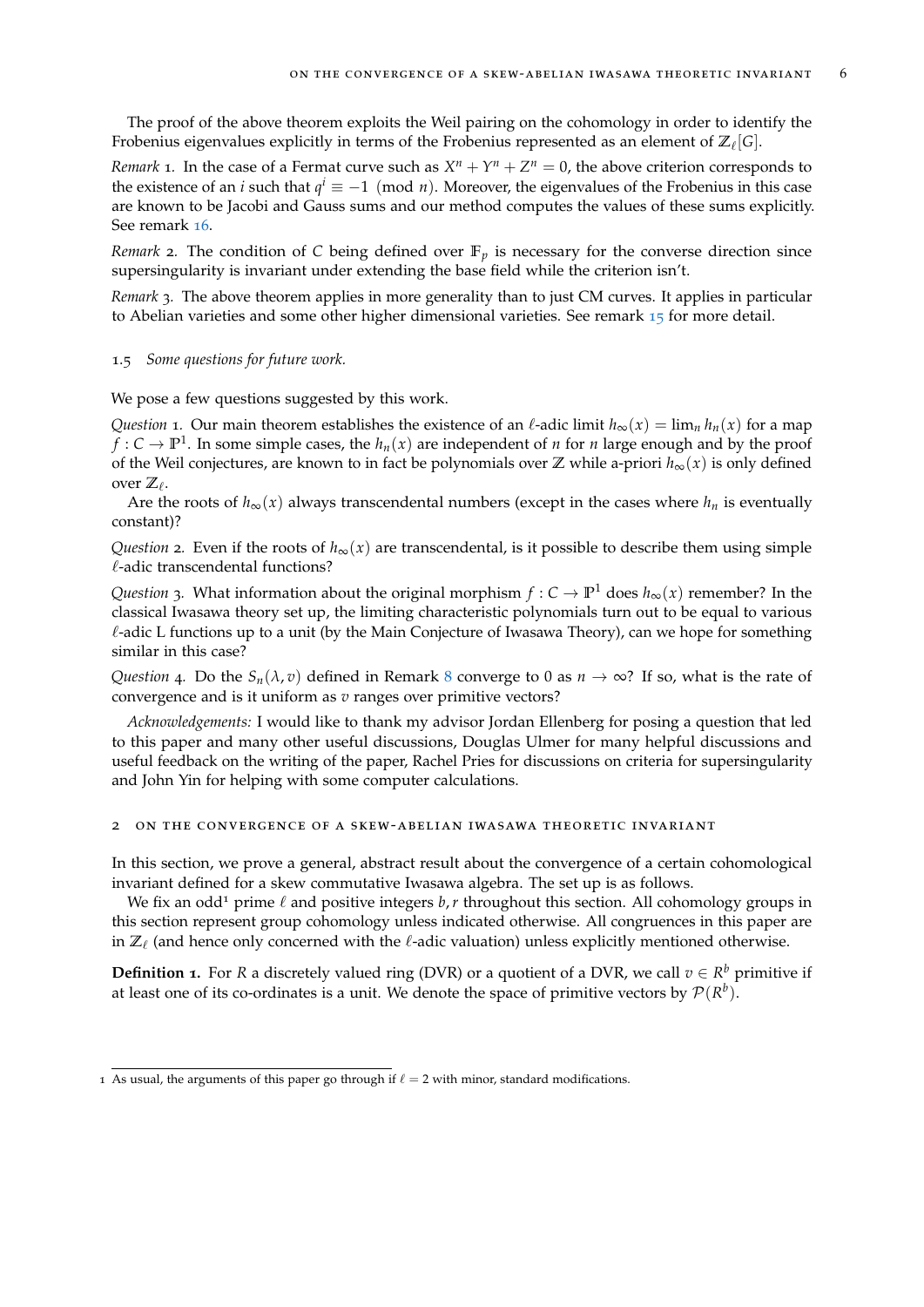Let  $\Lambda = \mathbb{Z}_\ell[[T_1,\ldots,T_b]]$  be the *b* dimensional Iwasawa algebra and set  $t_i = 1 + T_i$ . It is a local ring with maximal ideal  $\mathfrak{m} = (\ell, T_1, \ldots, T_b)$ . Note that for  $\lambda \in \mathbb{Z}_\ell$ , the expression

$$
t_i^{\lambda} = (1 + T_i)^{\lambda} = \sum_{k \ge 0} \binom{\lambda}{k} T_i^k
$$

converges in  $\Lambda$ . For  $v = (v_1, \ldots, v_b) \in (\mathbb{Z}_\ell)^b$ , we define  $t^v = (t_1^{v_1}, \ldots, t_b^{v_b})$ . We suppose that  $\Lambda$  has an endomorphism  $\sigma_q$  acting through a matrix  $Q = Q_{ij} \in GL_b(\mathbb{Z}_\ell)$  in the following way:

$$
\sigma_q(t^v) = t^{\mathcal{Q}v} \iff T_i^{\sigma_q} = \prod_j (1 + T_j)^{\mathcal{Q}_{ji}} - 1 \text{ for all } i.
$$

We note that the action is well defined since  $T_i^{\sigma_q}$  $e^{i\varphi}$   $\in$  **m**. For a positive integer *n* and  $v = (v_1, \ldots, v_b) \in$  $\mathbb{Z}_{\ell}^b$ , note that since  $T_i = \zeta_{\ell^n}^{v_i} - 1$  is in the maximal ideal of  $\mathbb{Z}_\ell[\zeta_{\ell^n}]$ , we can define the quotient

$$
\Lambda_n(v) = \frac{\mathbb{Z}_{\ell}[[T_1,\ldots,T_b]]}{(t_1 = \zeta_{\ell^n}^{v_1},\ldots,t_b = \zeta_{\ell^n}^{v_b})}.
$$

For  $v \in \mathbb{Z}_{\ell}^b$ , we denote the size of the orbit of  $v$  under  $Q$  in  $(\mathbb{Z}_{\ell}/\ell^n\mathbb{Z}_{\ell})^b$  by  $k_n(v)$ .<sup>2</sup> We also define

$$
k_n = \min_{v \text{ primitive}} k_n(v).
$$

*Assumption:* We suppose henceforth that  $Q \equiv I \pmod{\ell}$  and that  $Q$  fixes no vectors<sup>3</sup>.

<span id="page-6-0"></span>**Lemma 1.** Let v be a primitive vector. Then there exists some  $\alpha \geq 1$ ,  $\beta_v \geq 0$  so that

$$
k_n(v) = \begin{cases} \ell^{n-\alpha-\beta_v} & \text{if } n \ge \alpha + \beta_v \\ 1 & \text{otherwise.} \end{cases}
$$

*Moreover, there is some (minimal)*  $\beta_0$  *such that*  $\beta_v \leq \beta_0$  *for all primitive v.* 

*In particular, we have*

$$
k_n = \begin{cases} \ell^{n-\alpha-\beta_0} & \text{if } n \ge n_0 := \alpha + \beta_0 \\ 1 & \text{otherwise.} \end{cases}
$$

*Proof.* Since  $Q \equiv I \pmod{\ell}$ , we have  $\log Q = \ell^{\alpha} X$  for  $\alpha \geq 1$  and  $X \in M_b(\mathbb{Z}_\ell)$  not divisible by  $\ell$ . Since  $\ell \geq 3$ ,

$$
(Qm - I)v = \exp(m \log Q)v - v = m\ell^{\alpha} Xv + \frac{(m\ell^{\alpha})^2}{2}X^2v + \dots
$$

Since Q does not fix any vectors,  $Xv \neq 0$  so let  $\beta_v$  be the largest value such that  $Xv \equiv 0 \pmod{\ell^{\beta_v}}$ . Then,  $k_n(v)$  is the smallest *m* so that  $(Q^m - I)v$  is divisible by  $\ell^n$ . Since  $X^k v \equiv 0 \pmod{\ell^{\beta_v}}$  for any  $k \geq 1$  too, the  $\ell$ -adic valuation of  $(Q^m - I)v$  is determined by the leading term  $m\ell^{\alpha}Xv$  so that

$$
k_n(v) = \begin{cases} \ell^{n-\alpha-\beta_v} & \text{if } n \ge \alpha + \beta_v \\ 1 & \text{otherwise.} \end{cases}
$$

It remains to show that there is a uniform upper bound on  $\beta_v$ .

Let  $\pi: \mathbb{Z}_{\ell}^{b} \to \mathbb{F}_{\ell}^{b}$  be the reduction map. The primitive vectors correspond to the subspace  $\mathcal{P} =$  $\pi^{-1}(\mathbb{F}_\ell^b - \{0\})$  which is a closed (and open) subset of  $\mathbb{Z}_\ell^b$ . Therefore  $\mathcal P$  is compact and by continuity of multiplication by *X*,

$$
X\mathcal{P} = \{Xv : v \in \mathcal{P}\} \subset \mathbb{Z}_{\ell}^{b}
$$

<sup>2</sup> i.e.,  $Q^{k_n(v)}v \equiv v \pmod{\ell^n}$  and  $k_n(v)$  is the least such positive integer.

<sup>3</sup> If  $\ell = 2$ , then we would need to assume that  $Q \equiv 1 \pmod{4}$ .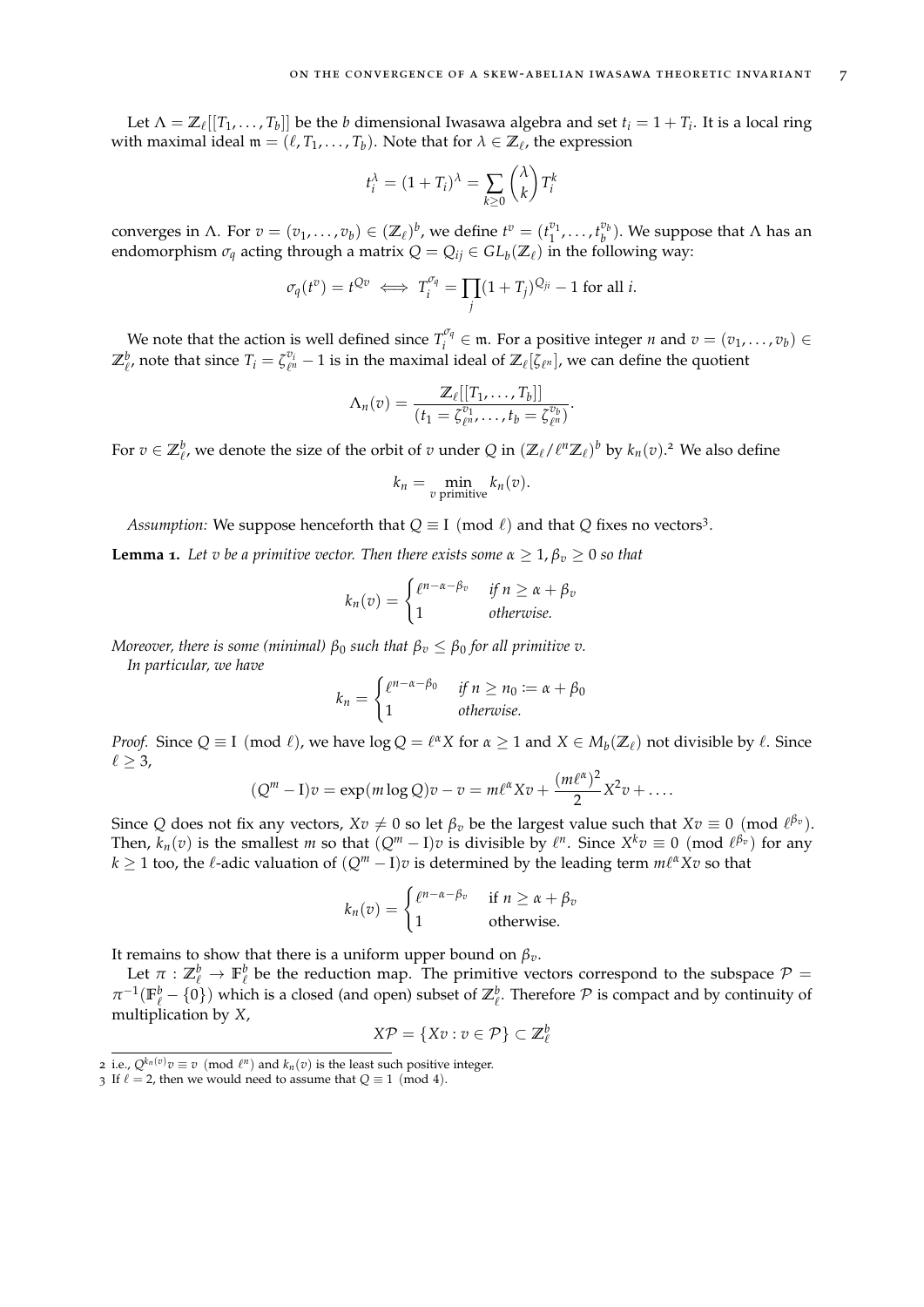is compact and closed too. By assumption on *Q*, *X*P does not contain 0 (since this would correspond to a fixed point of *Q*). This implies that *X*P is in fact bounded away from 0, i.e, there is some minimal  $\beta_0$  so that the image of  $X\mathcal{P}$  in  $(\mathbb{Z}/\ell^{\beta_0+1}\mathbb{Z}_\ell)^b$  does not contain 0 so that  $\beta_v\leq\beta_0$  for every primitive  $v$ (and  $\beta_0 = \beta_v$  for some primitive *v*).

*Remark* 4*.* It is easy to see why we need to restrict to *v* primitive and to *Q* not having any fixed vectors. If  $Qv = v$ , then  $k_n(v) = 1$  and if  $v = \ell^s v_0$ , then  $k_n(v) = 1$  for  $n \leq s$  which is an obstruction to a uniform bound on *n*.

## <span id="page-7-0"></span>2.1 *A cohomological interpretation.*

Let *M* be a free Λ module of rank *r* with a Λ linear endomorphism Φ : *M* → *M*. Upon picking a basis *m*1, . . . , *m<sup>r</sup>* for *M*, we express Φ as a matrix *F*(*T*1, . . . , *T<sup>b</sup>* ) taking values in Λ. We suppose that Φ skew commutes with  $\sigma_q$  in the following sense:

$$
\sigma_q \circ F = F(\sigma_q(T_1), \ldots, \sigma_q(T_b)) \circ \sigma_q.
$$

Note that *σ<sup>q</sup>* acts on *GLr*(Λ) through its action on Λ. This data of *M* and the endomorphism Φ as above gives rise to an element  $\eta$  in the non abelian cohomology group  $H^1(\mathbb{Z}_\ell \sigma_q, GL_r(\Lambda))$  in the following way:

Given a *F* as above, we can define a cocycle representative by  $\eta(\sigma_q) = F \in Gl_r(\Lambda)$ . A change of basis by a matrix  $P \in GL_r(\Lambda)$  corresponds to  $F \to P(T_1^{\sigma_q})$  $T_1^{\sigma_q}, \ldots, T_b^{\sigma_q}$  $\binom{p}{b}$  $FP^{-1}$  which is exactly the boundary action. Recall the definition

$$
\Lambda_n(v) = \frac{\mathbb{Z}_{\ell}[[T_1,\ldots,T_b]]}{(t_1 = \zeta_{\ell^n}^{v_1},\ldots,t_b = \zeta_{\ell^n}^{v_b})}.
$$

For a cocycle  $\eta \in H^1(\mathbb{Z}\sigma_q, GL_r(\Lambda))$ ,  $v \in \mathbb{Z}_{\ell}^b$ , we define the following sequence of invariants taking values in polynomials in one variable:

$$
p_{n,v}(y): H^1(\mathbb{Z}\sigma_q, GL_r(\Lambda)) \xrightarrow{\text{restriction}} H^1(\mathbb{Z}\sigma_q^{k_n(v)}, GL_r(\Lambda_n(v))) \xrightarrow{\text{char poly}} \Lambda_n(v)[y]
$$

where for the first map, we restrict along  $\Z\sigma_q^{k_n(v)}\,\subset\,\Z\sigma_q$  and push forward along the quotient  $GL_r(\Lambda) \to GL_r(\Lambda_n(v))$  and for the second map, since  $\sigma_q^{k_n(v)}$  acts trivially on  $GL_r(\Lambda_n(v))$ , we have

$$
H^{1}(\mathbb{Z}\sigma_{q}^{k_{n}(v)}, GL_{r}(\Lambda_{n}(v))) = \text{Hom}(\mathbb{Z}\sigma_{q}^{k_{n}(v)}, GL_{r}(\Lambda_{n}(v))) / \text{conjugacy} = GL_{r}(\Lambda_{n}(v))/\text{conjugacy}
$$

which shows that the characteristic polynomial is a well defined invariant. Tracing through the definition in terms of the value of  $F = \eta(\sigma_q)$  for  $\eta \in H^1(\mathbb{Z}\sigma_q, GL_r(\Lambda))$ ,  $p_{n,v}(y)$  has the following explicit formula. For  $v \in \mathbb{Z}_{\ell}^b$ , we denote  $\zeta_{\ell^n}^v = (\zeta_{\ell^n}^{v_1}, \ldots, \zeta_{\ell^n}^{v_b})$  and define

$$
A_n(v) := F(t = \zeta_{\ell^n}^{Q^{k_n(v)-1}v}) \dots F(t = \zeta_{\ell^n}^v) = \prod_{i=1}^{k_n} F(t = \zeta_{\ell^n}^{Q^{-i}v})
$$
(1)

where we implicitly use that  $Q^{k_n(v)}v \equiv v \pmod{\ell^n}$  for the second equality. The characteristic polynomial of  $A_n(v)$  is exactly

$$
p_{n,v}(y) = \det(\mathbf{I} - yA_n(v)).
$$

Equivalently, it is the characteristic polynomial of  $\sigma_q^{k_n(v)}$  acting on  $\Lambda_n(v)$ .

We fix  $v \in \mathbb{Z}_{\ell}^b$  and a cocycle  $\eta \in H^1(\mathbb{Z}_{\ell} \sigma_q, GL_r(\Lambda))$  (or equivalently a  $F \in GL_r(\Lambda)$ ). As the main results of this section, we prove various  $\ell$ -adic convergence results regarding the sequence of polynomials  $p_{n,v}(y)$  as  $n \to \infty$ .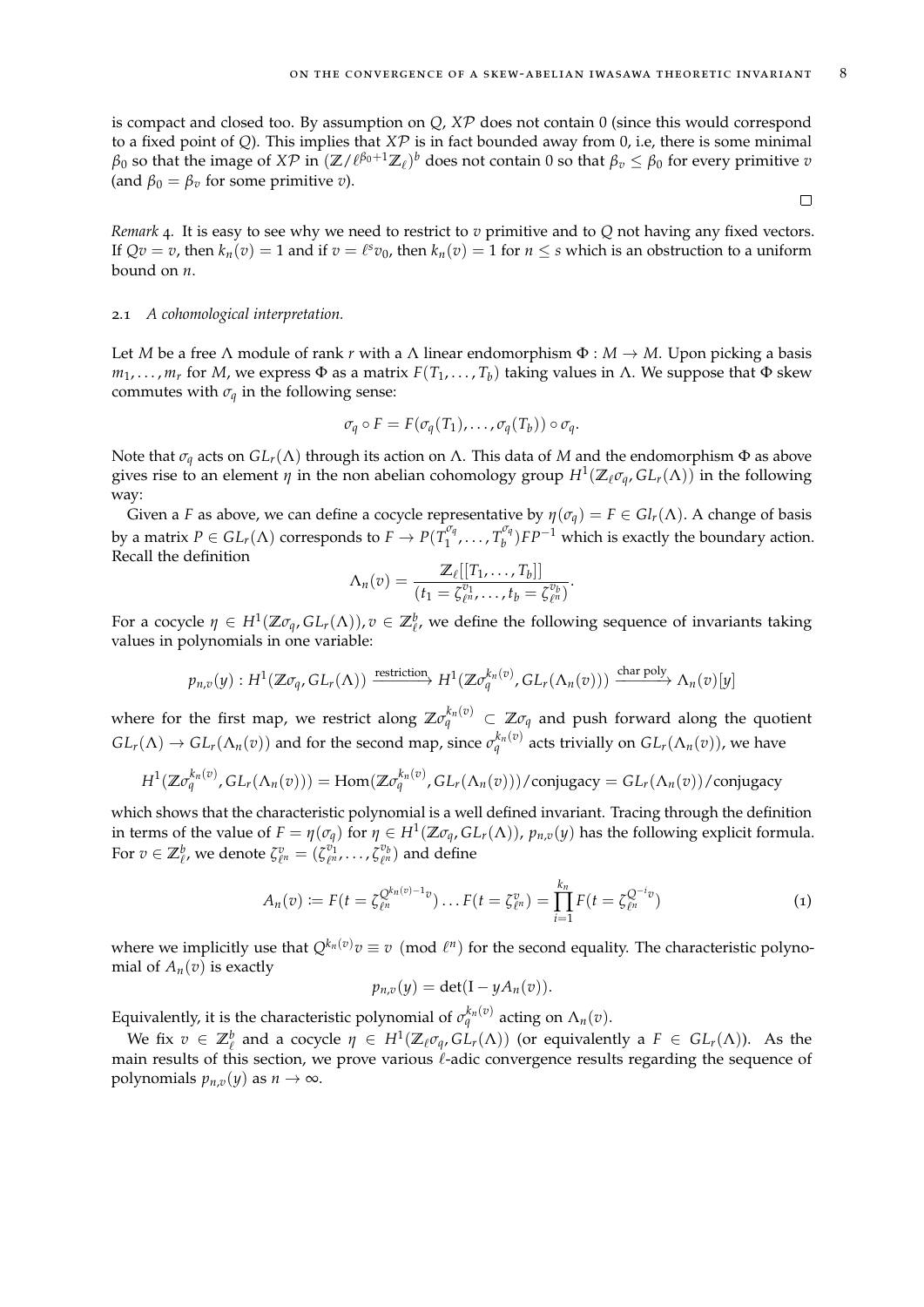<span id="page-8-1"></span>**Theorem 2.** Suppose that  $Q = qI$  is a scalar matrix. For *n* sufficiently large so that  $k_{n+1} = \ell k_n$ , the characteristic *polynomials satisfy the congruence*

$$
p_{n+1,v}(y) \equiv p_{n,v}(y) \pmod{k_{n+1}}.
$$

<span id="page-8-2"></span>*Remark* 5*.* Unfortunately, this strong congruence is not true in general if *Q* is not scalar (even if *r* = 1) as the following example shows. Take  $\ell = 5$ ,  $q_1 = 6$ ,  $q_2 = 11$  and let *Q* be the scalar matrix with entries *q*<sub>1</sub>, *q*<sub>2</sub>. Let *F*(*t*<sub>1</sub>, *t*<sub>2</sub>) = 1 + *t*<sub>1</sub><sup>2</sup>*t*<sub>2</sub> to be a scalar function and *v* = (1, 1)  $\in \mathbb{Z}_{\ell}^{2}$ .

Then, computation shows that  $A_3(v) = 49$ ,  $A_2(v) = 7$  so that the difference is only divisible by 7 and not  $k_3 = 49$  as the above theorem would suggest. Nevertheless, the computational evidence also suggests that the  $A_n(v)$  still converge, just with a slower rate of convergence. As we will see in Remark [8](#page-13-0), this will be related to the vanishing of certain sums of roots of unity.

For our geometric applications, the following statement is sufficient. Recall that  $\mathcal{P}((\mathbb{Z}/\ell^n\mathbb{Z})^b)$ denotes the space of primitive vectors. It is acted upon by *Q* and we denote a set of representatives for this action by  $\mathcal{P}((\mathbb{Z}/\ell^n\mathbb{Z})^b)/\sim$ .

**Definition 2.** With  $A_n(v)$  and  $p_{n,v}$  as before, define

$$
r_n(y) := \prod_{v \in \mathcal{P}((\mathbb{Z}/\ell^n\mathbb{Z})^b)/\sim} p_{n,v}(y^{k_n(v)/k_n}).
$$

<span id="page-8-0"></span>**Theorem 3.** Let  $Q \equiv 1 \pmod{\ell}$  *now be an arbitrary matrix. For*  $n \ge n_0$  *so that*  $k_{n+1} = \ell k_n$ *, We have* 

$$
r_{n+1}(y) \equiv r_n^{\ell^{b-1}}(y) \pmod{\ell^n}.
$$

*If Q* = *q*I*, we have the stronger congruence*

$$
r_{n+1}(y) \equiv r_n^{\ell^{b-1}}(y) \pmod{\ell^{nb}}.
$$

We note that Theorem [2](#page-8-1) only implies the following weaker congruence for  $b = 1$ :

$$
r_{n+1}(y) \equiv r_n(y) \pmod{k_{n+1}}.
$$

<span id="page-8-3"></span>*Remark* 6*.* Numerical evidence shows that these congruences are in fact sharp and in fact, it is sharp for most examples. For instance, with  $r = 1$ ,  $b = 2$ ,  $\ell = 3$  and  $Q = (1 + \ell^2)I$  a scalar matrix, the computation

$$
A_3\left(\frac{1}{1-\ell},\frac{1}{1-\ell}\right) - A_2\left(\frac{1}{1-\ell},\frac{1}{1-\ell}\right) = 70\ell
$$

shows the sharpness of Theorem [2](#page-8-1). The same example also shows the sharpness of part 2 of Theorem [3](#page-8-0):

Let  $\tau_3$ ,  $\tau_2$  be the traces of the matrices of which the  $r_3(y)$ ,  $r_2(y)$  are implicitly the characteristic polynomials. Then

$$
\tau_3-\ell\tau_2=560\ell^4.
$$

In fact, the proofs of our theorems immediately suggest examples exhibiting the sharpness of our results although we have no carried this out.

Both the theorems above will depend on the following generalization of Fermat's little theorem to matrices to deal with the case when  $r \geq 1$ . This generalization of Fermat's little theorem can be seen as the degenerate case of Theorem [2](#page-8-1) when  $F(T_1, \ldots, T_b) = F_0$  is constant in the  $T_i$ .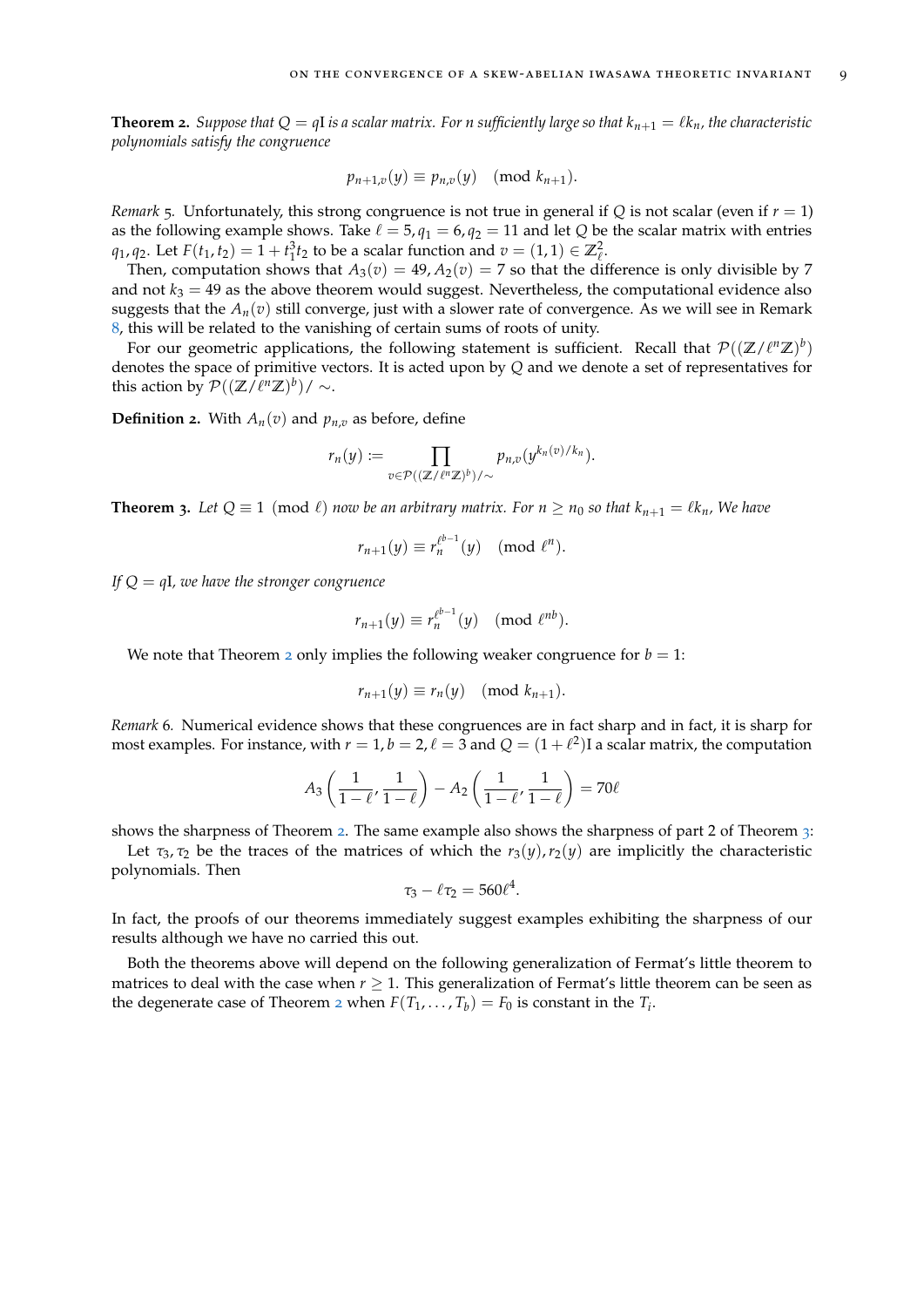## <span id="page-9-0"></span>2.2 *A generalization of Fermat's little theorem to matrices.*

In this subsection we state and prove a generalization of Fermat's little theorem to the case of matrices. Only Theorem [4](#page-9-1) is necessary for the rest of this paper.

As noted in the introduction, this generalization was conjectured by Arnold [\[Arn](#page-28-2)o6] and proved by Zarelua [\[Zar](#page-28-3)o8a] (and many other following works). Our proof is short and apparently new and therefore we present it here.

<span id="page-9-1"></span>**Theorem 4** (Arnold-Zarelua). Let  $A \in M_r(\mathbb{Z}_\ell)$ . The following congruence is true:

$$
\operatorname{tr} A^{\ell^{n+1}} \equiv \operatorname{tr} A^{\ell^n} \pmod{\ell^{n+1}}.
$$

*In fact, we also have*

$$
\det(1 - xA^{\ell^{n+1}}) \equiv \det(1 - xA^{\ell^n}) \pmod{\ell^{n+1}}
$$

*and if* T is a diagonalizable operator on a free  $\mathbb{Z}_\ell$  module, then it too satisfies the congruence

$$
T^{\ell^{n+1}} \equiv P_n T^{\ell^n} P_n^{-1} \pmod{\ell^{n+1}}
$$

*for some invertible matrices Pn.*

*Proof.* We fix a *n*. Since we are proving a congruence modulo  $\ell^{n+1}$ , we can replace A by a  $r \times r$  matrix with non negative integer entries. Let *G* be the directed graph with adjacency matrix *A*, i.e it has *r* vertices labelled from 1 to *r* and there are *aij* many edges from *i* to *j*.

A closed path of length *n* on the graph corresponds to a sequence of edges *e*1, . . . ,*en*−<sup>1</sup> such that the in-vertex of  $e_{i+1}$  is the out-vertex of  $e_i$  and the path starts and ends at the same vertex. The quantity tr *A <sup>n</sup>* has the graph theoretic interpretation of being the number of closed paths of length *n* on *G*.

Now, consider a closed path P of length  $\ell^{n+1}$ . The cyclic group of order  $\ell^{n+1}$  acts on the path by permuting

$$
(e_1,\ldots,e_{n-1})\to (e_2,\ldots,e_{n-1},e_1).
$$

Since we are working modulo  $\ell^{n+1}$ , we can ignore those paths *P* where the orbit by this action has size  $\ell^{n+1}$ . The remaining paths *P* are exactly those which are of the form  $(P_1, \ldots, P_1)$  where  $P_1$  is a path of length  $\ell^n$ . These are exactly counted by  $tr(A^{\ell^n})$  and therefore we have shown the required congruence

$$
\operatorname{tr}(A^{\ell^{n+1}}) \equiv \operatorname{tr}(A^{\ell^n}) \pmod{\ell^{n+1}}.
$$

To prove the corresponding congruence for characteristic polynomials, we use the well known determinant to trace exponential identity

<span id="page-9-2"></span>
$$
\frac{1}{\det(I - xB)} = \exp\left(\sum_{d \ge 1} \frac{\text{tr}(B^d) x^d}{d}\right).
$$
 (2)

Let  $d = d_0 \ell^e$  for  $d_0$  co-prime to  $\ell$ . The congruence above on powers of  $A^{d_0}$  then implies that

$$
\operatorname{tr}(A^{d\ell^{n+1}}) \equiv \operatorname{tr}(A^{d\ell^n}) \pmod{d\ell^{n+1}}
$$

which immediately implies (by the exponential identity)

$$
\det(1 - xA^{\ell^{n+1}}) \equiv \det(1 - xA^{\ell^n}) \pmod{\ell^{n+1}}.
$$

Finally, a diagonalizable operator *T* is determined up to conjugation by its characteristic polynomial. Therefore, the congruence on characteristic polynomials implies the corresponding congruence on the powers of *T*. $\Box$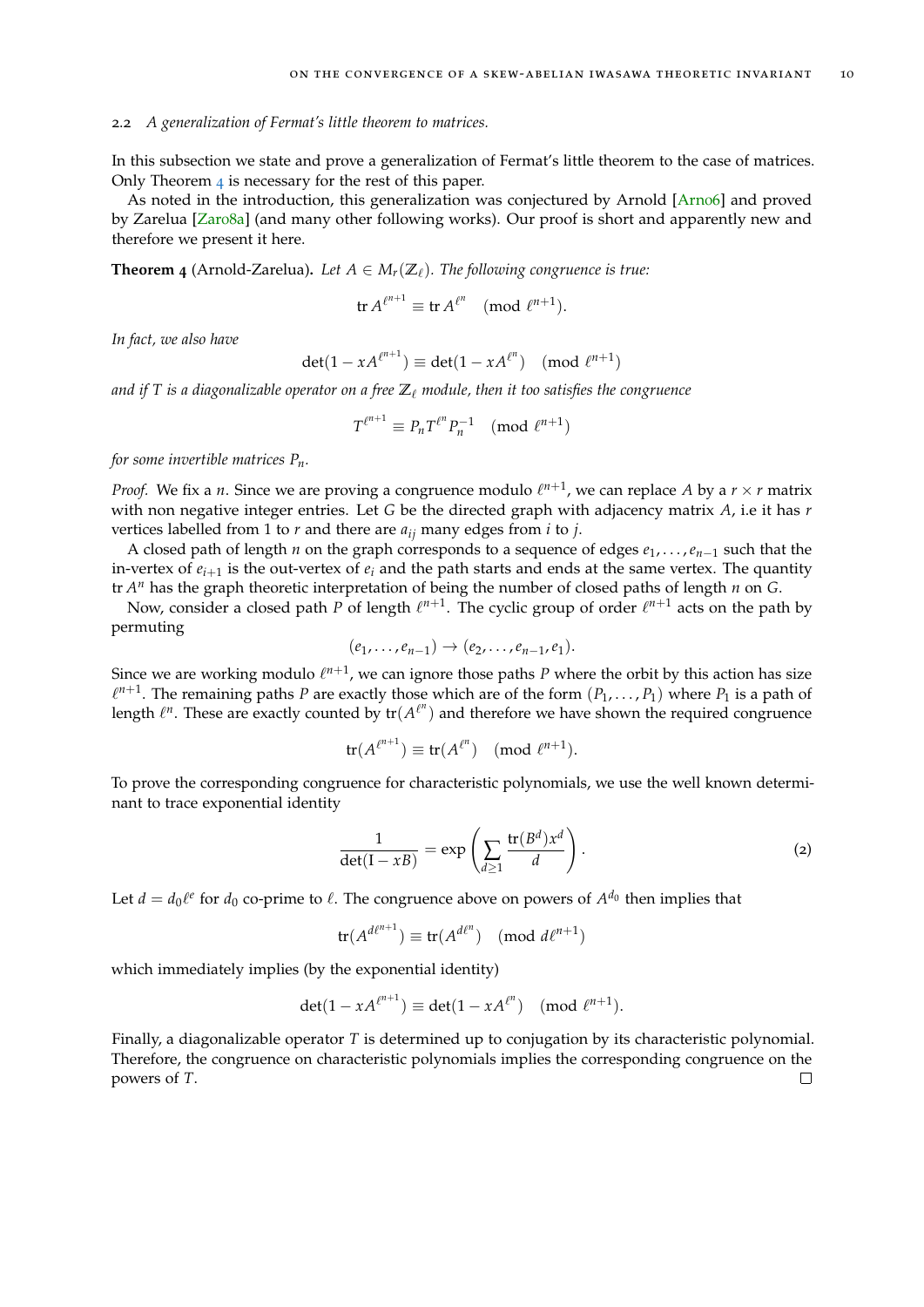We prove a corollary that might be of independent interest.

<span id="page-10-1"></span>**Corollary 5.** Suppose  $p(t)$  and  $q(t)$  are monic polynomials over  $\mathbb{Z}_\ell$  with roots  $\alpha_i$  and  $\beta_j$  respectively (over some *algebraic closure). Then, the resultant*

$$
\tau_n = \text{Res}(p(t), q(t^{\ell^n})) = \prod_{i,j} (\alpha_i - \beta_j^{1/\ell^n}),
$$

 $(\text{where the product is over all the } \ell^n \text{ roots of } \beta_j) \text{ satisfies the congruence}$ 

$$
\tau_{n+1} \equiv \tau_n \pmod{\ell^{n+1}}.
$$

*Remark* 7. In the particular case where one of the polynomials, say  $q(t)$ , is  $x - \zeta_{\ell}$ , we see that

$$
\tau_n=\prod_{i=1}^{\ell^n}p(\zeta_{\ell^n}^i)
$$

is very analogous to a Mahler measure or Gaussian quadrature. We are sampling a polynomial at uniformly spaced points around the unit circle and the content of the above theorem is that this converges to an  $\ell$ -adic limit.

*Proof.* Since the resultant is a multiplicative function in either variable, we can make the preliminary reduction to the case where  $p(t)$  is irreducible over  $\mathbb{Z}_\ell$  and we do so.

The idea is to interpret  $p(t)$  as the characteristic polynomial of a diagonalizable linear operator on a free  $\mathbb{Z}_\ell$  module. For our purposes, we can take the linear operator *T* to be multiplication by  $\alpha = \alpha_1$  on  $\mathcal{O}_L$  where  $\mathcal{O}_L$  is the ring of integers of the splitting field *L* of  $p(t)$  (considered as a module over  $\mathbb{Z}_\ell$ ) but any such operator *T* would do.

The eigenvalues of *T* are given by the conjugates  $\alpha_i$  of  $\alpha$  and therefore, we have the equality (over an algebraic extension)

$$
\prod_i (\alpha_i - \beta) = \det(T - \beta I)
$$

so that

$$
\tau_n = \prod_j \det(T - \beta_j^{1/\ell^n} I) = \det(q(T^{\ell^n})).
$$

Thus, it suffices to prove a congruence relating the powers of the operator  $T^{\ell^n}$  which is exactly the content of the previous Theorem  $\frac{4}{1}$  $\frac{4}{1}$  $\frac{4}{1}$  so that we prove the required congruence

$$
\tau_{n+1}\equiv \tau_n\pmod{\ell^{n+1}}.
$$

 $\Box$ 

## <span id="page-10-0"></span>2.3 *A proof of the main congruences.*

In this subsection, we prove Theorems [2](#page-8-1) and [3](#page-8-0). It will help to set up some notation and make some easy reductions first.

Recall that  $F(T_1, \ldots, T_b)$  is a power series in the  $T_i$  and to define  $A_{n+1}(v)$ , we are required to evaluate the  $T_i$  at  $\bar{\zeta}_{\ell}^{v_i}$  $\ell_{\ell^{n+1}}$  – 1 which is a uniformizer for the local ring  $\mathbb{Z}_{\ell}[\zeta_{\ell^{n+1}}]$ . Since we are interested in a congruence modulo  $k_{n+1}(v)$  (or  $k_{n+1}$ ), we can truncate the *F* at some finite degree *d* so that  $(\zeta_{\ell^{n+1}} - 1)^d \equiv 0 \pmod{k_{n+1}(v)}$  and suppose that it is a polynomial in the  $t_i = T_i + 1$  of the form

$$
F = \sum_{I \in \mathbb{N}^b} F_I t_1^{i_1} \dots t_b^{i_b}
$$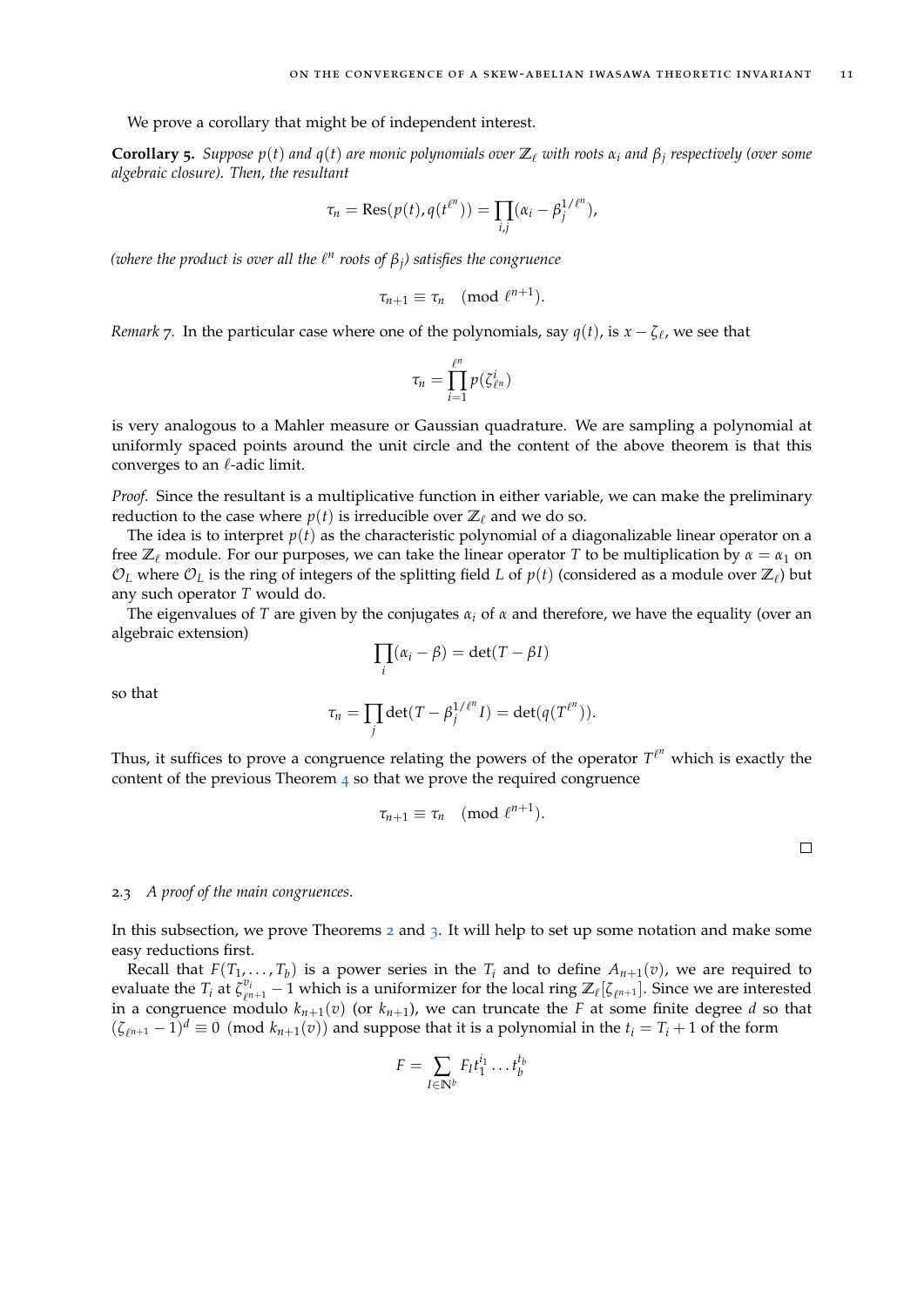where the  $F_I$  are  $r \times r$  matrices over  $\mathbb{Z}_l$ .

Let  $\rho \geq 1$  and for a tuple  $J = (I_1, \ldots, I_\rho) \in (N^b)^\rho$ , we define  $F_J = \prod_{j=1}^\rho F_{I_j}$ . Using the standard notation h−, −i for inner products (and considering **N***<sup>b</sup>* ⊂ **Z***<sup>b</sup>* ` ), we also define the linear form

$$
\lambda_J(v) = \sum_{j=1}^{\rho} \langle I_j, Q^{-j}v \rangle.
$$

In terms of this notation, we see that

$$
A_{n+1}^d(v) = \sum_{J \in (N^b)^{dk_{n+1}(v)}} F_J \zeta_{\ell^{n+1}}^{\lambda_J(v)}
$$

where we have implicitly used that  $Q^{k_{n+1}(v)}v \equiv v \pmod{l^{n+1}}$ . We denote cyclic permutations by

$$
\tau(J)=(I_2,I_3,\ldots,I_\rho,I_1)
$$

and if  $k_n(v)|\rho$ , we note that

<span id="page-11-0"></span>
$$
\lambda_{\tau J}(v) \equiv \lambda_J(Qv) \pmod{\ell^n}.
$$
 (3)

*Notation.* We will argue by considering each tuple along with its cyclic permutations. To that end, we fix some notation that we will use repeatedly. Let  $K = (I_1, \ldots, I_\rho)$  be a tuple of length  $\rho$  such that it is non periodic.<sup>4</sup> For any  $\delta = r\rho \in \mathbb{N}$ , we define  $J_K(\delta) = (I_1, \ldots, I_\delta) := (K, \ldots, K)$  to be the tuple of length  $\delta$  where K is repeated  $r$  times. We suppose that  $r = r_0 \ell^s$  with  $r_0$  co-prime to  $\ell$ .

We need one more lemma (which will in fact be a crucial reason for the congruence) before the proof of Theorem [2](#page-8-1).

<span id="page-11-1"></span>**Lemma 6.** For  $n \geq 0$ , suppose  $\rho$  is an integral multiple of  $k_n$ . For any  $w \in \mathbb{Z}_\ell$ ,

$$
S_{\rho,n}(w):=\sum_{i=1}^\rho \zeta_{\ell^n}^{q^iw}\equiv 0\pmod{\rho}.
$$

*Proof.* Let  $w = \ell^m w_0$  with  $w_0$  a unit. Since  $q^{k_n} \equiv 1 \pmod{\ell^n}$  and  $\rho / k_n \in \mathbb{Z}$ , we see that

$$
S_{\rho,n}(w) = \sum_{i=1}^{\rho} \zeta_{\ell n-m}^{q^i w_0} = \frac{\rho}{k_{n-m}} S_{k_{n-m},n-m}(w_0)
$$

where we use the convention that  $\zeta_{-m} = 1$  if  $m \geq 0$ . Therefore, we can suppose that *w* is a unit and  $\rho = k_n$  without loss of generality. Let  $\log q = \ell^{\alpha} x$  with  $x$  a unit so that  $q^i - 1 = i\ell^{\alpha} x \pmod{\ell^{\alpha+1}}$ .

We now have two cases to consider. Either  $\alpha \geq n$  in which case  $\zeta_{\ell^n}^{q^i w}$  $\ell_n^{\mu w} = \zeta_{\ell^n}^w$  and

$$
S_{\rho,n}(w) = \rho \zeta_{\ell^n}^w \equiv 0 \pmod{\rho}
$$

or  $\alpha < n$ . In this second case, note that the  $\zeta_{\ell^n}^{q^i w}$  $\varrho^{i}w$  are all pairwise distinct since  $\zeta_{\ell^{\alpha+1}}^{q^iw}$  $q^i w \over \ell^{\alpha+1}} = \zeta_{\ell^{\alpha+1}}^{iw}$  and moreover, are roots of  $z^{\ell^{n-\alpha}} = \zeta^w_{\ell^{\alpha}}$ . Since  $k_n = \ell^{n-\alpha}$  in this case, the  $\zeta^{\sigma^i w}_{\ell^{\alpha+1}}$  $\int_{\ell^{\alpha+1}}^{\eta^{\alpha}}$  are in fact a complete set of roots and  $S_{\rho,n}(w)$  is the linear term of this equation which is 0, completing the proof.

<sup>4</sup> i.e., the tuples  $\tau^i J$  are pairwise distinct for  $1 \leq i < \rho$ .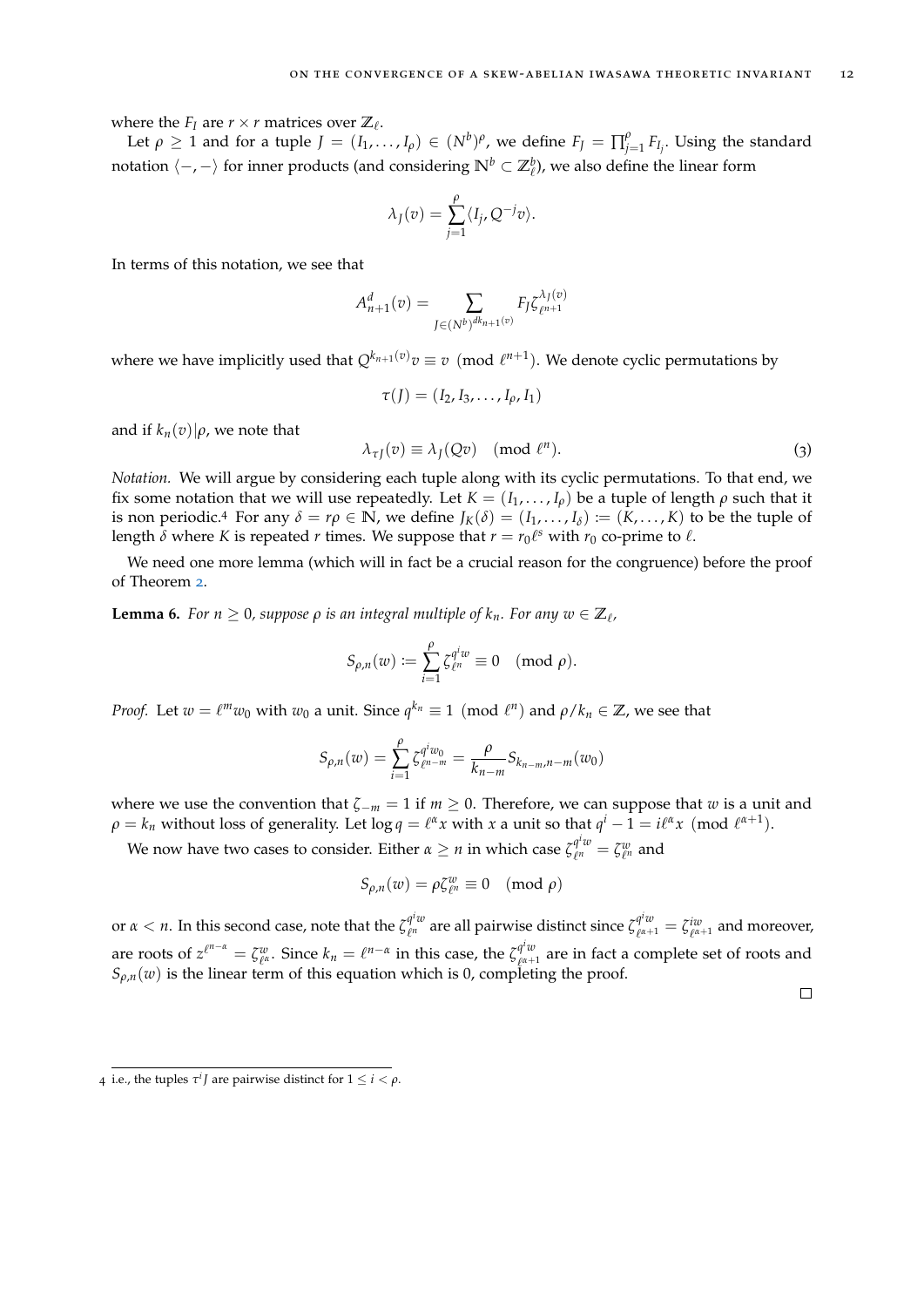*Proof of Theorem [2](#page-8-1).* For this proof, we assume that  $Q = qI$  is a scalar matrix so that  $k_n(v) = k_n$  for all primitive *v*. We reduce the congruence on the characteristic polynomials  $p_{n,v}$  to a congruence on traces using the exponential identity (equation [2](#page-9-2))

$$
p_{n,v}(y) = \exp\left(-\sum_{d\geq 0} tr(A_n^d(v))\frac{y^d}{d}\right).
$$

Upon fixing *n* such that  $k_{n+1} = \ell k_n$ , it suffices to show the congruence

$$
t_n := tr(A_{n+1}^d(v)) - tr(A_n^d(v)) \equiv 0 \pmod{dk_{n+1}}.
$$

We will consider the contributions to  $t_n$  from each tuple and its cyclic permutations. In the notation of [2](#page-11-0).3, we take  $\delta = dk_{n+1}$  and  $J = J_K(dk_{n+1})$  and if  $\ell | r, J_0 = J_K(dk_n)$ . Note that

$$
\lambda_J(v) = \sum_{i=1}^{\rho} \langle I_i, q^{-i} \left( 1 + q^{-\rho} + \cdots + q^{-(r-1)\rho} \right) v \rangle = \frac{q^{-r\rho} - 1}{q^{-\rho} - 1} \lambda_K(v).
$$

<span id="page-12-0"></span>Since  $q^i - 1 = i \log(q) + \frac{1}{2}(i \log(q))^2 + \dots$  is exactly divisible by  $i \log(q)$ , there exists some  $w \in \mathbb{Z}_\ell$ so that

<span id="page-12-1"></span>
$$
\frac{q^{-r\rho}-1}{q^{-\rho}-1} = \frac{\ell^s \rho}{\rho} w = \ell^s w \implies \lambda_J(v) = \ell^s w \lambda_K(v). \tag{4}
$$

Moreover, there exists some  $y \in \mathbb{Z}_\ell$  so that  $q^{-dk_n} \equiv 1 + \ell^n y \pmod {\ell^{n+1}}$  and therefore

$$
\sum_{i=1}^{\ell-1} q^{-idk_n} \equiv \ell + \ell^n y \sum_{i=0}^{\ell-1} i \equiv \ell + \ell^{n+1} y \frac{\ell-1}{2} \pmod{\ell^{n+1}} \implies \lambda_J(v) \equiv \ell \lambda_{J_0}(v) \pmod{\ell^{n+1}}. \tag{5}
$$

We now have to consider two cases.

*First, suppose s* = 0*.* In this case, the only contributions from tuples that are repetitions of *K* and its cyclic permutations comes from  $tr(A_{n+1}^d(v))$  and is of the form

$$
\sum_{i=1}^{\rho} \text{tr}(F_{\tau^{i} f}) \zeta_{\ell^{n+1}}^{\lambda_{\tau^{i} f}(\nu)} = \text{tr}(F_{f}) \sum_{i=1}^{\rho} \zeta_{\ell^{n+1}}^{\lambda_{f} (q^{i} v)} = \text{tr}(F_{f}) \sum_{i=1}^{\rho} \zeta_{\ell^{n+1}}^{q^{i} w \lambda_{K}(\nu)}
$$

where for the first equality, we use that the trace is invariant under cyclic permutations and equation  $3$ while for the second equality, we use equation [4](#page-12-0) above and that  $s = 0$  by assumption. Now,  $r\rho = dk_{n+1}$ and since *r* is co-prime to  $\ell$ ,  $k_{n+1}$  being a  $\ell$ -power necessarily divides  $\rho$ . In fact,  $\rho$  and  $dk_{n+1}$  have the same  $\ell$ -adic valuation. Thus, we can apply Lemma  $6$  to conclude

$$
\sum_{i=1}^{\rho} \operatorname{tr}(F_{\tau^{i} j}) \zeta^{\lambda_{\tau^{i} j}(v)}_{\ell^{n+1}} \equiv 0 \pmod{\rho} \iff \sum_{i=1}^{\rho} \operatorname{tr}(F_{\tau^{i} j}) \zeta^{\lambda_{\tau^{i} j}(v)}_{\ell^{n+1}} \equiv 0 \pmod{dk_{n+1}}.
$$

*Next, suppose*  $s > 0$ . In this case, we will have contributions from both  $tr(A_{n+1}^d(v))$  and  $tr(A_n^d(v))$  and they are of the form

$$
\sum_{i=1}^{\rho} tr(F_{\tau^{i}J}) \zeta_{\ell^{n+1}}^{\lambda_{\tau^{i}J}(\nu)} - \sum_{i=1}^{\rho} tr(F_{\tau^{i}J_{0}}) \zeta_{\ell^{n}}^{\lambda_{\tau^{i}J_{0}}(\nu)} = \left( tr(F_{K}^{r}) - tr(F_{K}^{r/\ell}) \right) \sum_{i=1}^{\rho} \zeta_{\ell^{n}}^{\lambda_{\tau^{i}J}(\varphi^{i}\nu)}
$$

$$
= \left( tr(F_{K}^{r}) - tr(F_{K}^{r/\ell}) \right) \sum_{i=1}^{\rho} \zeta_{\ell^{n+1}}^{\varphi^{i}(\ell^{s}\nu\lambda_{K}(\nu))}
$$

$$
\equiv 0 \pmod{r\rho} = d_{k_{n+1}}
$$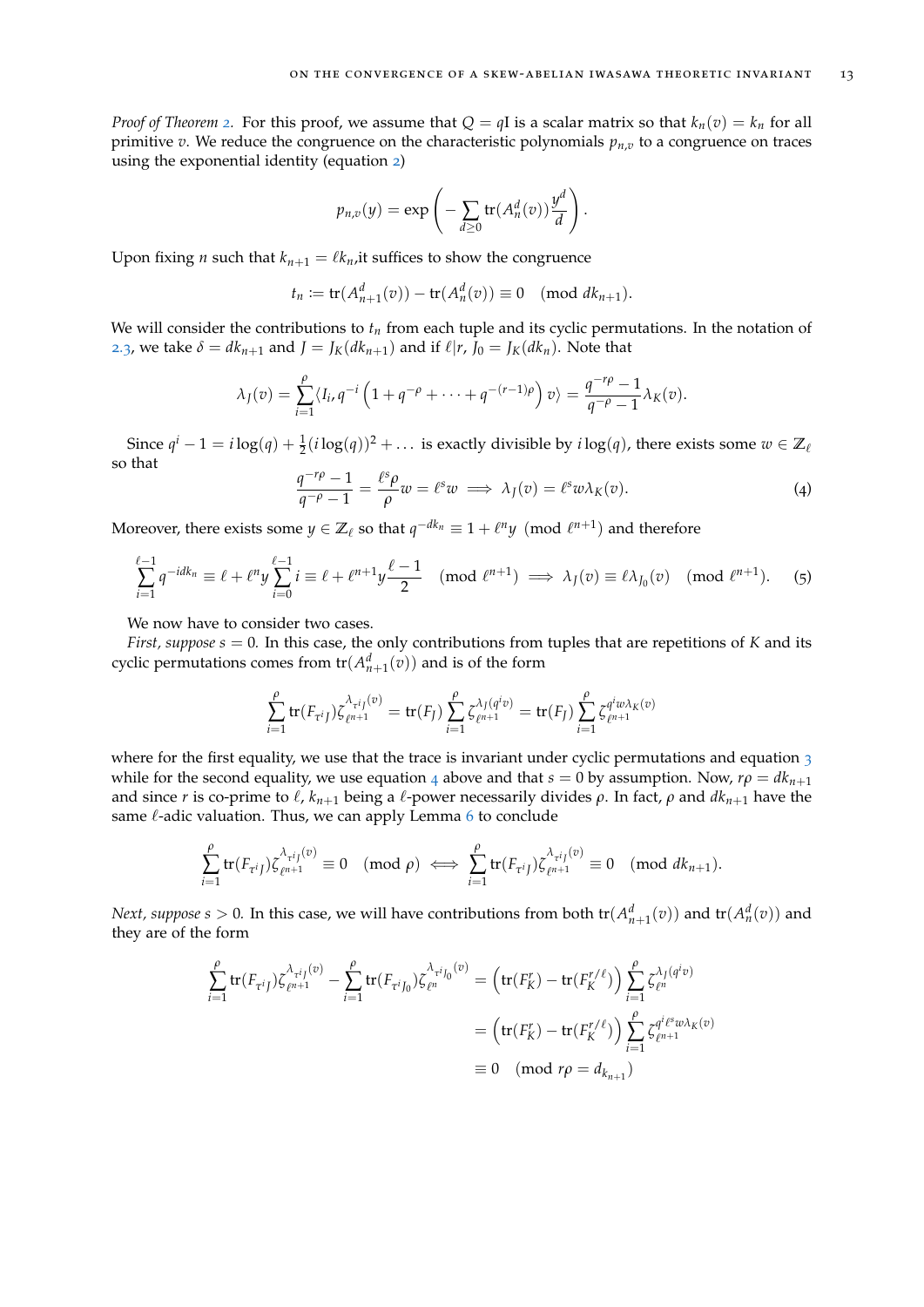where the first equality follows from invariance of trace under cyclic permutations and equation  $5$  while the second equation follows from equation  $4$ . For the last congruence, Theorem  $4$  implies that

$$
\operatorname{tr}(F_K^r)-\operatorname{tr}(F_K^{r/\ell})\equiv 0\pmod{r}.
$$

Moreover, since  $dk_{n+1} = r\rho$ , we see that  $\rho$  is divisible by  $dk_{n+1}\ell^{-s}$  and in particular by  $k_{n+1-s}$ . Therefore, we can apply Lemma [6](#page-11-1) to conclude  $\sum_{i=1}^{p} \zeta_{\ell^{n+1-s}}^{q^i w \lambda_K(v)}$  $\int_{\ell^{n+1-s}}^{\ell^{n}\omega_{\Lambda K}(\nu)}\equiv 0 \pmod{\rho}.$ 

<span id="page-13-0"></span>*Remark* 8*.* We remark that the failure of this proof for the general case (see Remark [5](#page-8-2)) happens exactly at Lemma [6](#page-11-1). If *Q* is not scalar, we can no longer write  $\lambda_I(Qv) = Q\lambda_I(v)$  and it turns out that

$$
S_n(\lambda_J; v) := \sum_{j=1}^{k_n(v)} \zeta_{\ell^n}^{\lambda_j(Q^{-j}v)} \not\equiv 0 \pmod{k_n(v)}.
$$

Nevertheless, the above proof shows that if the  $S_n(\lambda_J; v) \to 0$  as  $n \to \infty$ , then, the characteristic polynomials  $p_{n,v}(y)$  will also converge as  $n \to \infty$ . If  $\lambda_I(\log(Q)v) \neq 0$ , a variation of Lemma [6](#page-11-1) still applies to  $S_n(\lambda_J; v)$ . In fact, numerical evidence supports the vanishing of the limit (for  $\lambda_J$  an arbitrary linear form) but we do not know how to prove it.

From now on, we again let  $Q \equiv I \pmod{\ell}$  be a general matrix. We recall some notation before the proof of Theorem [3](#page-8-0). We let  $V = \mathbb{Z}_{\ell}^{b}$  be a free  $\mathbb{Z}_{\ell}$  module,  $V_n = V/\ell^n V$ ,  $\mathcal{P}(V_n)$  to be the primitive vectors in  $V_n$  and  $\mathcal{P}(V_n)/\sim$  to be a set of representatives under the action by Q. The characteristic polynomials we are interested in are

$$
r_n(y) = \prod_{v \in \mathcal{P}((\mathbb{Z}/\ell^n\mathbb{Z})^b)/\sim} p_{n,v}(y^{k_n(v)/k_n}).
$$

We also fix *n* sufficiently large and define (in the notation of Lemma [1](#page-6-0))

$$
V_e = \{v \in V : \frac{k_n(v)}{k_n} | \ell^e \iff \beta_v \ge \beta_0 - e \iff Xv \equiv 0 \pmod{\ell^{\beta_0 - e}}\} \subset V.
$$

By the last equivalent condition, we see that *V<sup>e</sup>* is a (non-empty) submodule of *V*. Since *Q* commutes with  $\log(Q)$  and hence also *X*, we see that  $Q$  preserves  $V_e$ . When  $Q = qI$ ,  $V_e = V$  since  $\beta_v = \beta_0$  for all primitive *v*. Also define  $V_{e,n}$  to be the image of  $V_e$  in  $V/\ell^n V$  under the reduction map. Note that, in general,  $V_e \not\cong (\mathbb{Z}/\ell^n \mathbb{Z})^c$  for some *c* and is only a-priori a finite  $\mathbb{Z}/\ell^b \mathbb{Z}$  module.

So, let M be an arbitrary finite  $\mathbb{Z}_\ell$  module and  $n \geq 0$  be the smallest value such that  $\ell^n M = 0$ . An element  $v \in M$  is said to be primitive (generalizing our usual notion) when  $\ell^{n-1}v \neq 0$  and the set of primitive elements is denoted  $\mathcal{P}(M)$ . Our two definitions of primitive are compatible in the sense that

$$
\mathcal{P}(V_{e,n})=\mathcal{P}(V/\ell^n V)\cap V_{e,n}.
$$

We need one more lemma (analogous to Lemma [6](#page-11-1) and in fact, the real engine behind our congruence) before the proof of Theorem [3](#page-8-0).

<span id="page-13-1"></span>**Lemma 7.** *Let M be as above with*

$$
\chi:M\to \overline{\mathbb{Z}}_\ell^\times
$$

*a character. Then, we have the congruence*

$$
\sum_{v \in \mathcal{P}(M)} \chi(v) \equiv 0 \pmod{\ell^{n-1}}.
$$

If  $M = (\mathbb{Z}_\ell/\ell^n\mathbb{Z}_\ell)^b$ , we have the stronger congruence

$$
\sum_{v \in \mathcal{P}(M)} \chi(v) \equiv 0 \pmod{\ell^{(n-1)b}}.
$$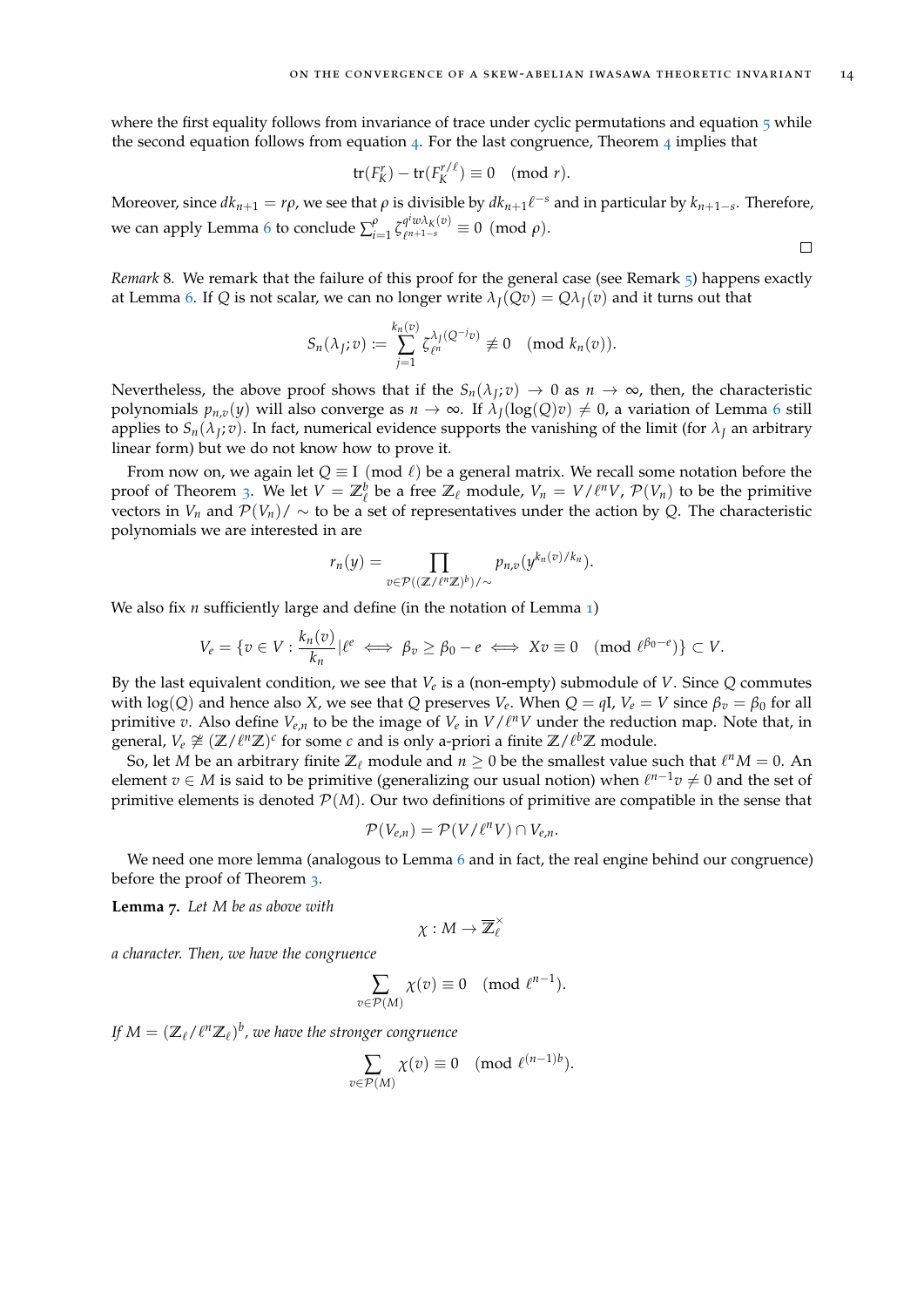*Proof.* For any abelian group *M* of size *m* and a character  $\chi : M \to \overline{\mathbb{Z}}_{\ell}^{\times}$  $\hat{\ell}$  , we first note that

$$
S_M := \sum_{v \in M} \chi(v) \equiv 0 \pmod{m} :
$$

There are two cases to consider. First, if  $\chi$  is the trivial character, then  $S_M = m$  and the congruence is clear. Second, if  $\chi$  is not trivial, we can find some  $m_0 \in M$  so that  $\chi(m_0) \neq 1$  and

$$
S_M = \chi(m_0) S_M \implies S_M = 0 \equiv 0 \pmod{m}.
$$

Define

$$
N = \{v \in M : \ell^{n-1}v = 0\} \subset M
$$

so that  $\mathcal{P}(M) = M - N$ . The module *M* has size at least  $\ell^n$  and the module *N* has size at least  $\ell^{n-1}$ . Therefore, we have

$$
\sum_{v \in \mathcal{P}(M)} \chi(v) = \sum_{v \in M} \chi(v) - \sum_{w \in N} \chi(w) = S_M - S_N \equiv 0 \pmod{\ell^{n-1}}
$$

since  $|M| \equiv |N| \equiv 0 \pmod{\ell^{n-1}}$ .

If  $M = (\mathbb{Z}_\ell/\ell^n\mathbb{Z}_\ell)^b$  so that  $N = (\mathbb{Z}_\ell/\ell^{n-1}\mathbb{Z}_\ell)^b$ , then the above argument shows the stronger congruence

$$
\sum_{v \in \mathcal{P}(M)} \chi(v) = \sum_{v \in M} \chi(v) - \sum_{w \in N} \chi(w) = S_M - S_N \equiv 0 \pmod{\ell^{(n-1)b}}.
$$

We now prove Theorem [3](#page-8-0), along the same general lines as the proof of Theorem [2](#page-8-1).

*Proof of Theorem [3](#page-8-0).* By the exponential identity [2](#page-9-2), we have

$$
r_n(y) = \exp\left(-\sum_{v \in \mathcal{P}(V/\ell^n V)/\sim f \geq 0} \frac{\operatorname{tr} A_n^f(v)}{f} y^{\frac{f k_n(v)}{k_n}}\right).
$$

Let us fix some  $d = d_0 \ell^e$  (with  $d_0$  co-prime to  $\ell$ ) and collect the terms corresponding to  $y^d$  to obtain

$$
C_{d,n} = \sum_{v \in \mathcal{P}(V_{e,n})/\sim} \frac{k_n(v)}{dk_n} \operatorname{tr} A_n^{\frac{dk_n}{k_n(v)}}(v) \text{ so that } r_n(y) = \exp \left(-\sum_{d \geq 0} C_{d,n} y^d\right).
$$

Therefore, to prove the congruence

$$
r_{n+1}(y) \equiv r_n^{\ell^{b-1}}(y) \pmod{\ell^n},
$$

it suffices to prove

$$
C_{d,n+1} \equiv \ell^{b-1} C_{d,n} \pmod{\ell^n}.
$$

Since a vector  $v \in \mathcal{P}(V_{e,n})$  represents  $k_n(v)$  many elements and  $A_n(Qv)$  is conjugate to  $A_n(v)$  so that their powers have the same traces, we can express  $C_{d,n}$  as a sum over *all* primitive vectors by

$$
C_{d,n} = \sum_{v \in \mathcal{P}(V_{e,n})} \frac{1}{dk_n} \operatorname{tr} A_n^{\frac{dk_n}{k_n(v)}}(v).
$$

Therefore, we are reduced to proving the congruence

$$
t_n := \sum_{v \in \mathcal{P}(V_{e,n+1})} \frac{1}{dk_{n+1}} \operatorname{tr} A_{n+1}^{\frac{dk_{n+1}}{k_{n+1}(v)}}(v) - \sum_{v \in \mathcal{P}(V_{e,n})} \frac{\ell^b}{dk_{n+1}} \operatorname{tr} A_n^{\frac{dk_n}{k_n(v)}}(v) \equiv 0 \pmod{\ell^n}
$$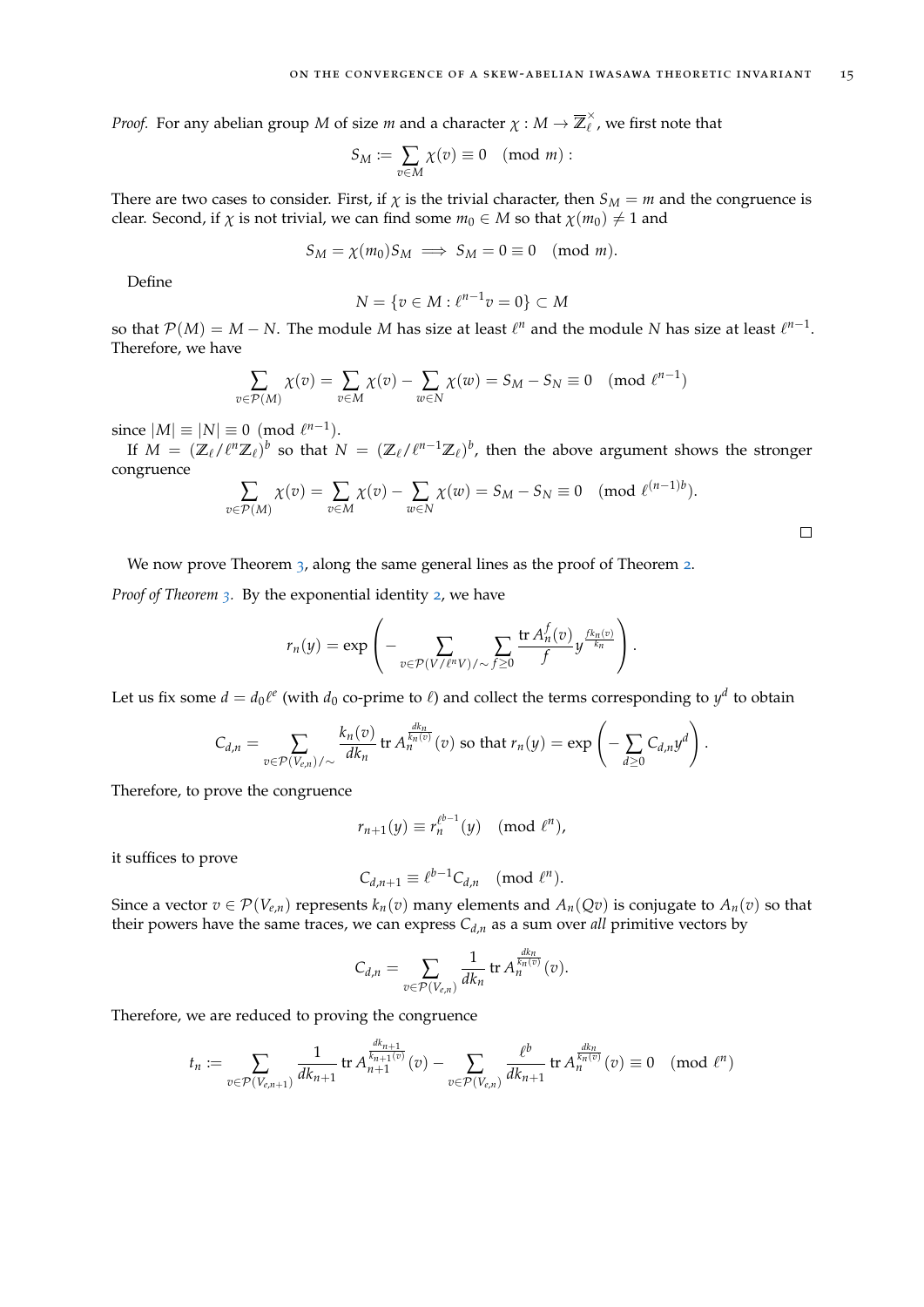.

where we have implicitly used the assumption that *n* is sufficiently large so that  $k_{n+1} = \ell k_n$ . Since every vector in  $\mathcal{P}(V_{e,n})$  has  $\ell^b$  many lifts to  $\mathcal{P}(V_{e,n+1})$ , we also have

$$
t_n = \frac{1}{dk_{n+1}} \sum_{v \in \mathcal{P}(V_{e,n+1})} \left( \text{tr } A_{n+1}^{\frac{dk_{n+1}}{k_{n+1}(v)}}(v) - \text{tr } A_n^{\frac{dk_n}{k_n(v)}}(v) \right).
$$

Note that in the expansion

$$
\operatorname{tr} A_n^{\frac{dk_n}{k_n(v)}}(v) = \sum_{J \in (\mathbb{N}^b)^{dk_n}} \operatorname{tr}(F_J) \zeta_{\ell^n}^{\lambda_J(v)},
$$

the tuples all have size  $dk_n$  independent of  $v$ . As before, we will argue by fixing a tuple  $K$  and considering the contributions from tuples that are multiples of *K* and their cyclic permutations. In the notation of [2](#page-11-0).3, let  $J = J_K(dk_{n+1})$  and when  $\ell | r, J_0 = J_K(dk_n)$ .

*First, we suppose that*  $s = 0$ . In this case, the only contribution to  $t_n$  from *K* will be through *J* and will be of the form

$$
\frac{1}{dk_{n+1}}\sum_{v\in \mathcal{P}(V_{e,n+1})}\text{tr}(F_J)\zeta_{\ell^{n+1}}^{\lambda_J(v)}
$$

We note that  $\zeta_{\ell}^{\lambda_{\tilde{J}}(v)}$  $e^{i\pi/1}$  is a character on  $V_{e,n+1}$  and therefore, by Lemma [7](#page-13-1), there exists some  $S_\lambda \in \mathbb{Z}_\ell$  such that

$$
\frac{1}{dk_{n+1}}\sum_{v\in \mathcal{P}(V_{e,n+1})}\mathrm{tr}(F_J)\zeta_{\ell^{n+1}}^{\lambda_J(v)}=\frac{\ell^n}{dk_{n+1}}S_\lambda.
$$

Moreover, for any cyclic permutation  $\tau^{i}$ *J* of *J*, the corresponding contribution is of the same form as before since  $Q^i$  permutes  $P(V_{e,n+1})$ :

$$
\frac{1}{dk_{n+1}} \sum_{v \in \mathcal{P}(V_{e,n+1})} tr(F_{\tau^{i} f}) \zeta_{\ell^{n+1}}^{\lambda_{f}(Q^{i}v)} = \frac{1}{dk_{n+1}} \sum_{v \in \mathcal{P}(V_{e,n+1})} tr(F_{f}) \zeta_{\ell^{n+1}}^{\lambda_{f}(v)} = \frac{\ell^{n}}{dk_{n+1}} S_{\lambda}.
$$

Therefore, the contribution from all the cyclic permutations of *J* is together equal to

$$
\frac{\rho \ell^n}{dk_{n+1}} \operatorname{tr}(F_J) S_\lambda \equiv 0 \pmod{\ell^n}
$$

since the  $\ell$ -adic valuation of  $\rho$  is equal to the  $\ell$ -adic valuation of  $dk_{n+1}$ .

*Next, suppose s* > 0. In this case, the contribution from *K* will be through *J* and *J*<sub>0</sub>. Since  $v \in V_e$ ,  $dk_{n+1}$ is divisible by  $k_{n+1}(v)$  so that  $Q^{-idk_n}v = v + i\ell^n Yv$  for some  $Y \in M_b(\mathbb{Z}_\ell)$  and

$$
\left(1+Q^{-dk_n}+\cdots+Q^{-(\ell-1)d k_n}\right)v=\ell v+i\ell^n\sum_{i=0}^{\ell-1}Yv=\ell v+\ell^{n+1}\frac{\ell-1}{2}Yv\equiv \ell v\pmod{\ell^{n+1}}.
$$

This implies that

$$
\lambda_J(v) = \sum_{i=1}^{dk_n} \langle I_i, q^{-i} \left( 1 + Q^{-dk_n} + \dots + Q^{-(\ell-1)dk_n} \right) v \rangle \equiv \ell \lambda_{J_0}(v) \pmod{\ell^{n+1}}
$$

which is equivalent to  $\zeta_{\rho n+1}^{\lambda_J(v)}$  $\lambda_{J}^{(v)} = \zeta_{\ell^n}^{\lambda_{J_0}(v)}$  $\int_{\ell^n}^{\ell^n}$ . Therefore, the contribution from *J*, *J*<sub>0</sub> in *t*<sub>*n*</sub> is of the form

$$
\frac{1}{dk_{n+1}}\left(\text{tr}(F_k^r)-\text{tr}(F_k^{r/\ell})\right)\sum_{v\in\mathcal{P}(V_{e,n+1})}\zeta_{\ell^{n+1}}^{\lambda_f(v)}=\frac{\ell^n}{dk_{n+1}}\left(\text{tr}(F_k^r)-\text{tr}(F_k^{r/\ell})\right)S_\lambda.
$$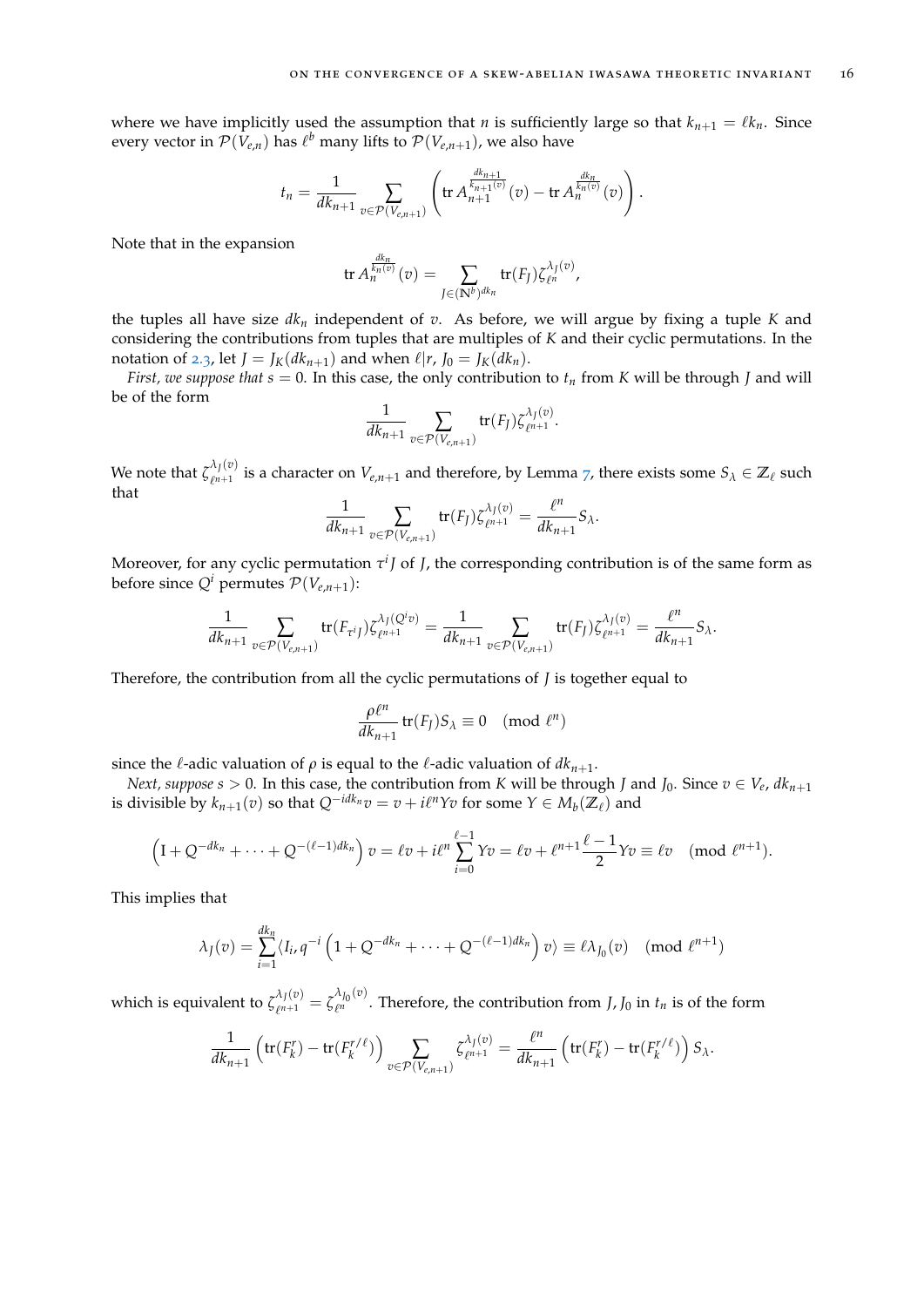As above, the cyclic permutations of *K* give rise to exactly the same contribution so that the total contribution from all cyclic permutations of *K* is

$$
\frac{\rho \ell^n}{dk_{n+1}} \left( \text{tr}(F_k^r) - \text{tr}(F_k^{r/\ell}) \right) S_\lambda \equiv 0 \pmod{\ell^{n+1}}
$$

since  $\left(\text{tr}(F_k^r) - \text{tr}(F_k^{r/\ell})\right)$  is divisible by *r* by Theorem [4](#page-9-1) and  $r\rho = dk_{n+1}$ .

**When**  $Q = qI$ , the proof is exactly the same as above except that we have the stronger congruence

$$
\sum_{v \in \mathcal{P}(V_{e,n+1})} \text{tr}(F_J) \zeta_{\ell^{n+1}}^{\lambda_J(v)} \equiv 0 \pmod{\ell^{nb}}.
$$

This follows from the second part of Lemma [7](#page-13-1) since  $V_e = V = \mathbb{Z}_\ell^b$  in this case so that  $V_{e,n+1} =$  $(\mathbb{Z}_\ell/\ell^{n+1}\mathbb{Z}_\ell)^b$ .

*Remark* 9. As one sees from the proof, the modulus of the congruence in Theorem [3](#page-8-0) depends on the structure of  $V_{e,n+1}$ .

## <span id="page-16-0"></span>3 on the cohomology of a tower of curves

In this section, we demonstrate an application of the abstract Theorem [3](#page-8-0) to two geometric examples of towers of curves.

Once again, we fix an odd prime  $\ell$  and a finite field  $\mathbb{F}_q$  such that  $q \equiv 1 \pmod{\ell}$  throughout. For a variety  $X/\mathbb{F}_q$ , the notation  $H^i(\overline{X},\mathbb{Z}_\ell)$  denotes, as usual, the étale cohomology of the variety  $X$  over  $\overline{\mathbb{F}}_q$ with  $\mathbb{Z}_\ell$  coefficients. The Frobenius  $\sigma_q$  acts on it through a linear endomorphism.

## <span id="page-16-1"></span>3.1 *Two families of Iwasawa towers.*

<span id="page-16-2"></span>**Definition 3.** Let  $C/F_q$  be a curve. We will be interested in the following two classes of towers:

• *Case A:* Given a map  $f: C \to \mathbb{P}^1$ , we can construct extensions  $\pi_n: C_n \to C$  by the pull back diagram

$$
\begin{array}{ccc}\nC_n & \xrightarrow{f_n} & \mathbb{P}^1 \\
\downarrow \pi_n & & \downarrow t \to t^{\ell^n} \\
C & \xrightarrow{f} & \mathbb{P}^1\n\end{array}
$$

The  $C_n$  form an inverse system with an action by the group

$$
\Gamma_n = \mathbb{Z}/\ell^n\mathbb{Z} \rtimes \mathbb{Z}
$$

where we denote a generator for the first factor by  $\theta$  (corresponding to  $\theta(t) = \zeta_{\ell^n} t$ ) and a generator for the second factor by  $\sigma_q$  corresponding to the Frobenius operation. They satisfy the commutation identity

$$
\sigma_q \theta = \theta^q \sigma_q.
$$

We require the  $\pi_n : C_n \to C$  to be totally ramified over the preimage  $f^{-1}(\{0,\infty\})$  - for instance, this is satisfied if *f* is unramified over  $0, \infty$  or more generally, if the ramification indices of *f* over  $0, \infty$  are co-prime to  $\ell$ .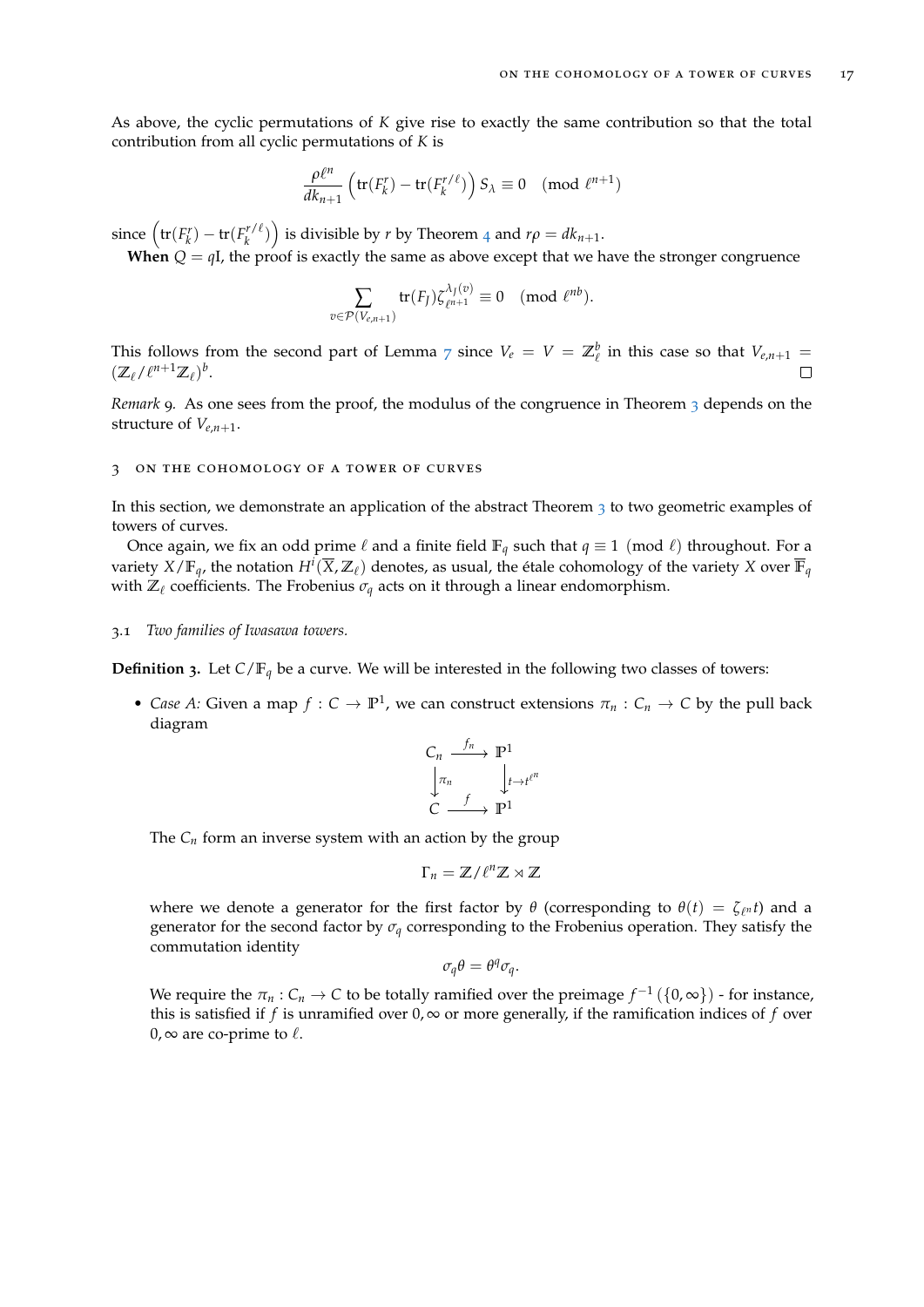• *Case B:* Given an Abelian variety  $A/\mathbb{F}_q$  of dimension *d* and a map  $f : C \to A$ , we construct  $\pi_n$ :  $C_n \to C$  by the pullback diagram

$$
C_n \xrightarrow{f_n} A
$$
  
\n
$$
\downarrow \pi_n
$$
  
\n
$$
\downarrow [l^n]
$$
  
\n
$$
C \xrightarrow{f} A
$$

In this case, the  $C_n$  are acted upon by (with  $b = 2d$ )

$$
\Gamma_n = (\mathbb{Z}/\ell^n \mathbb{Z})^b \rtimes \mathbb{Z}.
$$

The first factor can be identified with  $A[\ell^n]$  and we denote a basis of it by  $\alpha_1, \ldots, \alpha_d, \beta_1, \ldots, \beta_d$  so that the Frobenius  $\sigma_q$  (corresponding to the second factor) acts by a generalized symplectic  $b \times b$ matrix *Q* as

$$
\sigma_q v = Qv
$$

for  $v \in A[\ell^n]$ . We require the  $C_n$  to be irreducible. Note that up to a finite extension of our base field  $\mathbb{F}_q$ , *Q* satisfies our assumptions in Section [2](#page-5-2) (assumption 2):

The congruence  $Q \equiv I \pmod{\ell}$  is equivalent to  $\sigma_q$  acting as the identity on  $A[\ell]$ . This can always be achieved by a finite extension of the base field  $\mathbb{F}_q$ . Note that 1 is not an eigenvalue of  $\sigma_q$  since  $\sigma_q - 1 : A \to A$  has finite degree equal to  $A(\mathbb{F}_q)$ .

We suppose *q* large enough so that these assumptions are satisfied.

*Remark* 10*.* These aren't the only cases our main theorem applies to and in fact, we can even generalize to higher dimensions. What is important is that our tower of varieties has an action by a pro- $\ell$  abelian group as above and that the growth in cohomology is "regular" in the tower so that as a module over the group algebra, the rank of the cohomology groups are constant.

For example, we could take Fermat hypersurfaces of the form

$$
X_n \subset \mathbb{P}^{b+1} : \sum_{j=0}^d x_j^{\ell^n} = 0
$$

with action by  $G_n = (\mathbb{Z}/\ell^n\mathbb{Z})^b.$  The only interesting cohomology group is in degree  $i=b$ , in which case it is a rank 1 module over  $\mathbb{Z}_\ell[G_n]$  (by Theorem 6 of Anderson [\[And](#page-28-11)87] for instance) and a straightforward variant of Theorem [10](#page-18-0) shows that growth in cohomology is regular.

*Remark* 11*.* Note that the automorphism groups Γ*<sup>n</sup>* aren't abelian but they are very close to being abelian, being the extension of an abelian group by the Frobenius action. Therefore, one could view this as an example of skew-abelian Iwasawa theory.

In the remainder of this subsection we prove some basic results about the cohomology of these towers (ignoring the Frobenius action initially).

<span id="page-17-0"></span>**Lemma 8.** For a finite extension of curves  $f: X \to Y$ ,  $H^1_{\acute{e}t}(\overline{Y}, \mathbb{Z}_\ell)$  is a direct factor of  $H^1_{\acute{e}t}(\overline{X}, \mathbb{Z}_\ell)$ .

*Proof.* Since  $H^1_{\text{\'et}}(\overline{Y},\mathbb{Z}_\ell)$  is dual to the Tate module  $T_\ell(Y)$ , it suffices to show the corresponding fact for the Tate modules of *X* and *Y*, i.e., we need to show that the natural map  $f: T_{\ell}(X) \to T_{\ell}(Y)$  is surjective and that the kernel is torsion free.

As one can check on unramified points of *Y*, the following composite map

Jac(Y) 
$$
\xrightarrow{f^*}
$$
Jac(X)  $\xrightarrow{f_*}$ Jac(Y)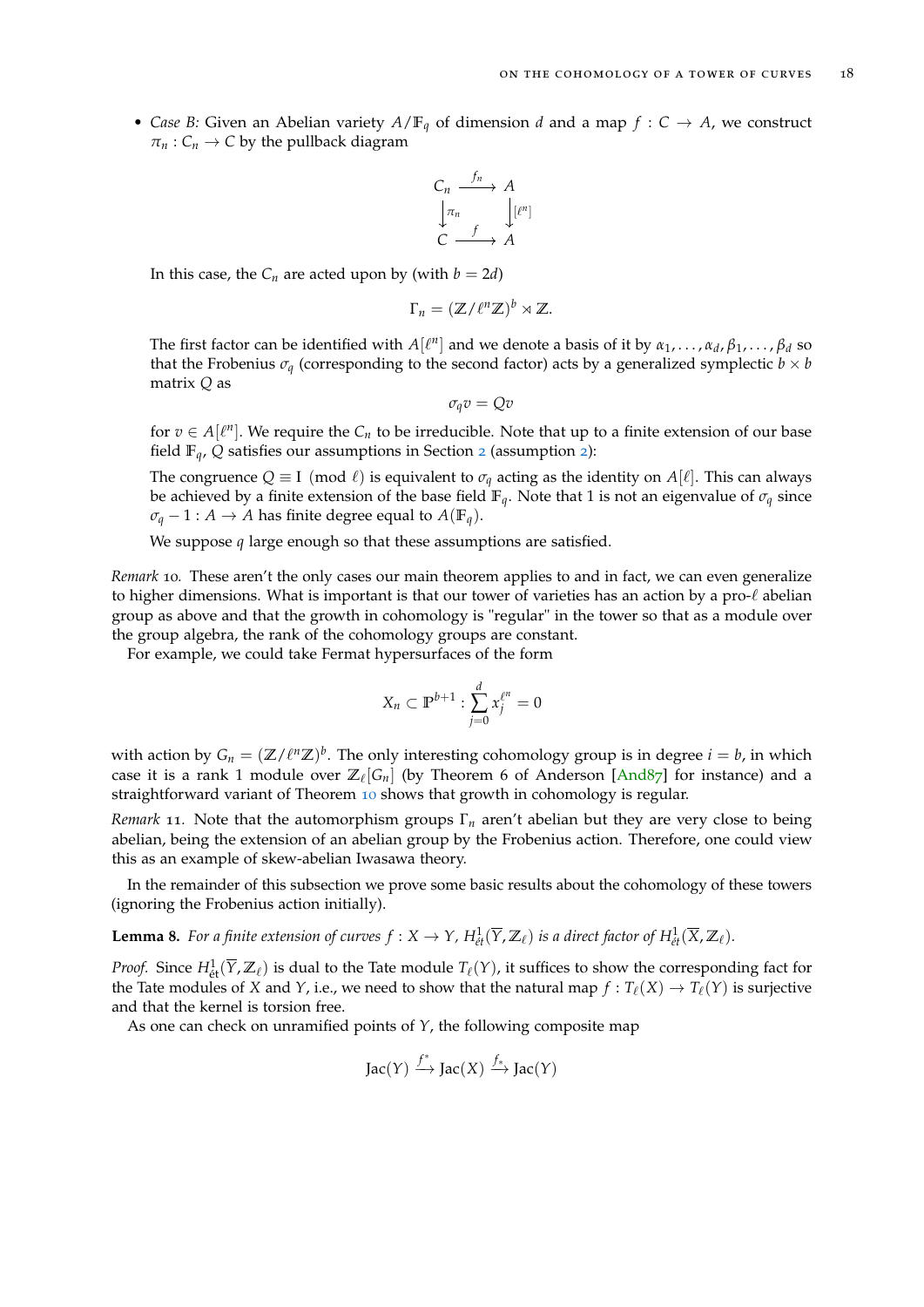is simply multiplication by the degree of *f*. This shows that the second map is surjective which in turn implies that the map on Tate modules  $T_\ell(f) : T_\ell(X) \to T_\ell(Y)$  is surjective.

Moreover, the kernel of  $T_\ell(f)$  is torsion free since if  $[P_n]_{n\geq 1}\in T_\ell(X)$  mapped to zero, then  $P_n\in\ker(f)$ which would imply that  $\deg(f) \geq \ell^n$  for all *n* which is a contradiction.  $\Box$ 

When the extension is generically Galois, we can say more.

<span id="page-18-1"></span>**Lemma 9.** *Suppose*  $f: X \to Y$  *is a generically Galois (branched) extension of curves with Galois group G. Then,*  $H^1_{\acute{e}t}(\overline{Y},\mathbb{Z}_\ell)$  is exactly the submodule of  $H^1_{\acute{e}t}(\overline{X},\mathbb{Z}_\ell)$  fixed by the G action.

*Proof.* By the Hochschild-Serre spectral sequence,

$$
H^r(G, H^s_{\text{\'et}}(\overline{X}, \mathbb{Z}_\ell)) \Longrightarrow H^{r+s}_{\text{\'et}}(\overline{Y}, \mathbb{Z}_\ell).
$$

If we want to let  $r + s = 1$ , then we have either  $r = 0$ ,  $s = 1$  or  $r = 1$ ,  $s = 0$ . But,  $H^0_{\text{\'et}}(\overline{X},\mathbb{Z}_\ell) = \mathbb{Z}_\ell$  with the trivial *G* action and therefore

$$
H^1(G, H^0_{\text{\'et}}(\overline{X}, \mathbb{Z}_\ell)) = \text{Hom}(G, \mathbb{Z}_\ell) = 0
$$

since G is torsion and  $\mathbb{Z}_{\ell}$  is torsion free. This causes the spectral sequence to degenerate at the  $(1, 1)$ term and we have the required isomorphism

$$
H^1_{\text{\'et}}(\overline{Y},\mathbb{Z}_\ell)\cong H^0(G,H^1_{\text{\'et}}(\overline{X},\mathbb{Z}_\ell)).
$$

 $\Box$ 

Now, let us return to our specific towers above.

**Definition** 4. In *Case A*, let  $G_n = \mathbb{Z}/\ell^n\mathbb{Z}$  with generator  $\theta$  while in *Case B*, let  $G_n = (\mathbb{Z}/\ell^n\mathbb{Z})^b$  so that it is generated by the  $\alpha_i$ ,  $\beta_j$ . We also define the group algebra  $R_n = \mathbb{Z}_\ell[G_n]$ .

By Lemma [8](#page-17-0) and [9](#page-18-1),  $M_n = H^1_{\text{\'et}}(\overline{C}_n,\mathbb{Z}_\ell)/H^1_{\text{\'et}}(\overline{C},\mathbb{Z}_\ell)$  is a free  $\mathbb{Z}_\ell$  module with an action of  $R_n$  and its structure is given by the following theorem.

<span id="page-18-0"></span>**Theorem 10.** *Let us define*

$$
r = \begin{cases} 2g_0 + s - 2 & \text{in Case A} \\ 2g_0 - 2 & \text{in Case B} \end{cases}
$$

 $\tau$  where in Case A, s is the number of preimages of 0,  $\infty$  for the defining map  $f: C \to \mathbb{P}^1.$ *As R<sup>n</sup> modules, we have an exact sequence*

$$
0\to \mathbb{Z}_{\ell}^r\to R_n^r\to M_n\to 0.
$$

*where G<sup>n</sup> acts trivially on the first term.*

*Remark* 12*.* The above sequence implies that *M<sup>n</sup>* is not a free *R<sup>n</sup>* module but nevertheless, the inverse limit  $M_{\infty} := \lim_{n} M_n$  is a free module over  $\Lambda = \mathbb{Z}_\ell[[T_1, \ldots, T_b]] = \lim_{n} R_n$ . This is because a presentation for  $M_n$  is given by

$$
M_n=\frac{\mathbb{Z}_{\ell}[[T_1,\ldots,T_b]]}{\frac{(1+T_i)^{\ell^n}-1}{T_i},i=1,\ldots,b}.
$$

In the limit as  $n \to \infty$ , we have  $[(1+T_i)^{\ell^n}-1]/T_i \to 0$  and so  $M_n \to \Lambda$ . This partly explains the connection of this section to the previous one on Iwasawa algebras.

As a preliminary to the above theorem, we use Riemann-Hurwitz to compute the dimensions of *Mn*.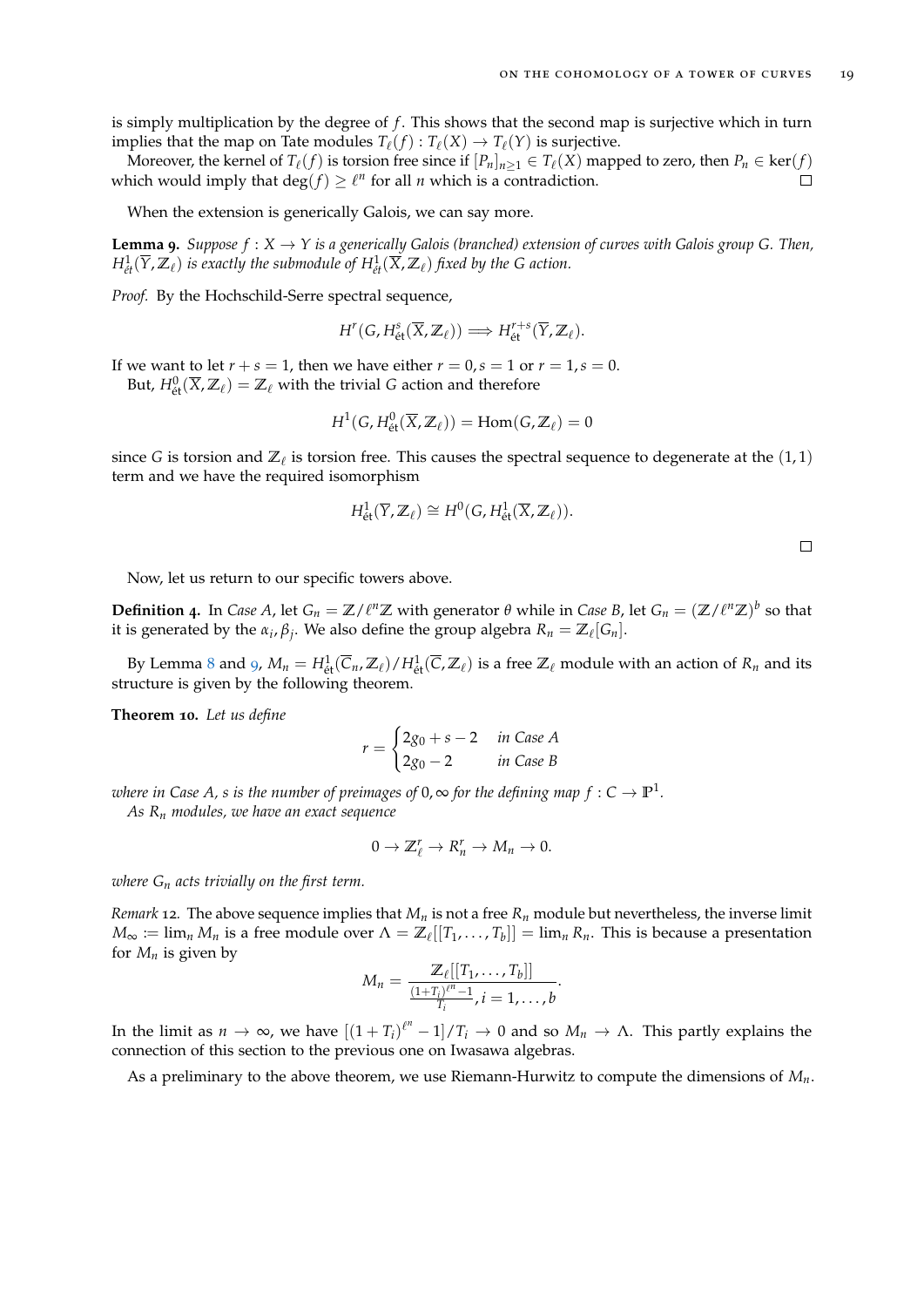**Lemma 11.** Let  $g_n$  be the genus of  $C_n$ .  $M_n$  is a free  $\mathbb{Z}_\ell$  module of rank  $2(g_n - g_0)$  and in Case A, we have

$$
\dim_{\mathbb{Z}_{\ell}} M_n = (\ell^n-1)(2g_0+s-2)
$$

*while in Case B, we have*

$$
\dim_{\mathbb{Z}_{\ell}} M_n = (\ell^{bn}-1)(2g_0-2)
$$

*Proof.* By Lemma [8](#page-17-0) and [9](#page-18-1),  $M_n$  is a free  $\mathbb{Z}_\ell$  module. It remains to compute its  $\mathbb{Z}_\ell$  rank (= 2( $g_n - g_0$ )). In *Case A*, let deg(*f*) = *d* and  $S_0$ ,  $S_\infty \subset C(\overline{\mathbb{F}}_q)$  be the preimages of 0,  $\infty$  under *f* so that  $s = |S_0| + |S_\infty|$ . Note that  $\pi_n$  is only ramified over  $S_0$ ,  $S_\infty$  and by assumption, it is totally ramified to order  $\ell^n$  over these points. By Riemann-Hurwitz, we then have

$$
2g_n - 2 = \ell^n (2g_0 - 2) + s(\ell^n - 1) \implies 2(g_n - g_0) = (\ell^n - 1)(2g_0 + s - 2).
$$

In *Case B,*  $\pi_n$  is unramified and of degree  $\ell^{bn}$  and therefore, we simply have

$$
2g_n - 2 = \ell^{bn}(2g_0 - 2) \implies 2(g_n - g_0) = (\ell^{bn} - 1)(2g_0 - 2).
$$

Now we can finish the proof of Theorem [10](#page-18-0). We use the Lefschetz fixed point theorem to compute the character of *M* by computing fixed points.

*Proof.* In *Case A*, let  $g = \theta^k \in G_n$ . If  $g$  is not the identity, then the only points it fixes on  $C_n$  are the points lying over 0,  $\infty$  under the map  $C_n \to \mathbb{P}^1$ . In the notation of the previous lemma, there are *s* such points in total. Moreover, *g* acts trivially on the degree 0, 2 cohomology groups. Therefore, by the Lefschetz fixed point formula

$$
\operatorname{tr}(g|H^1_{\text{\'et}}(\overline{C}_n,\mathbb{Z}_\ell))=2-s
$$

and since *G* acts trivially on *C*0,

$$
\operatorname{tr}(g|H^1_{\text{\'et}}(\overline{C}_n,\mathbb{Z}_\ell)) - \operatorname{tr}(g|H^1_{\text{\'et}}(\overline{C},\mathbb{Z}_\ell)) = -(2g_0+s-2) = -r.
$$

On the other hand, the identity id  $\in G_n$  of course acts trivially so that

$$
\mathrm{tr}(\mathrm{id}|H^1_{\mathrm{\acute{e}t}}(\overline{C}_n,\mathbb{Z}_\ell)) - \mathrm{tr}(\mathrm{id}|H^1_{\mathrm{\acute{e}t}}(\overline{C},\mathbb{Z}_\ell)) = 2(g_n - g_0) = r(\ell^n - 1)
$$

where the final equality is by the previous Lemma.

In *Case B*, any  $g \neq id \in G_n$  acts on the abelian variety *A* by a non trivial translation and hence has no fixed points on either *C<sup>n</sup>* or *A*. As before, by the Lefschetz fixed point theorem

$$
\operatorname{tr}(g|H_{\text{\'et}}^1(\overline{C}_n,\mathbb{Z}_\ell)) - \operatorname{tr}(g|H_{\text{\'et}}^1(\overline{C},\mathbb{Z}_\ell)) = 2 - 2g_0 = -r.
$$

The identity element has trace equal to

$$
\dim H^1_{\text{\'et}}(\overline{C}_n,\mathbb{Z}_\ell)-\dim H^1_{\text{\'et}}(\overline{C},\mathbb{Z}_\ell)=2(g_n-g_0)=(\ell^{bn}-1)r.
$$

If we then examine the exact sequence

$$
0 \to \mathbb{Z}^r \to R_n^r \to X \to 0,
$$

we see that *X* has the character we computed above in both cases for *Mn*.

Therefore,  $X \cong M_n$  as  $G_n$  representations as required.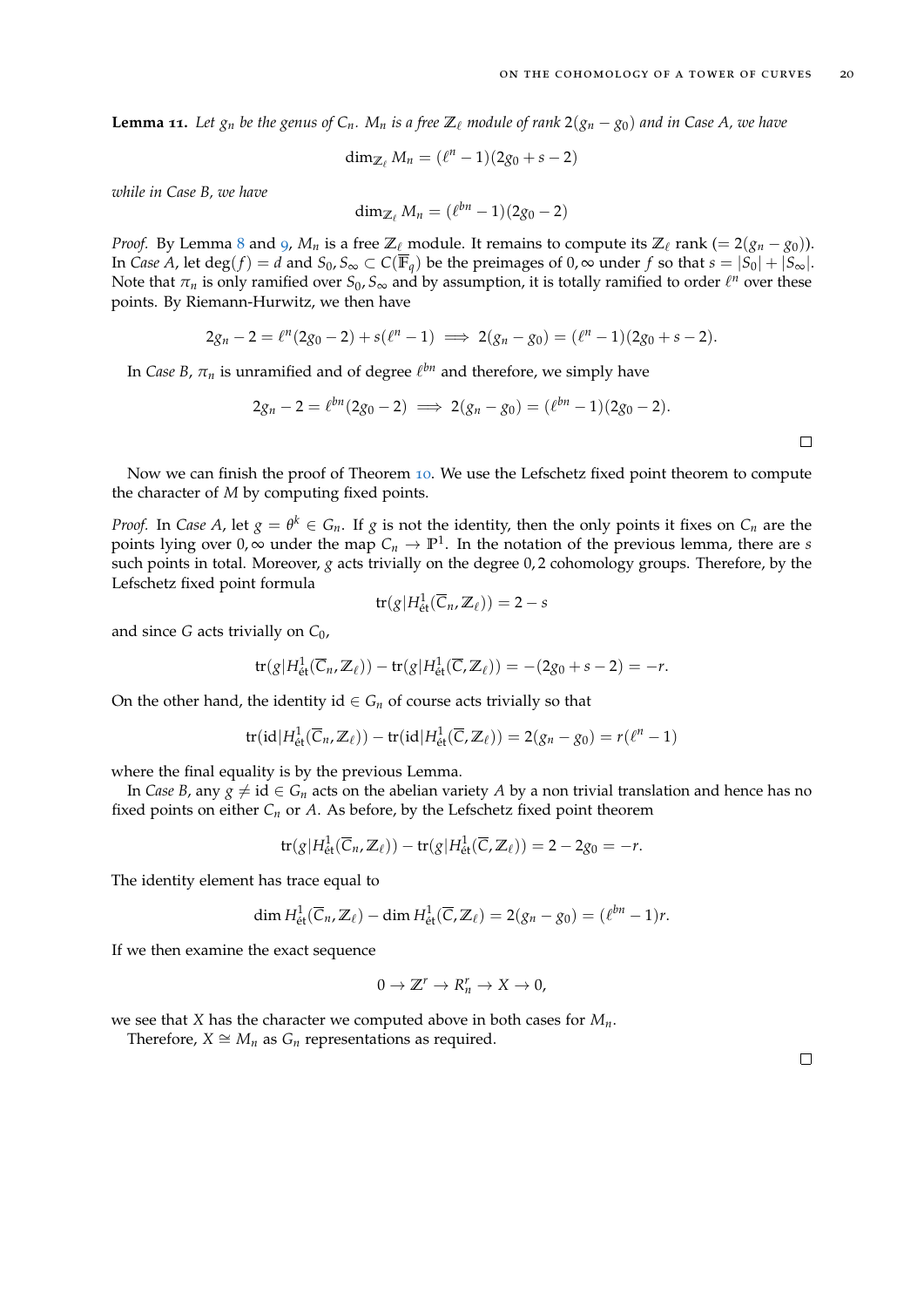*Remark* 13*.* As an immediate corollary of the above theorem, we notice that in both *Case A* and *B*, for every non trivial character  $\chi: G_n \to \overline{Z}^\times$ , the corresponding eigenspace  $M_n(\chi)$  of  $M_n \otimes \mathbb{Z}_\ell[\zeta_{\ell^n}]$  is of dimension 2*g*<sup>0</sup> + *s* − 2 and 2*g*<sup>0</sup> − 2 in the two cases respectively. In particular it is independent of *n* and we call the characters appearing in  $P_n = M_n / M_{n-1}$  "new" or "primitive" characters of level *n*.

We fix a set of generators  $t_1, \ldots, t_b$  for  $G_n \cong (\mathbb{Z}/\ell^n \mathbb{Z})^b$  and identify characters  $\chi$  of  $G_n$  by vectors  $v = (v_1, \ldots, v_b) \in (\mathbb{Z}/\ell^n \mathbb{Z})^b$  by defining  $\chi_v(t_i) = t_i^{v_i}$ . Under this identification, primitive characters correspond exactly to primitive vectors as defined before Lemma [1](#page-6-0). We denote the eigenspace of  $\chi_v$  by  $M_n(v)$ .

## <span id="page-20-0"></span>3.2 *On the distribution of Frobenius eigenvalues in towers of curves.*

In this subsection, we prove that the characteristic polynomials  $f_n(x)$  of  $\sigma_q$  on  $H^1_{\text{\'et}}(\overline{C}_n,\mathbb{Z}_\ell)$  in our two examples satisfy some striking congruences.

Recall the notation (Definition [3](#page-16-2)) that  $k_n$  is the order of  $q \pmod{\ell^n}$  in Case A and for  $n \ge n_0$ ,  $k_{n+1} = \ell k_n$  $k_{n+1} = \ell k_n$  $k_{n+1} = \ell k_n$  by Lemma 1. In Case B, we define  $k_n$  to be the minimum of  $k_n(v)$  as *v* ranges over primitive vectors. Since  $k_n(v)$  is always a power of  $\ell$ , this implies in particular that  $k_n$  divides  $k_n(v)$  for any primitive *v*.

<span id="page-20-1"></span>**Theorem 12.** Let  $C_n$  be as in Case A of Definition [3](#page-16-2) and  $f_n(x)$  be the characteristic polynomial of the Frobenius  $\sigma_q$  acting on  $M_n=H^1_{\acute{e}t}(\overline{C}_n,\mathbb{Z}_\ell)/H^1_{\acute{e}t}(\overline{C},\mathbb{Z}_\ell).$  It satisfies the following properties:

*1. We have a factorization into monic polynomials:*

<span id="page-20-2"></span>
$$
f_m(x) = \prod_{n \le m} g_n(x) \tag{6}
$$

*where the g<sup>n</sup> are independent of m.*

2. *There exist polynomials*  $h_n(y)$ ,  $\tilde{h}_n(y)$  *such that, in Case A* 

<span id="page-20-3"></span>
$$
g_n(x) = h_n(x^{k_n}).
$$
\n(7)

<span id="page-20-4"></span>*while in Case B*

<span id="page-20-5"></span>
$$
g_n(x) = \tilde{h}_n(x^{k_n}).
$$
\n(8)

*3. In Case A:* For  $n \geq n_0$  *(Lemma [1](#page-6-0)), we have the*  $\ell$ *-adic convergence* 

$$
h_{n+1}(y) \equiv h_n(y) \pmod{\ell^n}.
$$
 (9)

*In particular, the following*  $\ell$ *-adic limit exists:* 

<span id="page-20-6"></span>
$$
h_{\infty}(y) = \lim_{n \to \infty} h_n(y).
$$

*In Case B:* For  $n > n_0$ , we have the congruence

$$
\tilde{h}_{n+1}(y) \equiv (\tilde{h}_n(y))^{\ell^{(b-1)}} \pmod{\ell^n}.
$$
 (10)

*and therefore, the following limit exists:*

$$
\tilde{h}_{\infty}(y)=\lim_{n\to\infty}h_n(y)^{\ell^{-(n-n_0)(b-1)}}
$$

*for*  $n_0$  *such that*  $k_{n+1} = \ell k_n$  *if*  $n \geq n_0$ *.*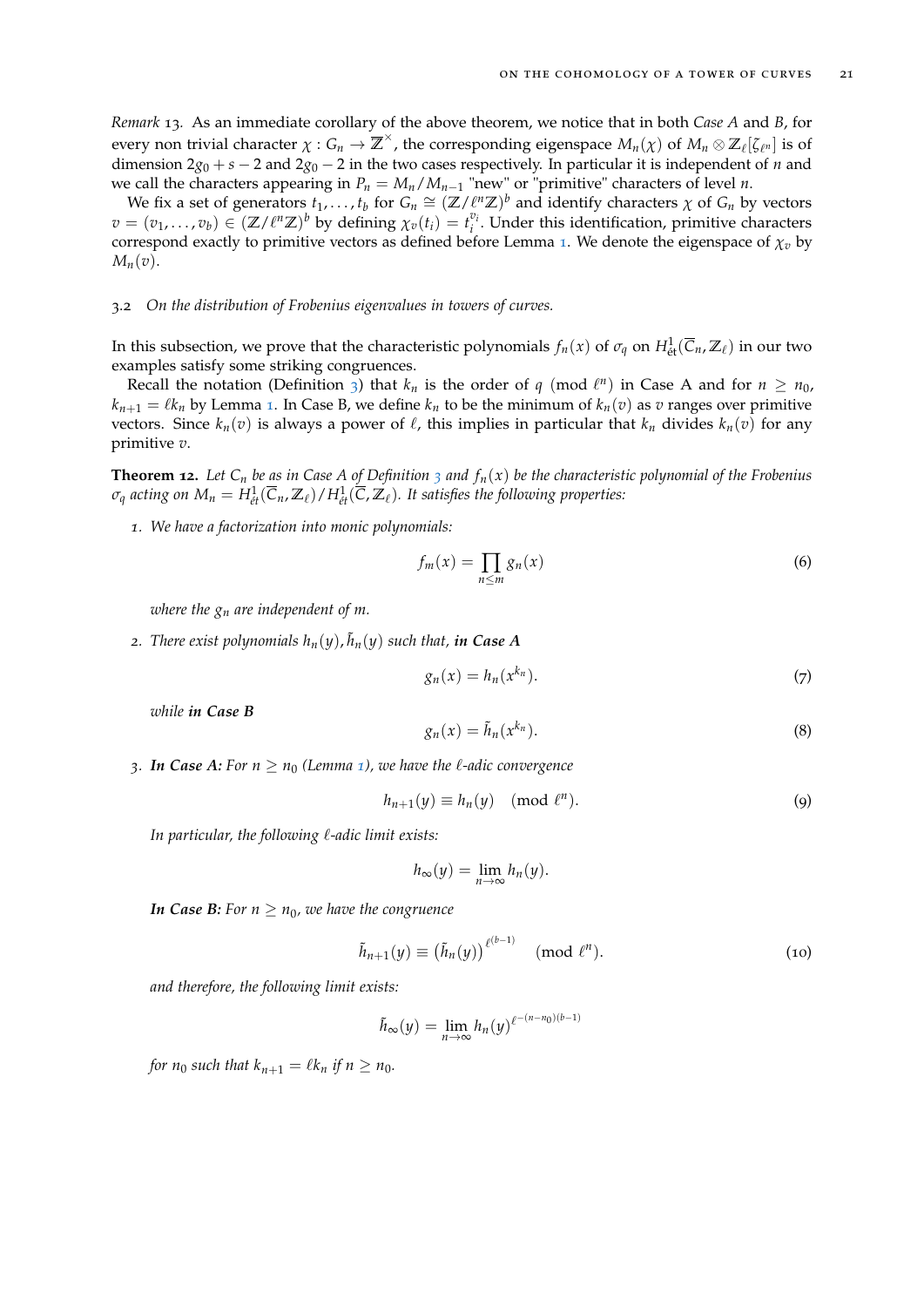*Remark* 14. The Frobenius  $\sigma_q$  is known to act semi-simply on the étale cohomology of a curve<sup>5</sup> and conjectured to act semi-simply with rational coefficients on any variety over  $\mathbb{F}_q^6$ .

While the following proof simplifies slightly if we use the semi-simplicity of  $\sigma_q$  on  $M_n$ , we do not assume this so that the following proof can be adapted more easily to cases where semi-simplicity is not known.

*Proof.* Equation [6](#page-20-2) is an immediate consequence of Lemma [8](#page-17-0) if we define  $g_n(x)$  to be the characteristic polynomial of  $\sigma_q$  on  $P_n = M_n / M_{n-1}$ . We treat the two cases simultaneously by taking  $b = 1, Q = q$  in Case A. Recall the notation that, for  $v \in \mathbb{Z}_{\ell}^b$ ,  $M_n(v)$  is the eigenspace of  $G_n$  for the character  $\chi_v(t_i) = t_i^{v_i}$ . The eigenspaces  $M_n(v)$  get permuted by  $\sigma_q$  in the following manner:

 $\sigma_q: M_n(v) \to M_n(Q^{-1}v)$ 

and therefore  $\sigma_q^{k_n(v)}$  is an endomorphism of  $M_n(v)$ . To prove Part 2, i.e equations [7](#page-20-3) and [8](#page-20-4), we will write down a set of eigenvalues and their corresponding generalized eigenvectors.

To that end, let  $m_1, \ldots, m_s \in M_n(v)$  be generalized eigenvectors of  $\sigma_q^{k_n}$  (possibly defined over an extension  $\mathbb{Z}_{\ell}$ ) so that

$$
\sigma_q^{k_n}(m_{i+1}) = \lambda m_{i+1} + m_i
$$

(with the convention that  $m_0 = 0$ .) Let  $\mu \zeta^i_{k_n(v)}$  for  $i = 1, ..., k_n(v)$  be a complete set of  $k_n$  roots of  $\lambda$ . For  $m_i \in M_n(v)$ , let  $m_{i,j} = \sigma_q^j(m_i)$  for  $j = 0, \ldots, k_n(v) - 1$ . Note that  $\sigma_q(m_{i,k_n(v)-1}) = \lambda m_i$ .

We claim that the following vectors are all generalized eigenvectors for *σq*:

$$
n_{i,k} = \sum_{j=0}^{k_n(v)-1} (\mu \zeta_{k_n(v)}^k)^{-j} m_{i,j}.
$$

Indeed, we have

$$
\sigma_q(n_{i,k}) = \sum_{j=0}^{k_n(v)-1} (\mu \zeta_{k_n(v)}^k)^{-j} m_{i,j+1} + \sum_{j=0}^{k_n(v)-1} (\mu \zeta_{k_n(v)}^k)^{-j} m_{i-1,j} = \mu \zeta_{k_n(v)}^k n_{i,j} + n_{i-1,j}
$$

which shows that the  $n_{i,k}$  are generalized eigenvectors of  $\sigma_q$  with eigenvalues  $\mu \zeta^k_{k_n(v)}$  for  $k = 1, \ldots, k_n(v)$ .

Let  $g_{n,v}(x) = \det(I - \sigma_q x)$  be the characteristic polynomial of  $\sigma_q$  on  $N_n(v) = \bigoplus_{i=0}^{k_n(v)-1} M_n(Q^i(v)).$ This module has dimension exactly  $k_n(v)$  times the dimension of  $M_n(v)$  and since for each generalized eigenvector  $m_i$  of  $M_n(v)$ , we have constructed  $k_n(v)$  distinct generalized eigenvectors  $n_{i,k}$  of  $N_n(v)$ , the *ni*,*<sup>k</sup>* together in fact span *Nn*(*v*).

The identity

$$
\prod_{k=1}^{k_n(v)} (x - \mu \zeta_{k_n(v)}^k) = x^{k_n(v)} - \mu^{k_n(v)}
$$

then shows that  $g_{n,v}(x) = h_{n,v}(x^{k_n(v)})$  for some polynomial  $h_{n,v}(y)$  with roots  $y = \mu^{k_n(v)}$ . We note that the above proof in fact computes the  $h_{n,v}(x)$  to be exactly the characteristic polynomial of  $\sigma_q^{k_n(v)}$  on  $M_n(v)$ .

Since

$$
g_n(x) = \prod_{v \in \mathcal{P}(\mathbb{Z}/\ell^n\mathbb{Z})/\sim} g_{n,v}(x)
$$

<sup>5</sup> [Semi-simplicity for abelian varieties](https://mathoverflow.net/a/104105/58001)

<sup>6</sup> [Conjecture for arbitrary varieties](https://mathoverflow.net/a/104635/58001)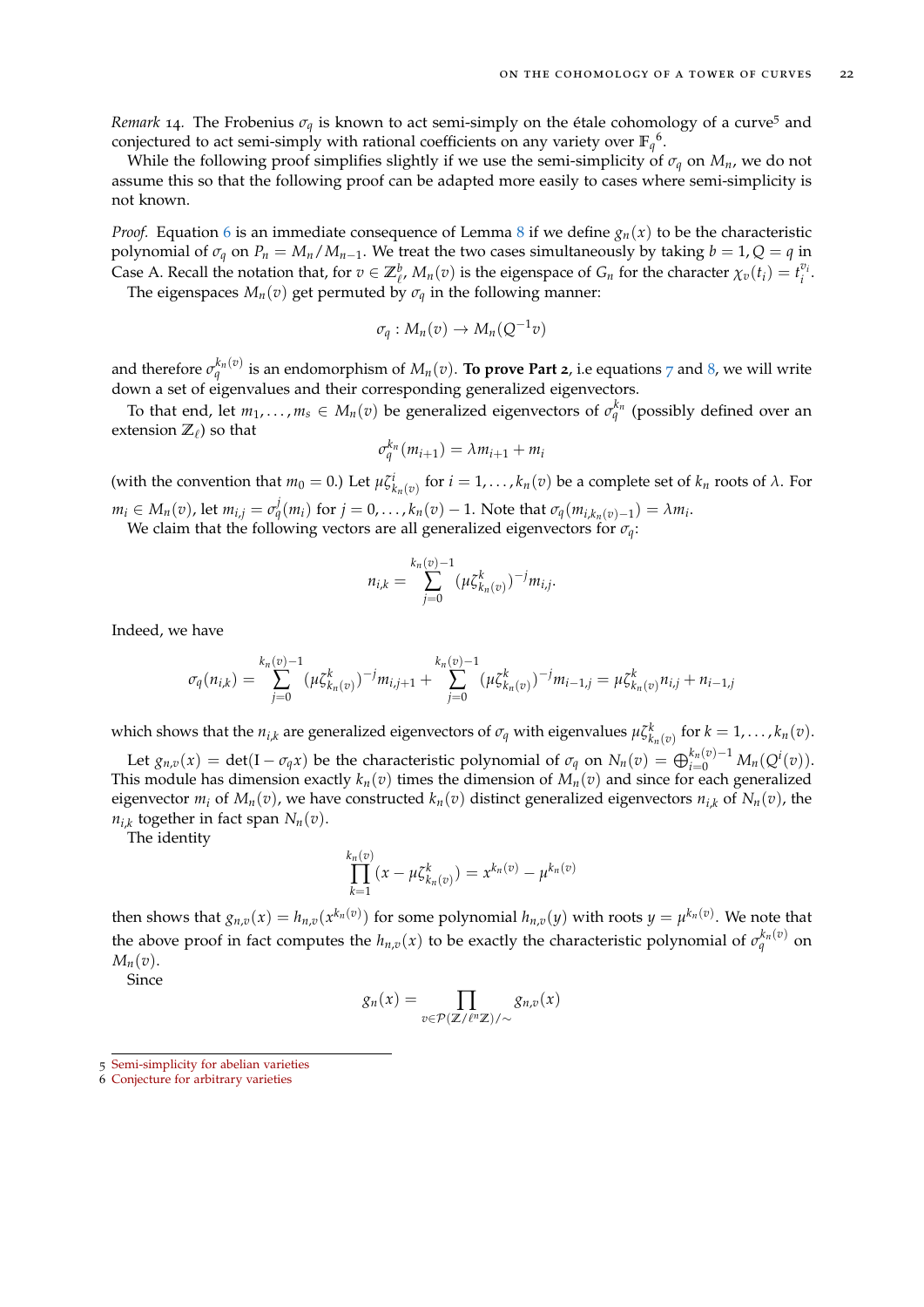where the product is over a set of representatives for the  $\sigma_q$  action on primitive vectors, the proof of Part (2) in Case A is completed by defining

$$
h_n(y) = \prod_{v \in \mathcal{P}(\mathbb{Z}/\ell^n\mathbb{Z})/\sim} h_{n,v}(y)
$$

and setting  $y = x^{k_n}$ .

For Case B, we define (again as a product over a similar set of representatives for the  $\sigma_q$  action on primitive vectors)

$$
\tilde{h}_n(y) = \prod_{v \in \mathcal{P}(\mathbb{Z}/\ell^n\mathbb{Z})^b/\sim} h_{n,v}(y^{k_n(v)/k_n})
$$

so that (with  $y = k_n$ )

$$
g_n(x) = \prod_{v \in \mathcal{P}(\mathbb{Z}/\ell^n\mathbb{Z})^b/\sim} g_{n,v}(x) = \prod_{v \in \mathcal{P}(\mathbb{Z}/\ell^n\mathbb{Z})^b/\sim} h_{n,v}(x^{k_n(v)}) = \tilde{h}_n(x^{k_n}).
$$

**Finally, we prove Part (3)**, i.e., equations [9](#page-20-5) and [10](#page-20-6). Let us fix a generating set  $m_1, \ldots, m_r$  for  $M_n$  over  $\mathbb{Z}_{\ell}[G_n] \cong \mathbb{Z}_{\ell}[t_1,\ldots,t_b]/(t_i^n-1 : i=1,\ldots,b)$  and express  $\sigma_q$  as an invertible matrix  $F(t_1,\ldots,t_b)$ . In terms of this basis,  $\sigma_q^{k_n(v)}$  acting on  $M_n(v)$  corresponds to the matrix

$$
A_n(v) = \prod_{i=1}^{k_n(v)} F(t = \zeta_{\ell^n}^{q^{k_n(v)-i}v})
$$

of Section [2](#page-5-1). As noted above, the  $h_{n,v}(y)$  are the characteristic polynomials of  $\sigma_q^{k_n(v)}$  on  $M_n(v)$  and therefore, correspond to the  $p_{n,v}(y)$  in Section [2](#page-5-1) and therefore,  $\bar{h}_n(y)$  correspond to the polynomials  $r_n(y)$  of Theorem [3](#page-8-0). By this theorem, we have the required congruence:

$$
\tilde{h}_{n+1}(y) \equiv \tilde{h}_n(y) \pmod{\ell^n}.
$$

 $\Box$ 

#### <span id="page-22-0"></span>4 supersingularity of cm curves

*This section is independent of the results of the previous sections.*

We now prove a criterion for supersingularity in the rank 1 case. This is a well known criterion in the literature for many examples  $([DFL+19],[SK79],[Yui80])$  $([DFL+19],[SK79],[Yui80])$  $([DFL+19],[SK79],[Yui80])$  $([DFL+19],[SK79],[Yui80])$  $([DFL+19],[SK79],[Yui80])$  $([DFL+19],[SK79],[Yui80])$  $([DFL+19],[SK79],[Yui80])$  but the following simple proof does not seem to have appeared before.

**Definition 5.** We call a curve  $C/F_q$  supersingular if all the normalized eigenvalues of the  $\sigma_q$  action on  $M = H^1_{\text{\'et}}(\overline{C},\mathbb{Z}_\ell)$  are roots of unity.

Note that this definition is invariant under extending the base field. While the above definition is in terms of étale cohomology with  $\mathbb{Z}_\ell$  coefficients, we could phrase it in terms of other Weil Cohomology theories (as we will need to!). The equivalence of the various definitions follows for instance from the interpretation of the eigenvalues in terms of point counts of the variety through the Lefschetz trace formula.

**Definition 6.** We call a curve  $C/F_q$  CM if we have an abelian subgroup  $G \subset Aut(\overline{C})$  of the geometric automorphisms so that  $M = H^1_{\text{\'et}}(\overline{C},\mathbb{Z}_\ell)$  is a quotient of  $\mathbb{Z}_\ell[G]$ . Fermat curves and Artin-Schreier curves as in definition  $\frac{1}{2}$  are of this form. Other examples include the family of superelliptic curves  $y^m = x^n + a$ and Hurwitz curves  $X^nY^\ell + Y^nZ^\ell + Z^nX^\ell = 0$  since they are quotients of appropriate Fermat Curves.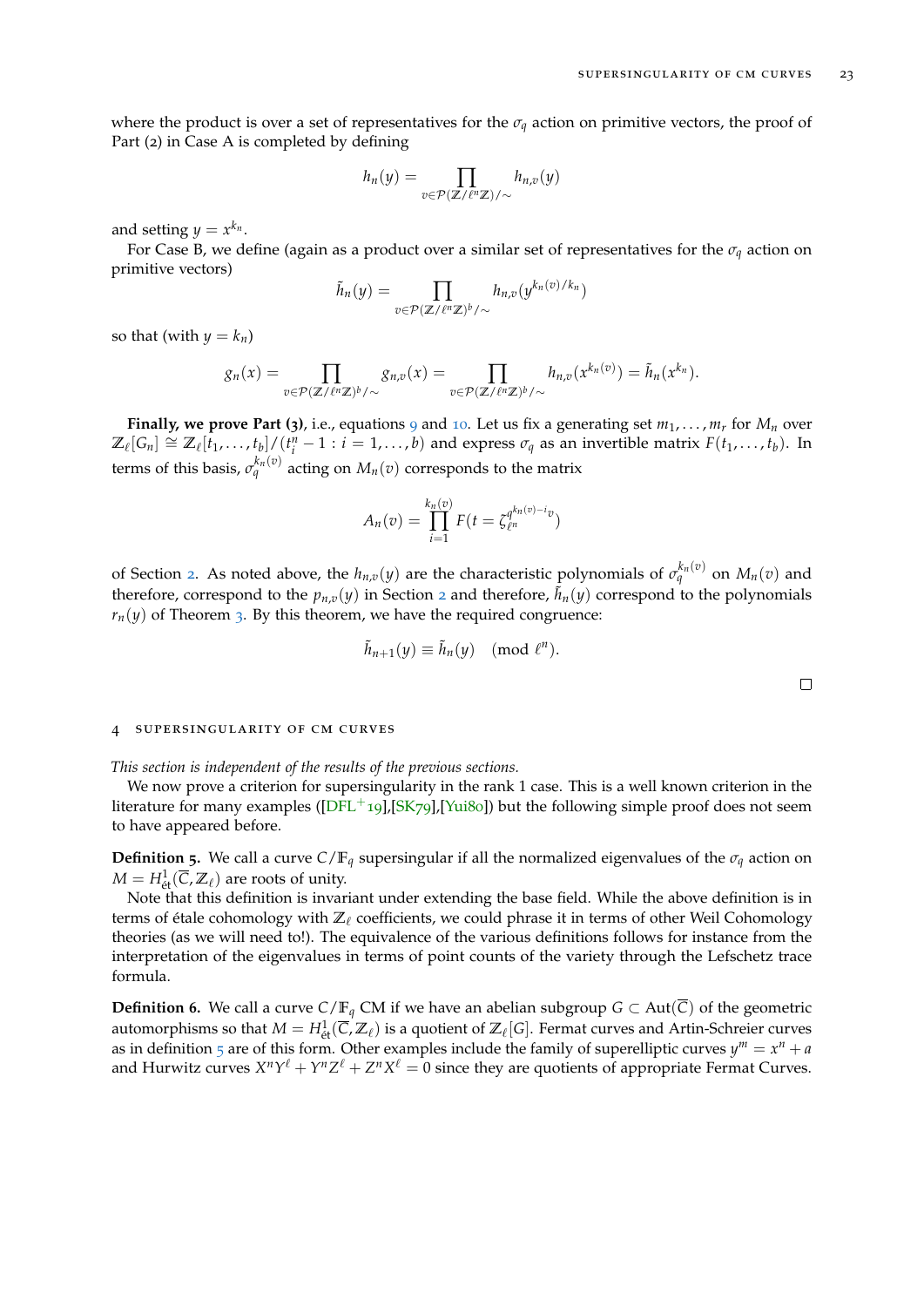Since the *G* are assumed to be abelian, every character of *G* occurs exactly once in the regular representation  $\mathbb{Z}_\ell[G]$  and hence at most once in  $\overline{M} = M \otimes \overline{\mathbb{Z}}_\ell.$ 

<span id="page-23-0"></span>**Theorem 13.** *Let C be a CM curve as above. Suppose that for each character χ appearing in M, there exists some i so that*  $\sigma_q^i(\chi) = \chi^{-1}$ *. Then C is supersingular.* 

*In particular, in the case of Fermat and Artin-Schreier curves, this is equivalent to requiring for each odd prime*  $\ell \mid n$ , some  $i_{\ell}$  so that  $q^{i_{\ell}} \equiv -1 \pmod{\ell}$  and for  $2^k$  the higher power of 2 dividing  $n$ ,  $q^{i_2} \equiv -1 \pmod{2^k}$  for *some i*2*.*

*Proof.* Let us consider  $\overline{M} = M \otimes \overline{\mathbb{Z}}_\ell$ . This decomposes as a direct sum of 1 dimensional eigenspaces *M*(*χ*) for characters *χ* of *G* since *G* is abelian. Let us fix a basis element *m<sub><i>χ*</sub> for *M*(*χ*). Also for  $a \in \mathbb{Z}_\ell[G]$ , we will denote by  $\chi(a)$  the evaluation of *a* at the eigenspace for  $\chi$ .

Let us fix an orbit  $\chi_1, \ldots, \chi_r$  for the  $\sigma_q$  action so that  $\sigma_q\chi_i = \chi_{i+1}$ . Let  $m \in M$  be a generator for the  $\mathbb{Z}_\ell[G]$  action so that there is some (not necessarily unique)  $a \in \mathbb{Z}_\ell[G]$  with  $\sigma_q(m) = am$ . In particular,

$$
\sigma_q^i(m) = \sigma_q^{i-1}(a) \dots \sigma_q(a) \text{ and}
$$

The Frobenius power  $\sigma_q^r$  is an endomorphism of  $M(\chi)$  and since this is a one-dimensional  $\mathbb{Z}_\ell$  module, the eigenvalues of  $\sigma_q^r$  are given by

<span id="page-23-2"></span>
$$
\mu_q^r = \chi_i(\sigma_q^r(a) \dots \sigma_q(a)) = \prod_{i=1}^r \chi_i(a). \tag{11}
$$

Recall that the Weil pairing on *M* pairs  $M(\chi) \times M(\chi^{-1}) \to Z_\ell(-1)$ . Explicitly, in terms of the basis

$$
q\langle m_{\chi_i},m_{\chi_i^{-1}}\rangle = \langle \sigma_q m_{\chi_i},\sigma_q m_{\chi_i^{-1}}\rangle = \langle \chi_{i+1}(a)m_{\chi_{i+1}},\chi_{i+1}^{-1}(a)m_{\chi_{i+1}^{-1}}\rangle
$$

Rearranging and reindexing,

$$
\chi_{i+1}(a)\chi_{i+1}^{-1}(a) = q \frac{\langle m_{\chi_i}, m_{\chi_i^{-1}}\rangle}{\langle m_{\chi_{i+1}}, m_{\chi_{i+1}^{-1}}\rangle}
$$

Since there exists a *j* such that  $\chi_i^{-1} = \chi_j$  by assumption, plugging the above equality into equation [11](#page-23-2), we have a telescoping cancellation of the  $\langle m_{\chi_i},m_{\chi_i^{-1}}\rangle$  in the numerator and denominator proving that  $\mu_q^r = q^{r/2}$  which implies supersingularity.

$$
\qquad \qquad \Box
$$

To prove the converse of the above theorem, we will necessarily need to make some more restrictions since it is false as stated: A curve being supersingular is invariant under base field extensions but the condition that −1 is a power of *q* (mod *n*) is not necessarily invariant under *q* → *q* 2 . We will assume that the base field is fixed to be  $\mathbb{F}_p$ .

<span id="page-23-1"></span>**Theorem 14.** For a CM curve C as above, assume furthermore that it is defined over  $\mathbb{F}_p$  and that the automorphism group G is co-prime to p. If for each character  $\chi$  of G appearing in M,  $\chi^{-1}$  does not lie in the  $\sigma_p$  orbit of  $\chi$ , *then the curve is not supersingular.*

*Proof.* We will consider supersingularity using crystalline cohomology in this proof so that divisibility by  $p$  is a meaningful notion. Let  $W = H^1_{\text{crys}}(\mathsf{C})$  be the Crystalline cohomology of  $\mathsf C$  and note that it has an action of  $\mathbb{Z}_p[G]$  and by assumption, can be realized as a quotient of the group ring.

Let *w* be a generator for *W* over  $\mathbb{Z}_p[G]$ ,  $\sigma_p(w) = aw$  for  $a \in \mathbb{Z}_p[G]$ . Moreover, let  $W_\chi = \langle w_\chi \rangle$  be the eigenspace of *W* corresponding to the character  $\chi$  of *G* with  $w_{\chi}$  the projection of *w* to  $W_{\chi}$ . Let  $\chi_1 = \chi, \chi_2, \ldots, \chi_r$  be the orbit of  $\chi$  under the Frobenius  $\sigma_p$ . As before, we have

$$
\chi_{i+1}(a)\chi_{i+1}^{-1}(a) = p \frac{\langle w_{\chi_i}, w_{\chi_i^{-1}}\rangle}{\langle w_{\chi_{i+1}}, w_{\chi_{i+1}^{-1}}\rangle}
$$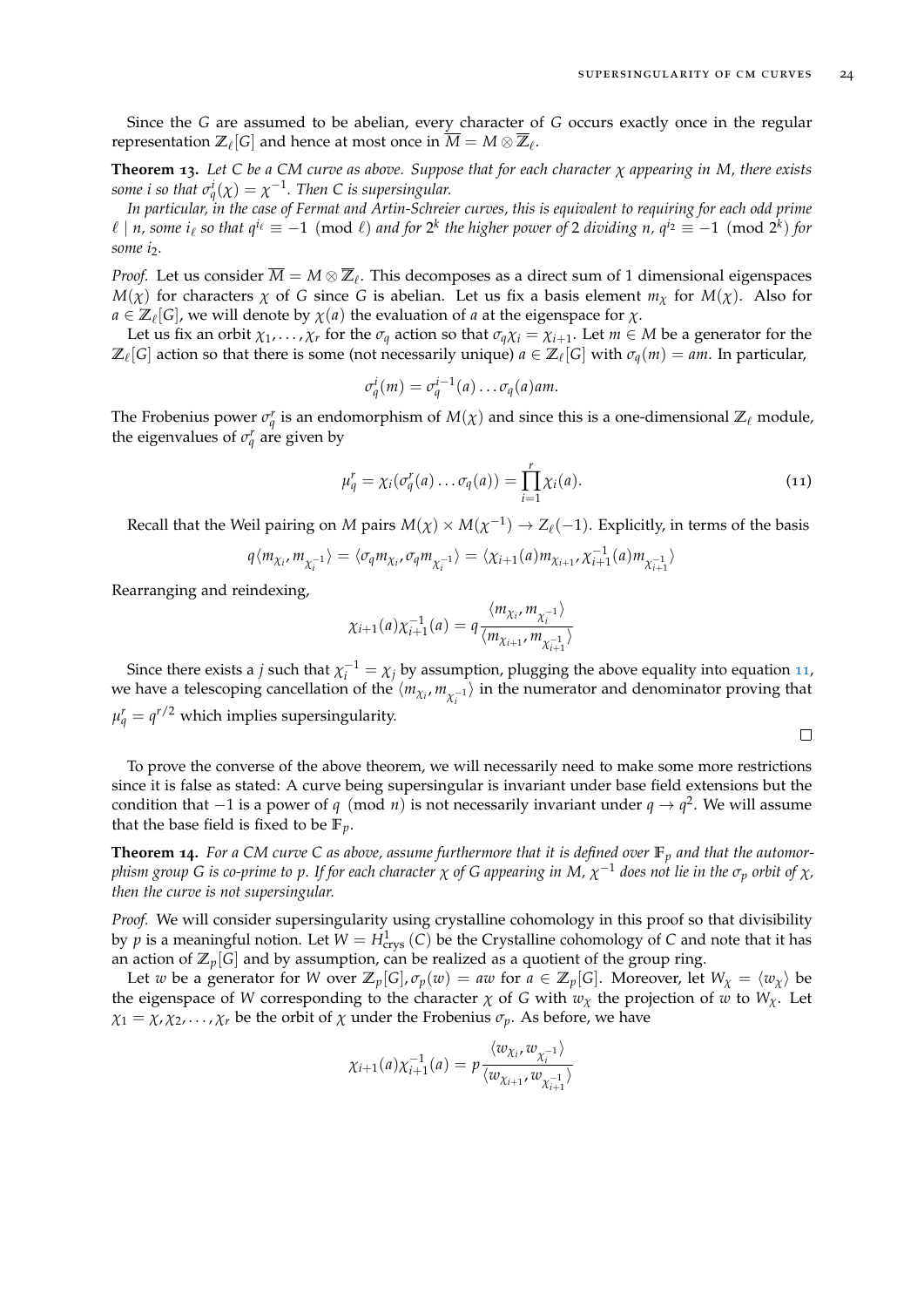and taking a product over  $i = 1, \ldots, r$ , we have

$$
\prod_{i=1}^r \chi_i(a) \prod_{i=1}^r \chi_i^{-1}(a) = p^r.
$$

Note that both the factors on the left are eigenvalues of  $\sigma_p^r$  and moreover, the  $\chi_i(a)$  are all Galois conjugates of  $\chi$ (*a*) (and similarly for  $\chi_i^{-1}(a)$ ) in the ring  $\mathbb{Z}_p[\zeta_n]$  where  $n = |G|$ .

This cyclotomic ring is an unramified extension of  $\mathbb{Z}_p$  since  $gcd(n, p) = 1$ . Let  $p^a$  be the highest power of *p* dividing  $\chi(a)$  (and hence  $\chi_i(a)$  for  $i = 1, ..., r$ ) and  $p^b$  be the highest power dividing the  $\chi_i^{-1}(a)$ . Both  $a, b \ge 0$  since  $a$  is an integral element.

The above equation then shows that  $p^r = p^{r(a+b)}$  and hence  $a + b = 1$  which implies that one of them is 1 and the other is 0. That is, the eigenvalues of  $\sigma_p^r$  come in pairs, exactly one of which is a p-adic unit. This implies that *C* is not supersingular.

 $\Box$ 

<span id="page-24-1"></span>*Remark* 15*.* The proof of Theorem [13](#page-23-0) used nothing more than the existence of a Frobenius compatible inner product and the fact that our cohomology ring was a one dimensional module over some commutative ring. As such, the proof applies verbatim to the additional examples of:

- 1. *M* is the degree 1 cohomology of a CM Abelian variety and we continue to use the Weil pairing for the inner product.
- 2. *M* is the middle degree cohomology of some variety *V* such that its automorphism group is commutative and *M* is a quotient of corresponding group ring. We use the intersection pairing for the inner product. A family of such examples is given by the Fermat varieties

$$
x_0^n + \dots x_{d+1}^n = 0 \subset \mathbb{P}^{d+1}.
$$

Furthermore, the proof of Theorem [14](#page-23-1) applies whenever the inner product takes values in the Tate twist  $\mathbb{Z}_p(-1)$ . This is true for the Weil pairing on a CM Abelian variety but not for the Fermat varieties in dimensions  $\geq 2$ .

#### <span id="page-24-0"></span>4.1 *Artin-Schreier curves.*

The above proofs do not apply to the case of Artin-Schreier curves  $C_{q,n}$ :  $y^q - y = x^n$  since the relevant automorphism group is  $G = \mathbb{F}_q \times \mu_n$  which has order divisibly by p, the characters that appear in *M* =  $H^1_{crys}(\overline{C}_{q,n})$  are indexed by characters  $(\psi, \chi)$  of  $\mathbb{F}_q$ ,  $\mu_n$  respectively. The Frobenius  $\sigma_p$  acts on the characters by fixing *ψ* and acting only on the second factor in the standard way. Nevertheless, the above proofs are easily modified for this case.

**Theorem 15.** The curves  $C_{q,n}/\mathbb{F}_p$  (with  $gcd(n, p) = 1$ ) are supersingular if there exists some *s* such that  $p^s \equiv -1 \pmod{n}$ .

*Proof.* Let  $K = \mathbb{Q}_p(\zeta_p, \zeta_n)$  be the minimal extension over which the characters of *G* split. As before, we let  $\sigma_p$  act on *M* by  $a \in \mathbb{Z}_p[G]$  after fixing a generator for *M*. Let us fix a character  $\alpha = (\psi, \chi)$  of *G* so that *ψ* is non trivial and *χ* is primitive and let *r* be the size of its orbit  $\alpha = \alpha_1, \ldots, \alpha_r$  under the Frobenius  $\sigma_p$  so that  $\sigma_p^r$  fixes the eigenspace of  $\alpha$  in  $M$  and the eigenvalues of  $\sigma_p^r$  are given by

$$
\mu_{\alpha}^r = \prod_{i=1}^r \alpha_i(a) \in K.
$$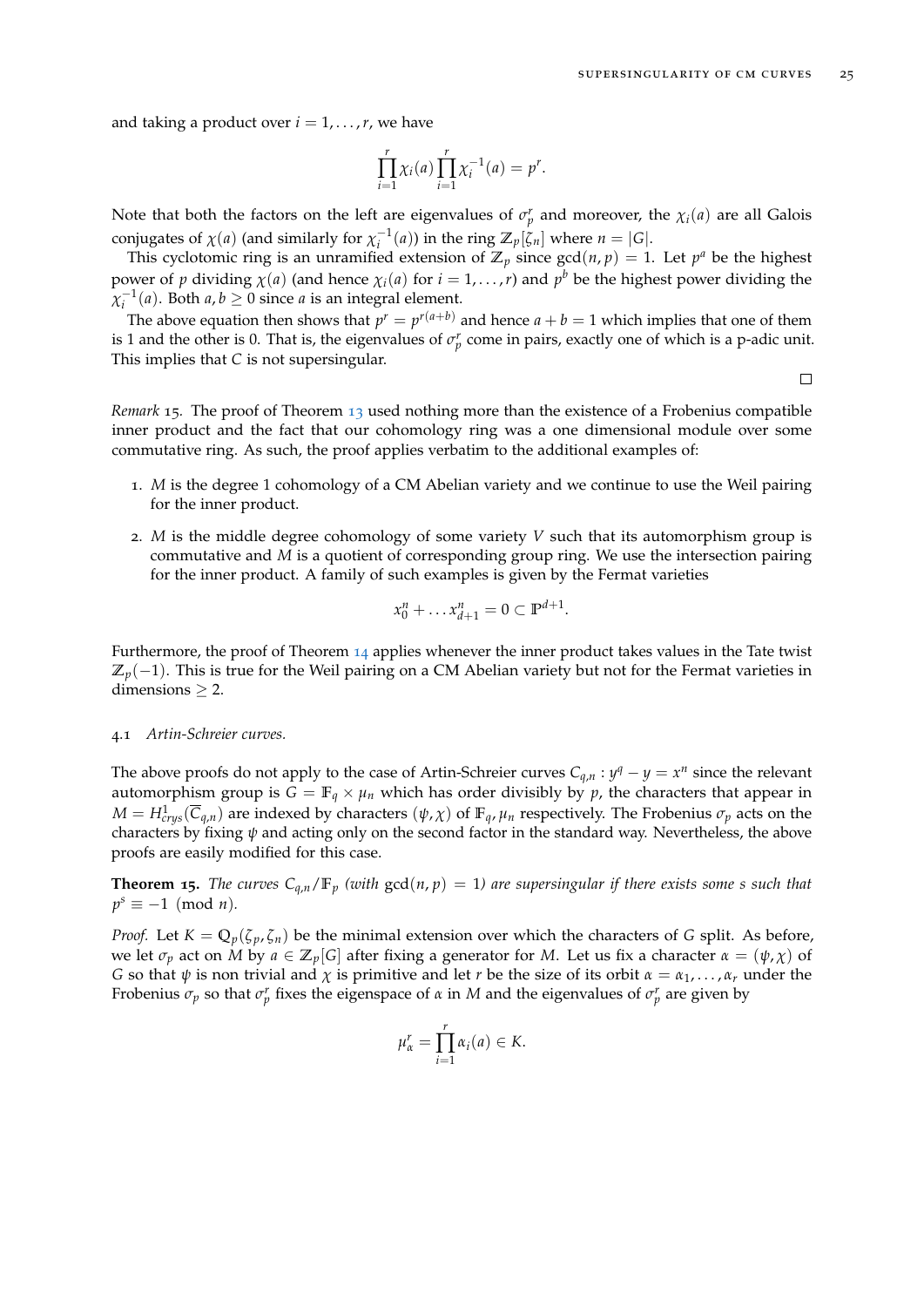In this case, since the  $\sigma_p$  action fixes the  $\psi$  component of  $\alpha$ , it is never the case that  $\alpha^{-1}$  is in the orbit of *α*. Nevertheless, note that *K* is ramified to degree  *and*  $*α* − 1$  *is conjugate to <i>α* if and only if *r* is divisible by 2 or equivalently,  $\chi^{-1}$  is in the Frobenius orbit of  $\chi$ .

*By the assumption on n, we know that*  $\chi^{-1}$  *is in the Frobenius orbit of*  $\chi$ . We would like to show that  $C_{q,n}$ is supersingular. In this case,  $\mu_{\alpha}$  has the same p-adic valuation as  $\mu_{\alpha^{-1}}$  and as before, we can use the Weil pairing to show that

$$
\mu_{\alpha}^r \mu_{\alpha^{-1}}^r = p^r
$$

which implies that *µ<sup>α</sup>* has a p-adic valuation equal to *p* 1/2 for each *α* as above. In particular, *p* <sup>−</sup>1/2*µ<sup>α</sup>* is a p-adic unit and the above equation also shows that it is a  $\ell$ -adic unit for all  $\ell$ . Therefore, it is an algebraic unit and so are all its Galois conjugates (since these Galois conjugates correspond to other *α* as above). The only such numbers are roots of unity and therefore, *Cq*,*<sup>n</sup>* is supersingular.

 $\Box$ 

<span id="page-25-1"></span>*Remark* 16*.* Theorem [16](#page-26-0) expresses the eigenvalues of the Frobenius on the cohomology of Fermat curves and Artin-Schreier curves as Jacobi and Gauss sums respectively. Therefore, the above theorem and Theorem [13](#page-23-0) computes the value of these sums to be a power of *p*. More precisely, we have proven:

Let *p*, *n* be such that  $p^s \equiv -1 \pmod{n}$ . Then, we have

$$
J_{p^{s}}(\chi_{1},\chi_{2})=g_{p^{s}}(\psi,\chi)=-p^{s/2}
$$

in the notation of Theorem [16](#page-26-0).

## <span id="page-25-0"></span>5 explicit examples

In this section, we prove that the normalized eigenvalues of the characteristic polynomials  $h_{n,v}(x)$ defined in the proof of Theorem [12](#page-20-1) are independent of *n* for *n* sufficiently large in the following two examples:

• *Fermat Curves*: This is the family of curves defined by the equation

$$
C_n: x^{\ell^n}+y^{\ell^n}+z^{\ell^n}=0\subset \mathbb{P}^2.
$$

We have maps

$$
\cdots \to C_n \to C_{n-1} \to \cdots \to C_1 \cong \mathbb{P}^1
$$

with  $G_n = \text{Aut}(C_n/C_1) = (\mu_{\ell^n})^2$  and the element  $(\zeta_1, \zeta_2)$  acts by  $[x:y:z] \rightarrow [x\zeta_1:y\zeta_2:z]$ .

• *Artin-Schreier Curves*: This is the family of curves defined by the projective closure of the equation

$$
C_n: y^q - y = x^{\ell^n} \subset \mathbb{P}^2 / \mathbb{F}_q.
$$

The automorphism group in this case is  $G_n = \mathbb{F}_q \times \mu_{\ell^n}$ . An element  $(a, \zeta)$  in this group acts on the curve by  $(x, y) \rightarrow (\zeta x, y + a)$ .

*Remark* 17*.* The results of this section work in somewhat greater generality, for instance we don't need to restrict to Fermat or Artin-Schreier curves of degree a power of  $\ell$ . The results also work for various quotients of these curves such as the superelliptic curves  $y^m = x^{\ell^n} + a$ . We also continue assuming that  $\ell$  is odd for simplicity.

Since the computations in other cases are exactly analogous, we only deal with the above two cases.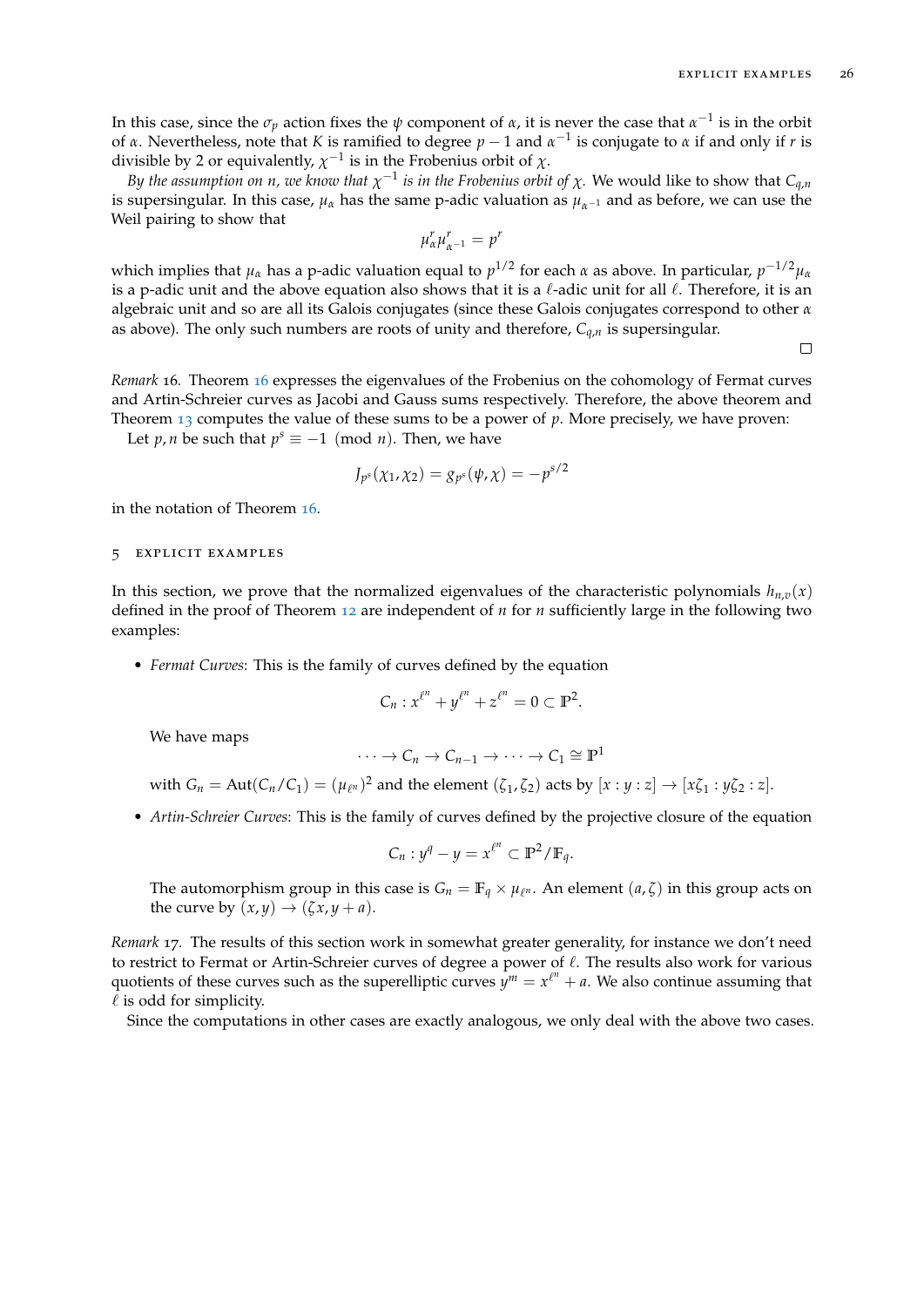Throughout this section, we identify characters  $\chi : \mu_{\ell^n} \to \overline{\mathbb{Z}}_{\ell}$  with vectors  $v \in \mathbb{Z}_{\ell}$  by  $\chi(v) : \zeta_{\ell^n} \to \zeta_{\ell^n}^v$ . We also fix a compatible family of additive characters  $\psi_n : \mathbb{F}_{q^n} \to \overline{\mathbb{Z}}_\ell$  that satisfy  $\psi_n = \text{tr}(\mathbb{F}_{q^n}/\mathbb{F}_q) \circ \psi_1$ .

In both of the above families of curves, we can decompose  $M_n = H^1_{\text{\'et}}(\overline{C}_n,\mathbb{Z}_\ell)$  into one dimensional eigenspaces  $M_n(\chi)$  indexed by characters  $\chi$  of  $G_n$ . In the Fermat curve case, the characters are naturally indexed by  $v \in (\mathbb{Z}/\ell^n \mathbb{Z})^2$  while in the second case, the characters are indexed by  $(\psi, v)$  where  $\psi$  is an additive character of  $\mathbb{F}_q$  and  $v \in \mathbb{Z}/\ell^n \mathbb{Z}$ .

Given a character  $\chi: \mu_{\ell^n} \to \overline{Z}_\ell$  and  $q \equiv 1 \pmod{n}$ , we can define a multiplicative character of  $\mathbb{F}_q^\times$ since the map  $x \to x^{\frac{q-1}{n}}$  induces a surjection

$$
\mathbb{F}_q^\times \to \mu_n(\mathbb{F}_q) \cong \mu_{\ell^n}
$$

and we compose this surjection with  $\chi$ . By a slight abuse of notation, we also denote this character by *χ*.

The following well-known theorem (Corollary 2.2 and Lemma 2.3 in [\[Kat](#page-28-12)81]) identifies the eigenvalues of the Frobenius  $\sigma_q$  on  $M(\chi)$  with Gauss and Jacobi sums respectively.

<span id="page-26-0"></span>**Theorem 16.** We assume that  $q \equiv 1 \pmod{\ell^n}$ .

• For the Fermat curves  $C_n$ , let  $\eta = (\chi, \chi_2)$  be a character of  $G_n = (\mu_{\ell^n})^2$ . The eigenvalues of  $\sigma_q$  on the *eigenspace Mn*(*η*) *are given by the Jacobi sum*

$$
-J_q(\chi_1,\chi_2)=-\sum_{x\in\mathbb{F}_q}\chi_1(x)\chi_2(1-x).
$$

• *For the Artin-Schreier curves, let*  $\eta = (\psi, \chi)$  *be a character of*  $G_n = \mathbb{F}_q \times \mu_{\ell^n}$ . The eigenvalues of  $\sigma_q$  on *the eigenspace*  $M_n(\eta)$  *are given by the Gauss sums* 

$$
-g_q(\psi,\chi)=-\sum_{x\in\mathbb{F}_q}\psi(x)\chi(x).
$$

*Proof.* We sketch the proof for completeness. In the case of Fermat curves, we would like to count points on the affine curve  $x^{\ell^m} + y^{\ell^n} = -1$  while in the case of Artin-Schreier curves, we would like to  $\frac{1}{2}$  count points on  $y^q - y = x^{\ell^n}$ .

We have the identities

$$
\sum_{\chi: \mathbb{F}_q^{\times} \to \mu_{\ell^n}} \chi(x) = \begin{cases} \ell^n & \text{if } x = y^{\ell^n} \\ 0 & \text{otherwise} \end{cases}
$$

and

$$
\sum_{\psi: \mathbb{F}_q \to \mu_q} \psi(x) = \begin{cases} q & \text{if } x = y^q - y \\ 0 & \text{otherwise} \end{cases}.
$$

We can use these identities to test if an element  $x \in \mathbb{F}_q$  is a  $\ell^n$ -th power or of the form  $y^q - y$  and therefore use it to count points:

For the Fermat Curve, we have

$$
C_n(F_q) = \sum_{z+w=-1} \sum_{\chi_1,\chi_2:\mathbb{F}_q^{\times} \to \mu_{\ell^n}} \chi_1(x)\chi_2(y)
$$

while for Artin-Schreier curves:

$$
C_n(\mathbb{F}_q) = \sum_{z \in \mathbb{F}_q} \sum_{\psi, \chi} \psi(z) \chi(z).
$$

Exchanging the summation, this shows that the point counts on the two curves can be expressed in terms of Jacobi and Gauss sums respectively. Finally, we use the Weil-conjectures to identify eigenvalues of the Frobenius action with Jacobi/Gauss sums by varying over all powers of *q*.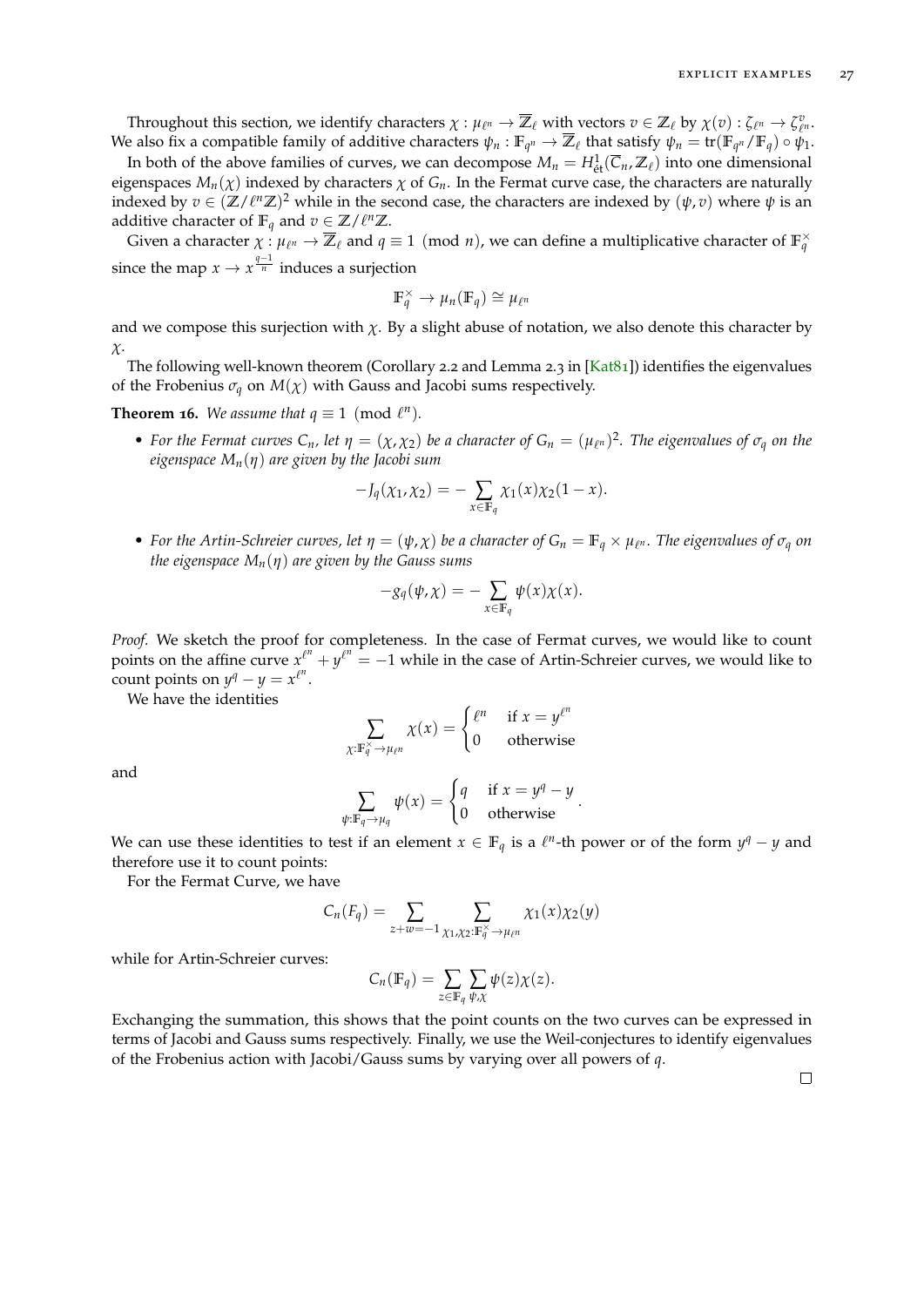Let us return to the set-up of Theorem [12](#page-20-1). The roots of the characteristic polynomial  $h_{n,v}(x)$  therefore correspond to  $(-J_q(\chi_1,\chi_2))^{k_n} = -J_{q^{k_n}}(\chi_1,\chi_2)$  and similarly for the Gauss sum in the two cases we are interested in. Put another way, we choose the minimal *q* so that  $q-1$  is exactly divisible by  $\ell^n$  and we are looking for a relation between these values for varying *n*.

Luckily, the exact statement we need is a result of Coleman  $[C^+87]$  $[C^+87]$  $[C^+87]$  proved using the p-adic Gamma function of Gross-Koblitz [\[GK](#page-28-1)79]. Stated in our notation and specialized to our needs, Theorem 11 in Coleman's  $[C+87]$  $[C+87]$  $[C+87]$  takes the following form:

<span id="page-27-1"></span>**Theorem 17** (Coleman). Let  $v \in \mathbb{Z}_\ell$ ,  $q = p^f$  be such that  $\ell^n$  exactly divides  $q - 1$ . In the notation of the *previous theorem, we have*

$$
g_{q^{\ell}}(\psi, \chi_{q^{\ell}}(v)) = g_q(\psi, \chi_q(v))\chi_q(v)(\ell)c_q
$$

*for*  $c_q = c_p^f$  and  $c_p = (-1)^r p^{\frac{\ell-1}{2}}$  where r depends only on  $\ell$ .

*Proof.* In Theorem 11 of loc. cit., take  $b = v/\ell^{n+1}$ ,  $d = \ell$ . Note that there is exactly one orbit of size  $\ell$ and  $c = \left(\sqrt{-p}^{\ell-1}\phi_d(0)\right)^f$ ,  $r = r_{\ell} + (\ell - 1)/2$  in the notation of that paper.  $\Box$ 

The following theorem is an immediate consequence of Coleman's theorem and is the required relation.

**Theorem 18.** Suppose that q is such that  $\ell^n$  exactly divides  $q-1$ . Let  $v_1, v_2 \in \mathbb{Z}_{\ell}$ ,  $\chi_{q^m}(v_i)$  multiplicative  $f$  *characters of*  $\mu_{\ell^\infty}(\mathbb{F}_{q^m})$  *corresponding to*  $v_i$  *and*  $\psi_n:\mathbb{F}_{q^n}\to\overline{\mathbb{Z}}_\ell$  *a compatible series of additive characters as above.*

*Then, we have the following identities:*

<span id="page-27-0"></span>
$$
\frac{J_q(\chi_q(v_1), \chi_q(v_2))}{q^{1/2}} = \frac{J_{q^{\ell}}(\chi_{q^{\ell}}(v_1), \chi_{q^{\ell}}(v_2))}{q^{\ell/2}}
$$
(12)

<span id="page-27-2"></span>*and*

$$
\frac{g_q(\psi, \chi_q(v))\chi_q(v)(\ell)}{q^{1/2}} = \frac{g_{q^{\ell}}(\psi, \chi_{q^{\ell}}(v))}{q^{\ell/2}}
$$
\n(13)

*Proof.* We first prove equation [12](#page-27-0). We have the well known identity

$$
J_q(\chi_1,\chi_2)g_q(\psi,\chi_1\chi_2)=g_q(\psi,\chi_1)g_q(\psi,\chi_2).
$$

By Theorem [17](#page-27-1), we then have

$$
J_{q^{\ell}}(\chi_{q^{\ell}}(v_1), \chi_{q^{\ell}}(v_2)) = \frac{g_{q^{\ell}}(\psi, \chi_{q^{\ell}}(v_1))g_{q^{\ell}}(\psi, \chi_{q^{\ell}}(v_2))}{g_{q^{\ell}}(\psi, \chi_1 \chi_2)}
$$
  

$$
= \frac{g_{q}(\psi, \chi_q(v_1))g_q(\psi, \chi_q(v_2))c_q}{g_q(\psi, \chi_1 \chi_2)}
$$
  

$$
= J_q(\chi_q(v_1), \chi_q(v_2))c_q
$$

where  $q = p^f$ . Since  $c_q = \pm q^{\frac{\ell-1}{2}}$ , we recover equation [12](#page-27-0) *up to a sign* by dividing by  $q^{\ell/2}$ . Finally, upon reducing Theorem [2](#page-8-1) (mod  $\ell$ ), we note that the normalized eigenvalues are all congruent (mod  $\ell$ ) and therefore the sign has to be  $+1$ .

Equation [13](#page-27-2) follows in exactly the same manner from Theorem [17](#page-27-1).